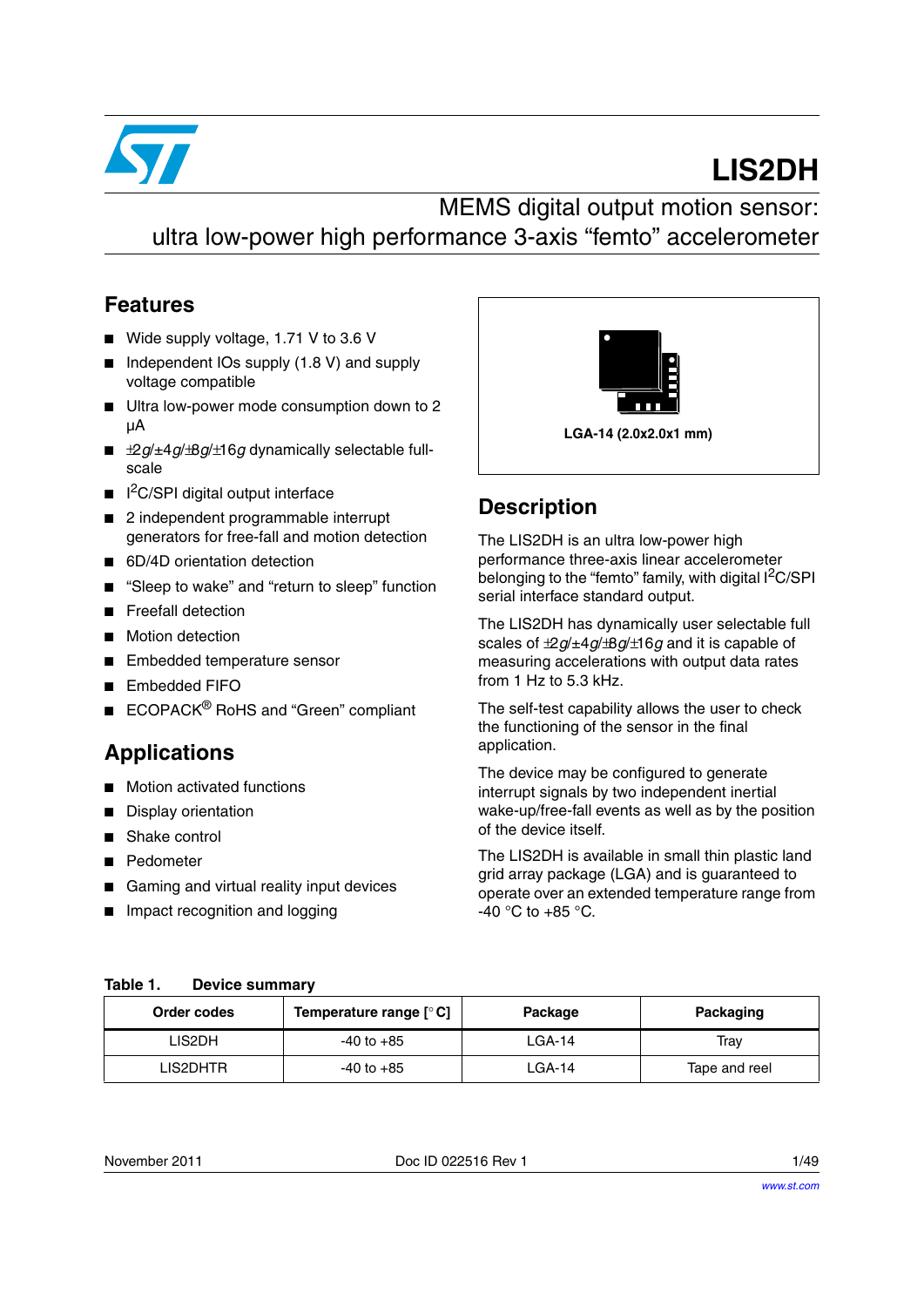# **Contents**

| 1           |      |                                                           |
|-------------|------|-----------------------------------------------------------|
|             | 1.1  |                                                           |
|             | 1.2  |                                                           |
| $\mathbf 2$ |      | Mechanical and electrical specifications  8               |
|             | 2.1  |                                                           |
|             | 2.2  |                                                           |
|             | 2.3  |                                                           |
|             | 2.4  |                                                           |
|             |      | 2.4.1                                                     |
|             |      | 2.4.2                                                     |
|             | 2.5  |                                                           |
|             | 2.6  |                                                           |
|             |      |                                                           |
|             |      | 2.6.1                                                     |
|             |      | 2.6.2                                                     |
|             |      |                                                           |
|             |      | High resolution, normal mode, low power mode  14<br>2.6.3 |
|             |      | 2.6.4                                                     |
|             |      | 2.6.5                                                     |
|             |      | 2.6.6                                                     |
|             | 2.7  |                                                           |
|             | 2.8  |                                                           |
|             | 2.9  |                                                           |
|             | 2.10 |                                                           |
|             | 2.11 |                                                           |
| 3           |      |                                                           |
|             | 3.1  |                                                           |
| 4           |      |                                                           |
|             | 4.1  |                                                           |
|             |      | 4.1.1                                                     |

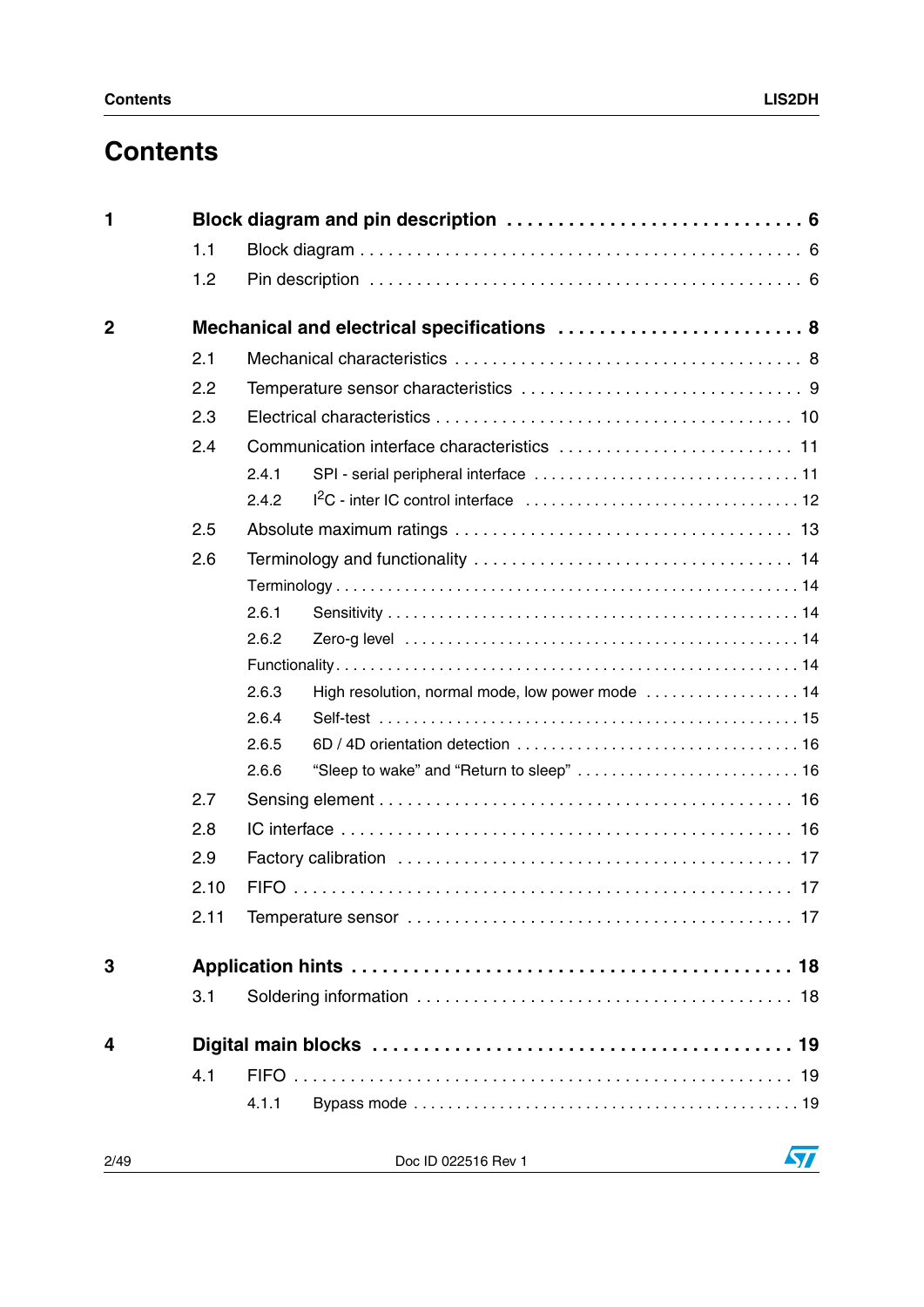|                |      | 4.1.2 |                                        |  |
|----------------|------|-------|----------------------------------------|--|
|                |      | 4.1.3 |                                        |  |
|                |      | 4.1.4 |                                        |  |
|                |      | 4.1.5 |                                        |  |
| 5              |      |       |                                        |  |
|                | 5.1  |       |                                        |  |
|                |      | 5.1.1 |                                        |  |
|                | 5.2  |       |                                        |  |
|                |      | 5.2.1 |                                        |  |
|                |      | 5.2.2 |                                        |  |
|                |      | 5.2.3 |                                        |  |
| 6              |      |       |                                        |  |
| $\overline{7}$ |      |       |                                        |  |
|                | 7.1  |       |                                        |  |
|                | 7.2  |       | OUT_TEMP_L (0Ch), OUT_TEMP_H (0Dh)  30 |  |
|                | 7.3  |       |                                        |  |
|                | 7.4  |       |                                        |  |
|                | 7.5  |       |                                        |  |
|                | 7.6  |       |                                        |  |
|                | 7.7  |       |                                        |  |
|                | 7.8  |       |                                        |  |
|                | 7.9  |       |                                        |  |
|                | 7.10 |       |                                        |  |
|                | 7.11 |       |                                        |  |
|                | 7.12 |       |                                        |  |
|                | 7.13 |       |                                        |  |
|                | 7.14 |       |                                        |  |
|                | 7.15 |       |                                        |  |
|                | 7.16 |       |                                        |  |
|                | 7.17 |       |                                        |  |
|                | 7.18 |       |                                        |  |
|                | 7.19 |       |                                        |  |

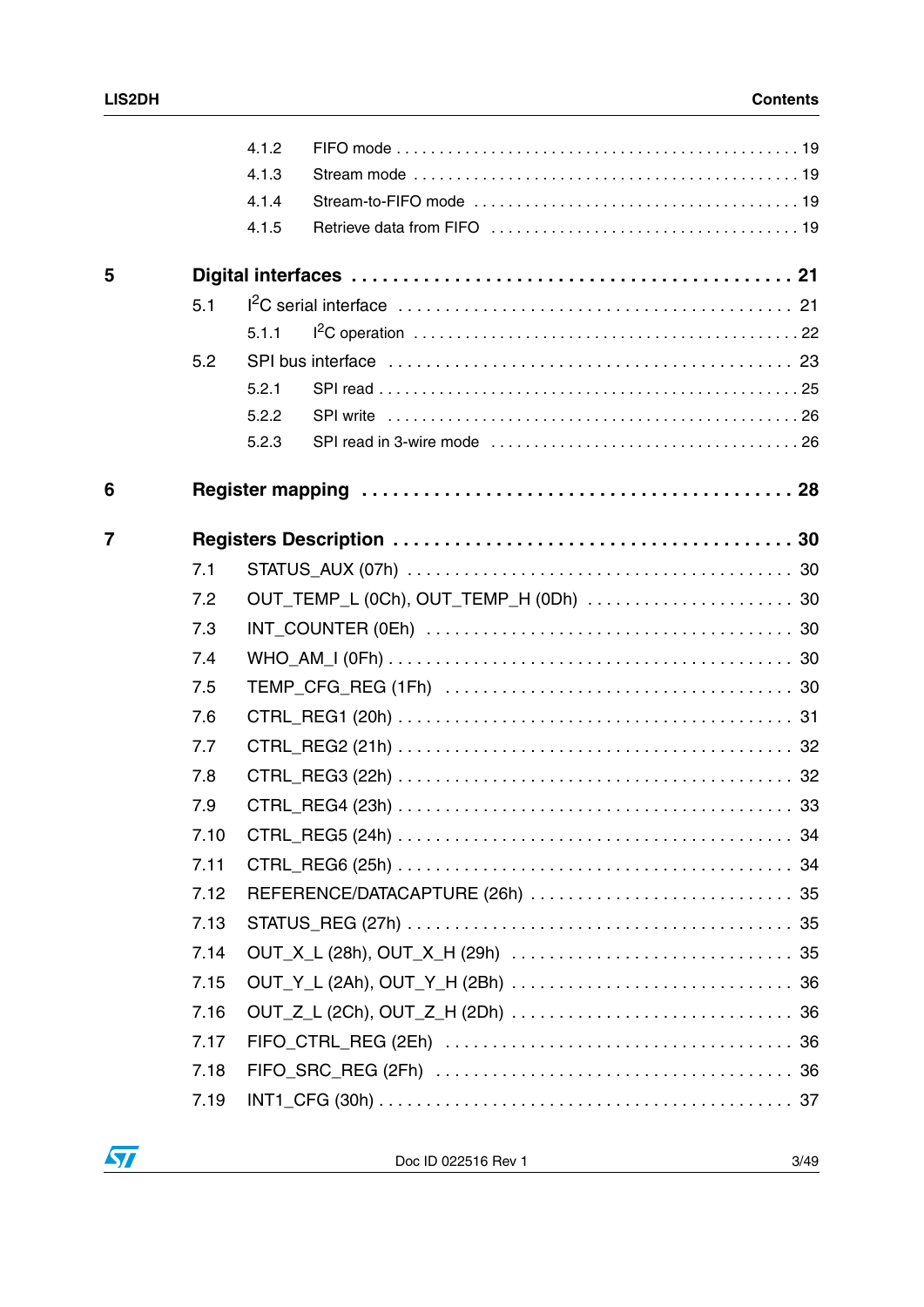| 7.20 |  |
|------|--|
| 7.21 |  |
| 7.22 |  |
| 7.23 |  |
| 7.24 |  |
| 7.25 |  |
| 7.26 |  |
| 7.27 |  |
| 7.28 |  |
| 7.29 |  |
| 7.30 |  |
| 7.31 |  |
| 7.32 |  |
| 7.33 |  |
| 7.34 |  |
|      |  |
|      |  |
|      |  |

 $\bf{8}$ 

 $\overline{9}$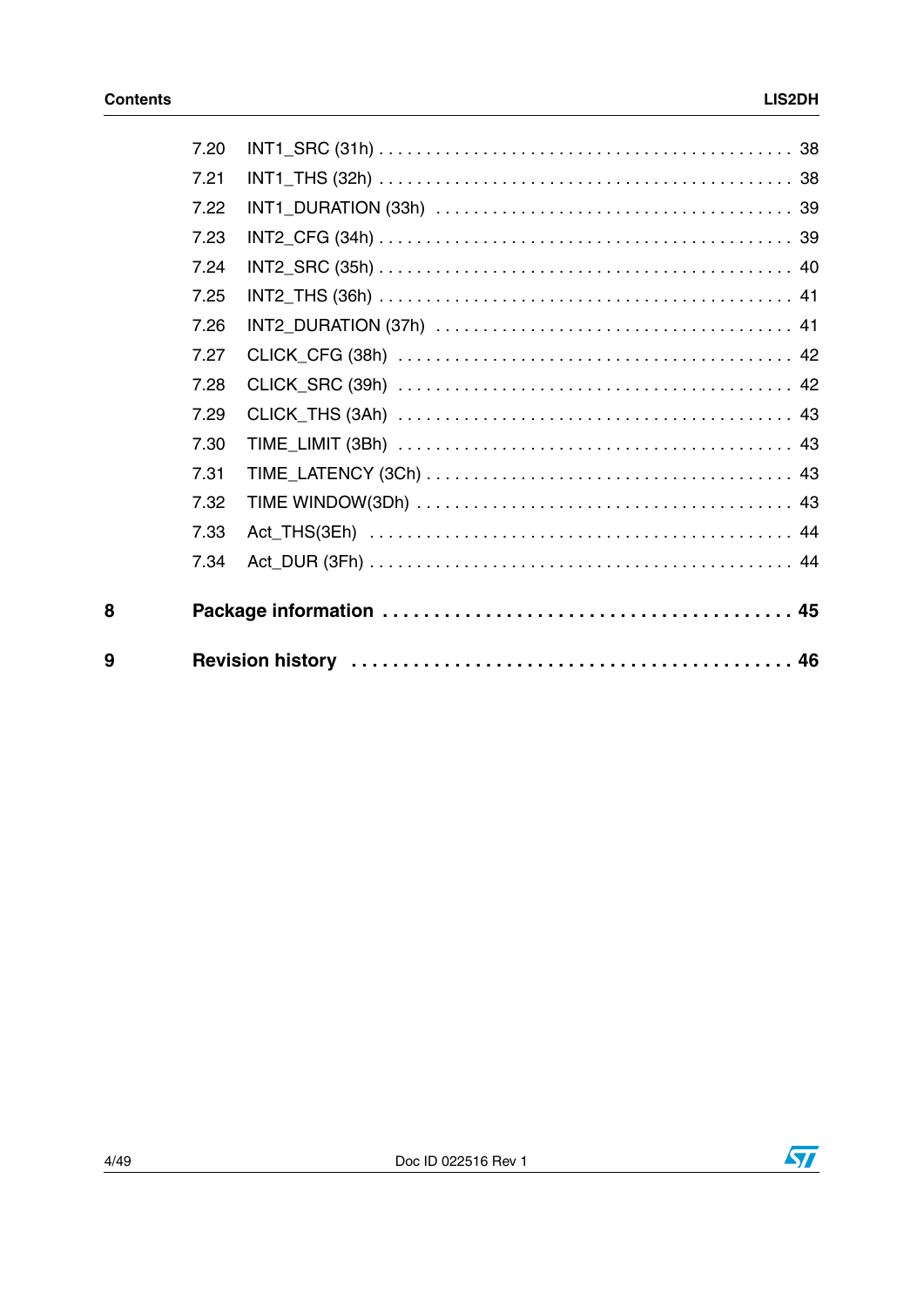# **List of tables**

| Table 1.  |                                                                                  |  |
|-----------|----------------------------------------------------------------------------------|--|
| Table 2.  |                                                                                  |  |
| Table 3.  |                                                                                  |  |
| Table 4.  |                                                                                  |  |
| Table 5.  |                                                                                  |  |
| Table 6.  |                                                                                  |  |
| Table 7.  |                                                                                  |  |
| Table 8.  |                                                                                  |  |
| Table 9.  |                                                                                  |  |
| Table 10. |                                                                                  |  |
| Table 11. |                                                                                  |  |
| Table 12. |                                                                                  |  |
| Table 13. |                                                                                  |  |
| Table 14. |                                                                                  |  |
| Table 15. |                                                                                  |  |
| Table 16. | Transfer when master is writing multiple bytes to slave:22                       |  |
| Table 17. | Transfer when master is receiving (reading) one byte of data from slave: 22      |  |
| Table 18. | Transfer when master is receiving (reading) multiple bytes of data from slave 22 |  |
| Table 19. |                                                                                  |  |
| Table 20. |                                                                                  |  |
| Table 21. |                                                                                  |  |
| Table 22. |                                                                                  |  |
| Table 23. |                                                                                  |  |
| Table 24. |                                                                                  |  |
| Table 25. |                                                                                  |  |
| Table 26. |                                                                                  |  |
| Table 27. |                                                                                  |  |
| Table 28. |                                                                                  |  |
| Table 29. |                                                                                  |  |
| Table 30. |                                                                                  |  |
| Table 31. |                                                                                  |  |
| Table 32. |                                                                                  |  |
| Table 33. |                                                                                  |  |
| Table 34. |                                                                                  |  |
| Table 35. |                                                                                  |  |
| Table 36. |                                                                                  |  |
| Table 37. |                                                                                  |  |
| Table 38. |                                                                                  |  |
| Table 39. |                                                                                  |  |
| Table 40. |                                                                                  |  |
| Table 41. |                                                                                  |  |
| Table 42. |                                                                                  |  |
| Table 43. |                                                                                  |  |
| Table 44. |                                                                                  |  |
| Table 45. |                                                                                  |  |
| Table 46. |                                                                                  |  |
| Table 47. |                                                                                  |  |
| Table 48. |                                                                                  |  |

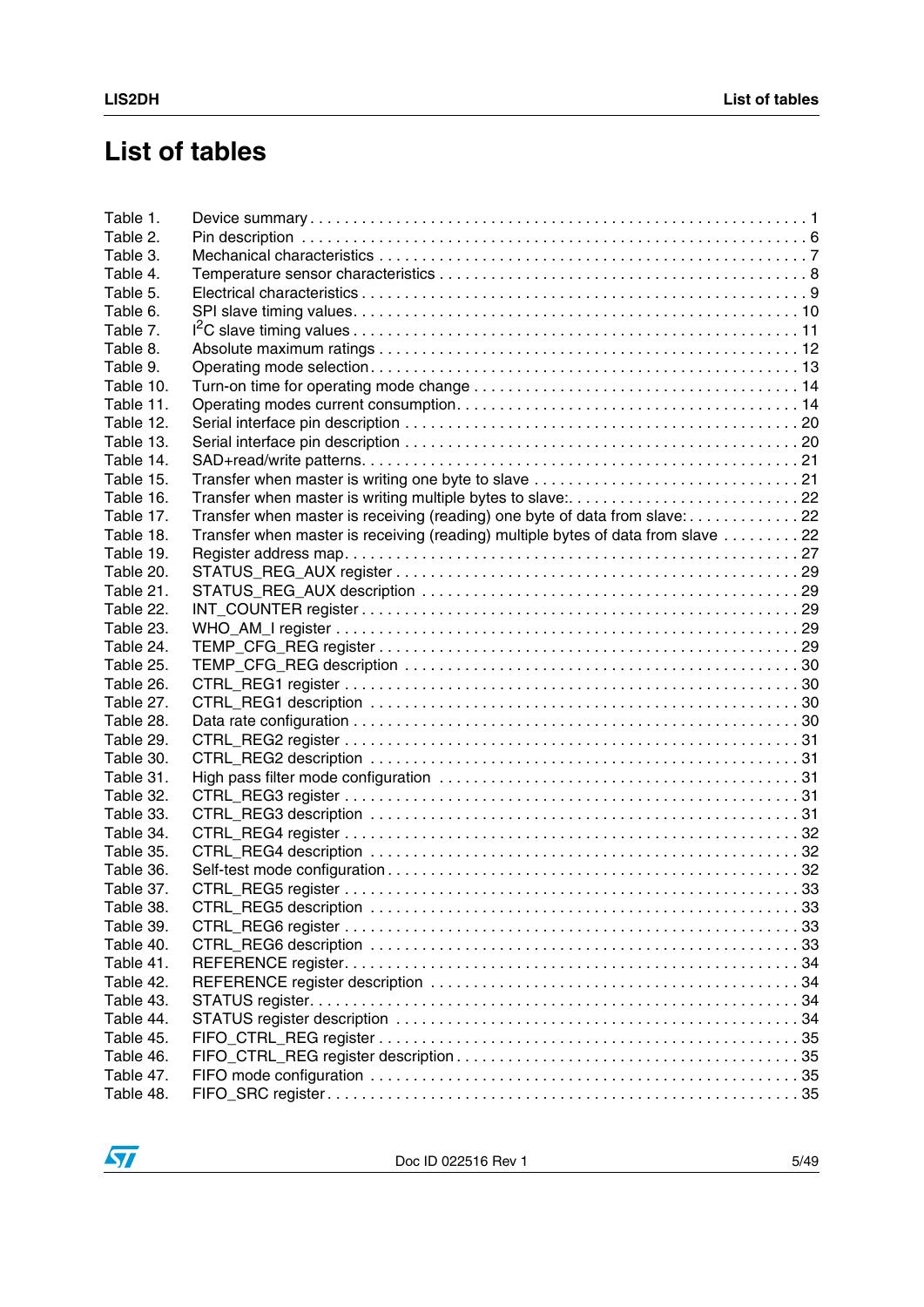| Table 49. |  |
|-----------|--|
| Table 50. |  |
| Table 51. |  |
| Table 52. |  |
| Table 53. |  |
| Table 54. |  |
| Table 55. |  |
| Table 56. |  |
| Table 57. |  |
| Table 58. |  |
| Table 59. |  |
| Table 60. |  |
| Table 61. |  |
| Table 62. |  |
| Table 63. |  |
| Table 64. |  |
| Table 65. |  |
| Table 66. |  |
| Table 67. |  |
| Table 68. |  |
| Table 69. |  |
| Table 70. |  |
| Table 71. |  |
| Table 72. |  |
| Table 73. |  |
| Table 74. |  |
| Table 75. |  |
| Table 76. |  |
| Table 77. |  |
| Table 78. |  |
| Table 79. |  |
| Table 80. |  |
| Table 81. |  |
| Table 82. |  |
| Table 83. |  |
| Table 84. |  |

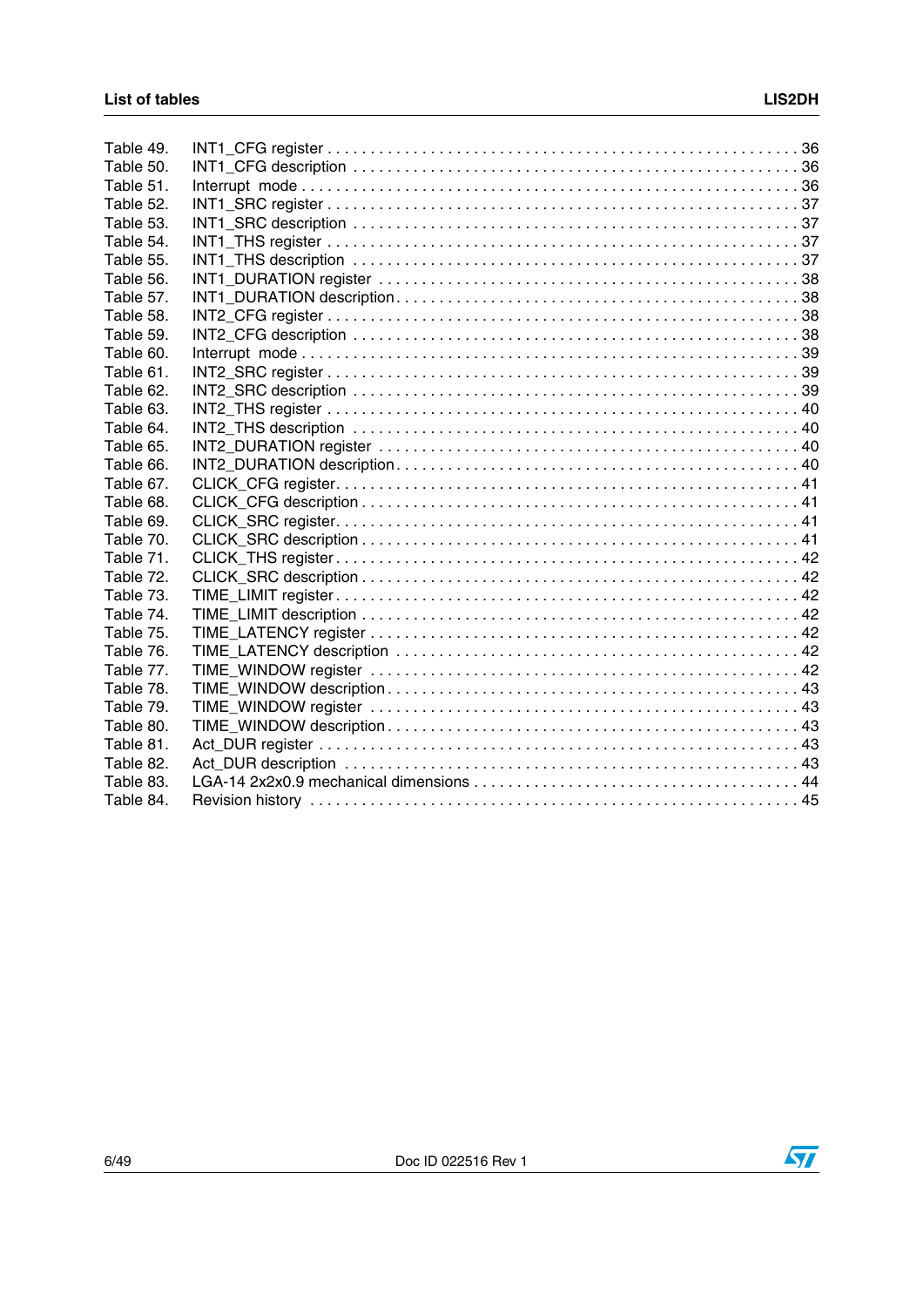# **List of figures**

| Figure 1.  |  |
|------------|--|
| Figure 2.  |  |
| Figure 3.  |  |
| Figure 4.  |  |
| Figure 5.  |  |
| Figure 6.  |  |
| Figure 7.  |  |
| Figure 8.  |  |
| Figure 9.  |  |
| Figure 10. |  |
| Figure 11. |  |
| Figure 12. |  |

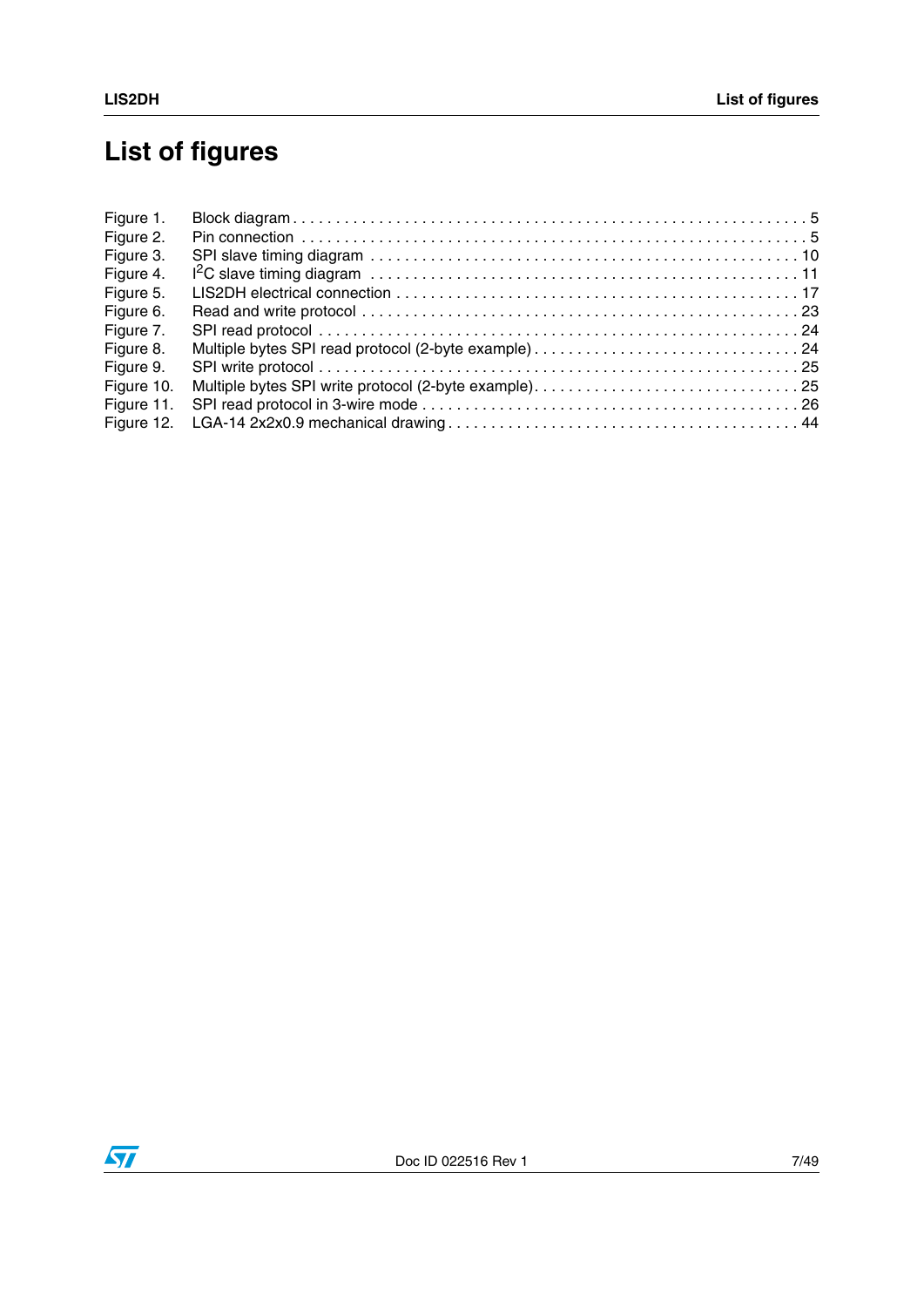# <span id="page-7-0"></span>**1 Block diagram and pin description**

### <span id="page-7-1"></span>**1.1 Block diagram**

### <span id="page-7-3"></span>**Figure 1. Block diagram**



### <span id="page-7-2"></span>**1.2 Pin description**

<span id="page-7-4"></span>



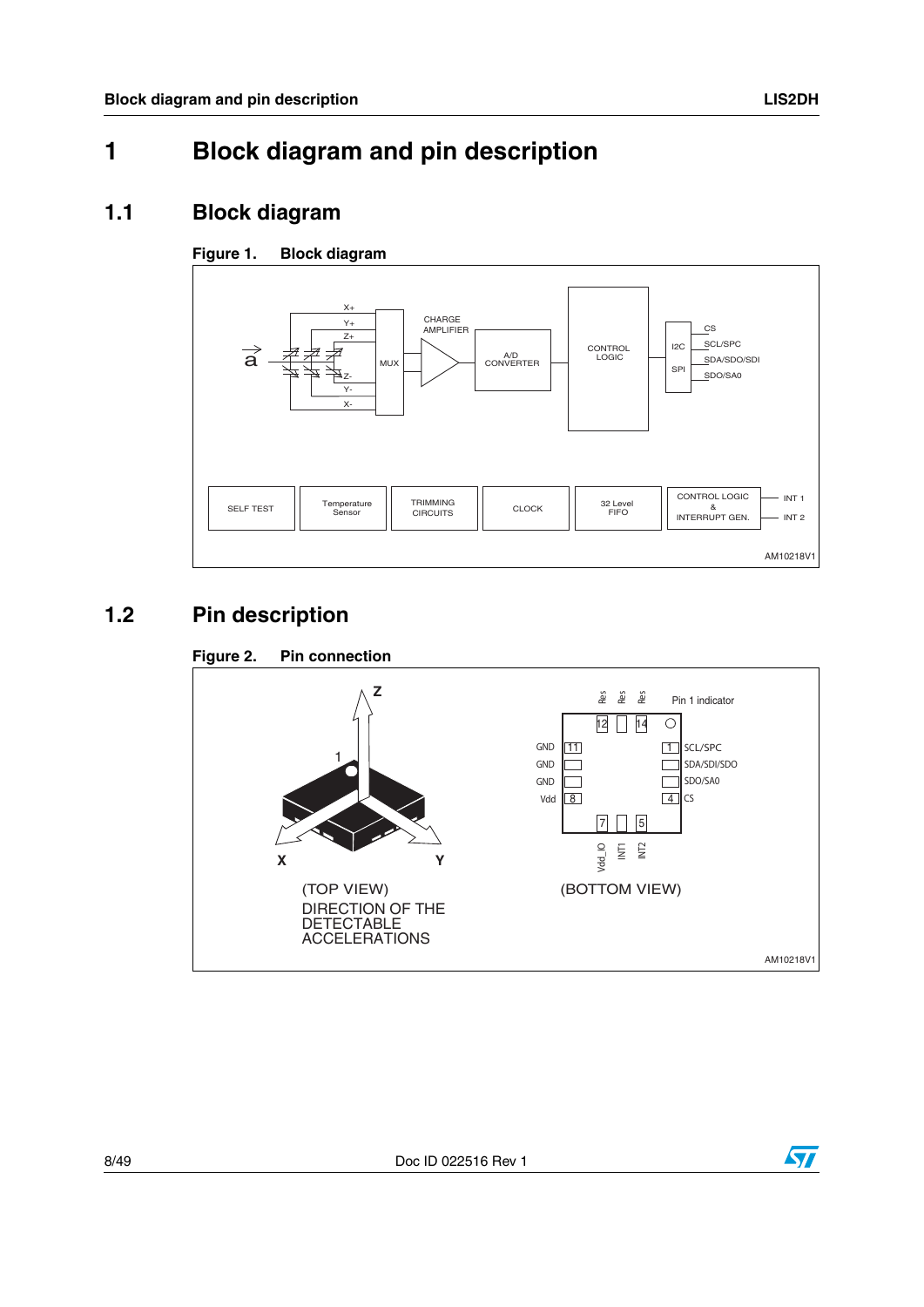| Pin#           | <b>Name</b>                            | <b>Function</b>                                                                                                                  |  |
|----------------|----------------------------------------|----------------------------------------------------------------------------------------------------------------------------------|--|
| 1              | <b>SCL</b><br><b>SPC</b>               | $I2C$ serial clock (SCL)<br>SPI serial port clock (SPC)                                                                          |  |
| $\overline{2}$ | <b>SDA</b><br><b>SDI</b><br><b>SDO</b> | $I2C$ serial data (SDA)<br>SPI serial data input (SDI)<br>3-wire interface serial data output (SDO)                              |  |
| 3              | <b>SDO</b><br>SA <sub>0</sub>          | SPI serial data output (SDO)<br>I <sup>2</sup> C less significant bit of the device address (SA0)                                |  |
| 4              | CS                                     | SPI enable<br>I2C/SPI mode selection (1: SPI idle mode / I2C communication<br>enabled; 0: SPI communication mode / I2C disabled) |  |
| 5              | INT <sub>2</sub>                       | Intterupt pin 2                                                                                                                  |  |
| 6              | INT <sub>1</sub>                       | Intterupt pin 1                                                                                                                  |  |
| $\overline{7}$ | Vdd_IO                                 | Power supply for I/O pins                                                                                                        |  |
| 8              | Vdd                                    | Power supply                                                                                                                     |  |
| 9              | <b>GND</b>                             | 0 V supply                                                                                                                       |  |
| 10             | <b>Res</b>                             | Connect to GND                                                                                                                   |  |
| 11             | Res                                    | Connect to GND                                                                                                                   |  |
| $12 - 14$      | Res                                    | Connect to GND                                                                                                                   |  |

<span id="page-8-0"></span>Table 2. **Pin description** 

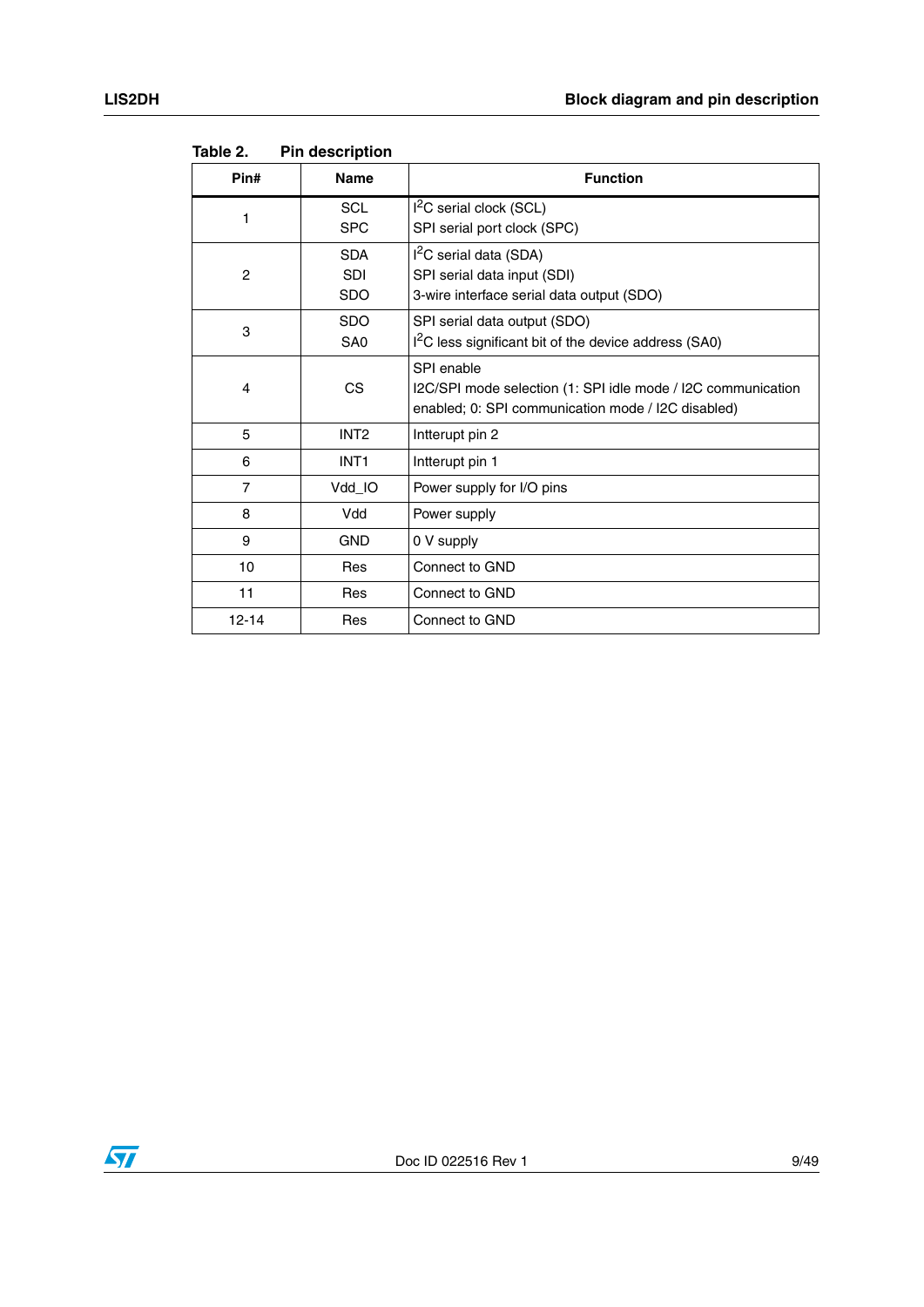# <span id="page-9-0"></span>**2 Mechanical and electrical specifications**

### <span id="page-9-1"></span>**2.1 Mechanical characteristics**

 $\textcircled{e}$  Vdd = 2.5 V, T = 25 °C unless otherwise noted<sup>(a)</sup>

| <b>Symbol</b> | <b>Parameter</b>                                              | <b>Test conditions</b>                           | Min. | Typ. <sup>(1)</sup> | Max. | Unit     |
|---------------|---------------------------------------------------------------|--------------------------------------------------|------|---------------------|------|----------|
|               |                                                               | FS bit set to 00                                 |      | ±2.0                |      |          |
| <b>FS</b>     |                                                               | FS bit set to 01                                 |      | ±4.0                |      |          |
|               | Measurement range <sup>(2)</sup>                              | FS bit set to 10                                 |      | ±8.0                |      | g        |
|               |                                                               | FS bit set to 11                                 |      | ±16.0               |      |          |
|               |                                                               | FS bit set to 00;<br>Normal mode                 |      | 4                   |      |          |
|               |                                                               | FS bit set to 00;<br><b>High Resolution mode</b> |      | 1                   |      | mg/digit |
|               |                                                               | FS bit set to 00;<br>Low power mode              |      | 16                  |      |          |
|               |                                                               | FS bit set to 01;<br>Normal mode                 |      | 8<br>$\overline{c}$ |      |          |
|               |                                                               | FS bit set to 01;<br><b>High Resolution mode</b> |      |                     |      | mg/digit |
| So            |                                                               | FS bit set to 01;<br>Low power mode              | 32   |                     |      |          |
|               | Sensitivity                                                   | FS bit set to 10;<br>Normal mode                 |      | 16                  |      |          |
|               |                                                               | FS bit set to 10;<br><b>High Resolution mode</b> |      | 4                   |      | mg/digit |
|               |                                                               | FS bit set to 10;<br>Low power mode              |      | 64                  |      |          |
|               |                                                               | FS bit set to 11;<br>Normal mode                 |      | 48                  |      |          |
|               |                                                               | FS bit set to 11;<br><b>High Resolution mode</b> |      | 12                  |      | mg/digit |
|               |                                                               | FS bit set to 11;<br>Low power mode              |      | 192                 |      |          |
| <b>TCSo</b>   | Sensitivity change vs<br>temperature                          | FS bit set to 00                                 |      | 0.01                |      | $\%$ /°C |
| TyOff         | Typical zero- $g$ level<br>offset accuracy <sup>(3),(4)</sup> | FS bit set to 00                                 |      | ±40                 |      | mg       |

<span id="page-9-2"></span>**Table 3. Mechanical characteristics**

a. The product is factory calibrated at 2.5 V. The operational power supply range is from 1.71V to 3.6 V.

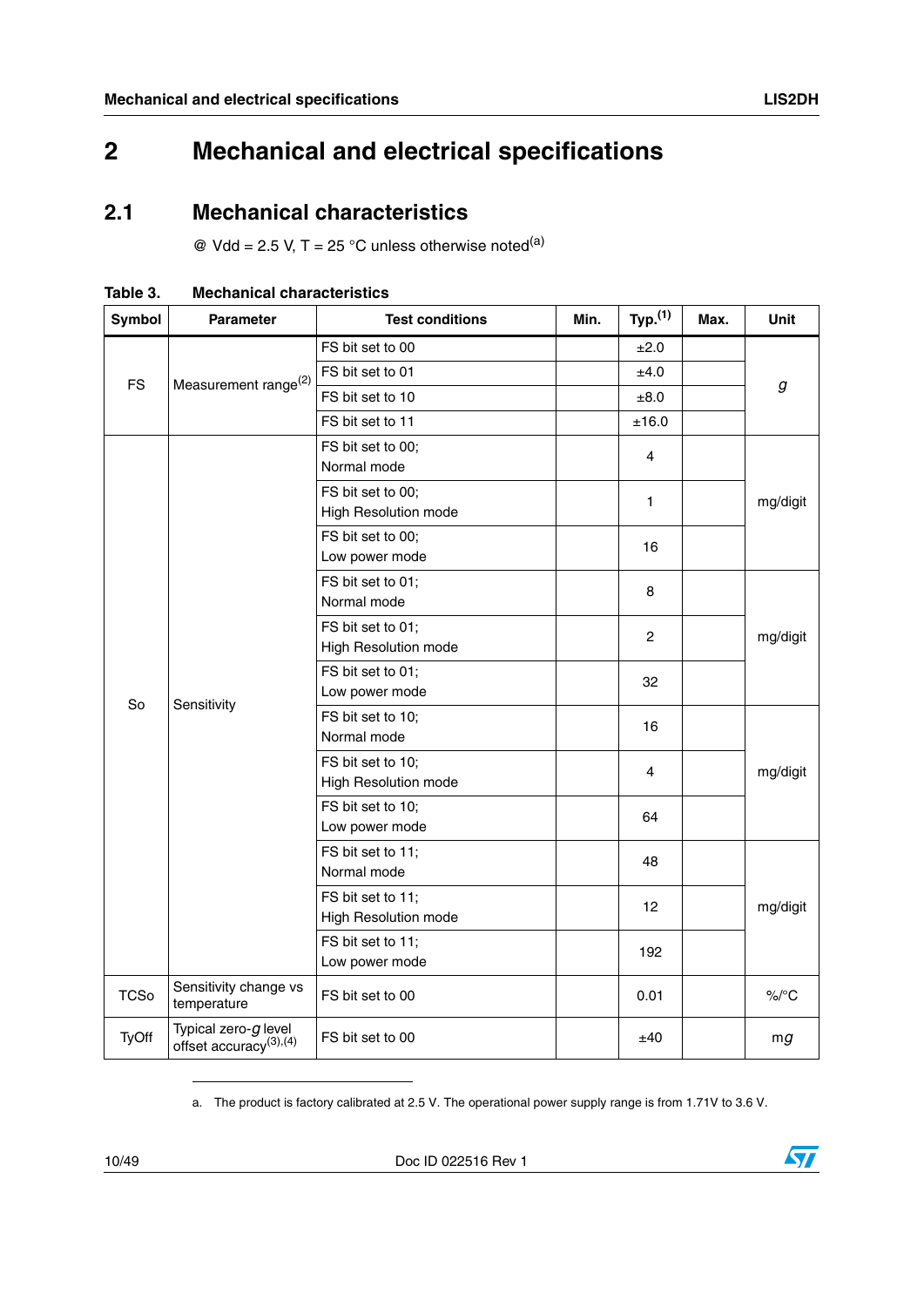| Symbol       | <b>Parameter</b>                                   | <b>Test conditions</b>                  | Min. | Typ. $(1)$ | Max.  | <b>Unit</b> |
|--------------|----------------------------------------------------|-----------------------------------------|------|------------|-------|-------------|
| <b>TCOff</b> | Zero- $g$ level change<br>vs temperature           | Max delta from 25 $\degree$ C           |      | ±0.5       |       | $mg$ /°C    |
|              |                                                    | FS bit set to 00<br>X axis; Normal mode | 17   |            | 360   | <b>LSb</b>  |
| Vst          | Self-test<br>output change <sup>(5)</sup> ,(6),(7) | FS bit set to 00<br>Y axis; Normal mode | 17   |            | 360   | <b>LSb</b>  |
|              |                                                    | FS bit set to 00<br>Z axis; Normal mode | 17   |            | 360   | <b>LSb</b>  |
| Top          | Operating<br>temperature range                     |                                         | -40  |            | $+85$ | °C          |

**Table 3. Mechanical characteristics (continued)**

1. Typical specifications are not guaranteed.

2. Verified by wafer level test and measurement of initial offset and sensitivity.

3. Typical zero-*g* level offset value after MSL3 preconditioning.

- 4. Offset can be eliminated by enabling the built-in high pass filter.
- 5. The sign of "Self-test output change" is defined by CTRL\_REG4 ST bit, for all axes.

6. "Self-test output change" is defined as the absolute value of: OUTPUT[LSb](Self test enabled) - OUTPUT[LSb](Self test disabled). 1LSb=4mg at 10bit representation, ±2 *g* Full-scale

7. After enabling ST, correct data is obtained after two samples (Low power mode / Normal mode) or after eight samples (high resolution mode).

### <span id="page-10-0"></span>**2.2 Temperature sensor characteristics**

 $\textcircled{a}$  Vdd = 2.5 V, T=25 °C unless otherwise noted<sup>(b)</sup>

<span id="page-10-1"></span>

| Table 4. |  |  | <b>Temperature sensor characteristics</b> |
|----------|--|--|-------------------------------------------|
|----------|--|--|-------------------------------------------|

| Symbol      | <b>Parameter</b>                                   | Min.  | Typ. <sup>(1)</sup> | Max.  | Unit                       |
|-------------|----------------------------------------------------|-------|---------------------|-------|----------------------------|
| TSDr        | Temperature sensor output<br>change vs temperature |       |                     |       | digit/ ${}^{\circ}C^{(2)}$ |
| <b>TODR</b> | Temperature refresh rate                           |       | ODR <sup>(3)</sup>  |       | Hz                         |
| Top         | Operating temperature range                        | $-40$ |                     | $+85$ | °C                         |

1. Typical specifications are not guaranteed.

2. 8-bit resolution.

3. Refer to *[Table 28: Data rate configuration](#page-32-4)*.

b. The product is factory calibrated at 2.5 V. Temperature sensor operation is guaranteed in the range 2 V - 3.6 V

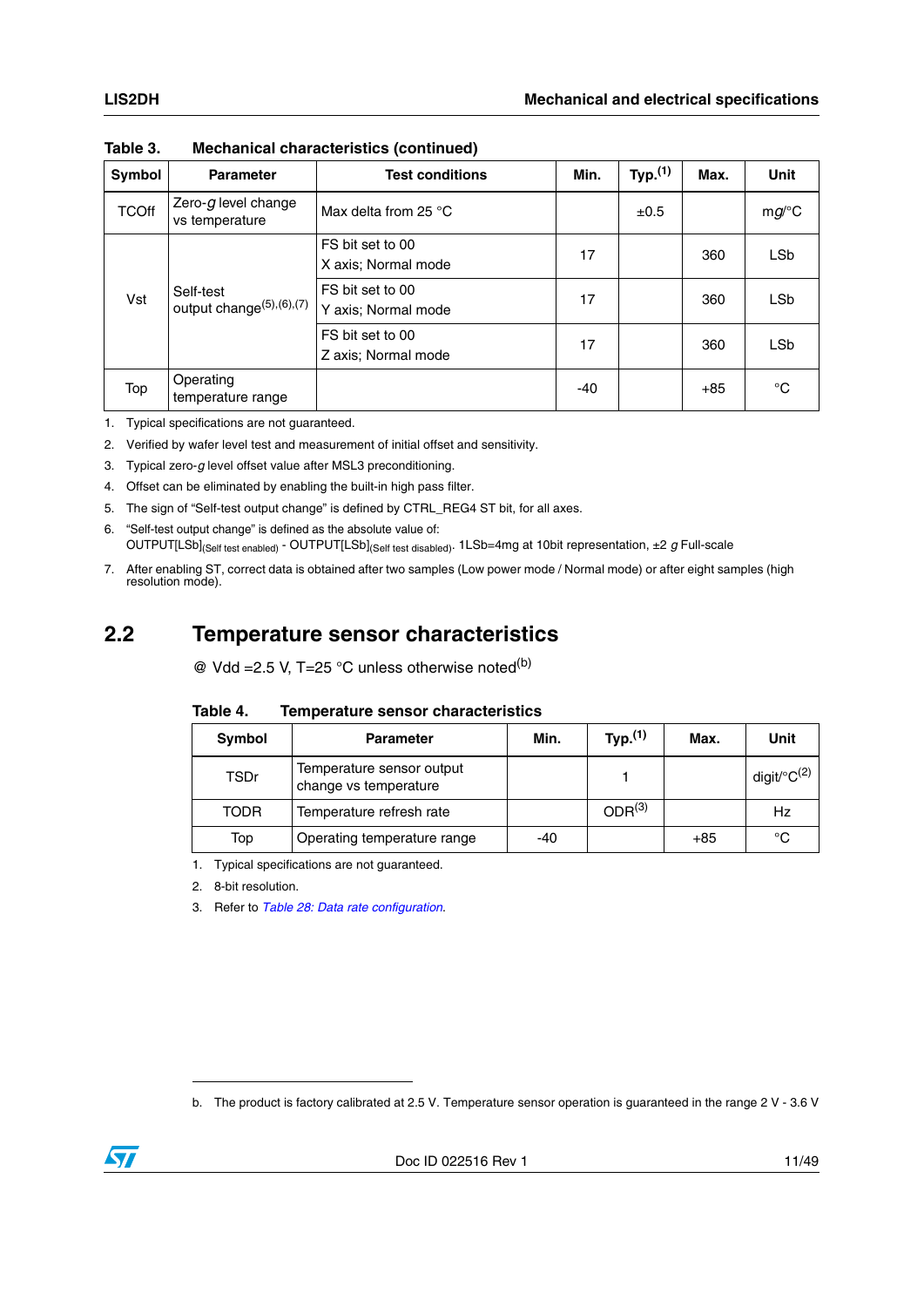### <span id="page-11-0"></span>**2.3 Electrical characteristics**

 $\textcircled{e}$  Vdd = 2.5 V, T = 25 °C unless otherwise noted<sup>(c)</sup>

| Symbol        | <b>Parameter</b>                           | <b>Test conditions</b> | Min.       | Typ. <sup>(1)</sup> | Max.                | Unit         |
|---------------|--------------------------------------------|------------------------|------------|---------------------|---------------------|--------------|
| Vdd           | Supply voltage                             |                        | 1.71       | 2.5                 | 3.6                 | v            |
| Vdd IO        | I/O pins supply voltage $^{(2)}$           |                        | 1.71       |                     | $Vdd+0.1$           | v            |
| Idd           | Current consumption<br>in Normal mode      | 50 Hz ODR              |            | 11                  |                     | μA           |
| Idd           | Current consumption<br>in Normal mode      | 1 Hz ODR               |            | $\mathcal{P}$       |                     | μA           |
| IddLP         | Current consumption<br>in low-power mode   | 50 Hz ODR              |            | 6                   |                     | μA           |
| <b>IddPdn</b> | Current consumption in power-<br>down mode |                        |            | 0.5                 |                     | μA           |
| <b>VIH</b>    | Digital high level input voltage           |                        | 0.8*Vdd_IO |                     |                     | $\vee$       |
| VIL           | Digital low level input voltage            |                        |            |                     | $0.2^{\ast}$ Vdd IO | V            |
| <b>VOH</b>    | High level output voltage                  |                        | 0.9*Vdd_IO |                     |                     | v            |
| <b>VOL</b>    | Low level output voltage                   |                        |            |                     | 0.1*Vdd_IO          | V            |
| Top           | Operating temperature range                |                        | -40        |                     | $+85$               | $^{\circ}$ C |

<span id="page-11-1"></span>**Table 5. Electrical characteristics**

1. Typical specification are not guaranteed.

2. It is possible to remove Vdd maintaining Vdd\_IO without blocking the communication busses, in this condition the measurement chain is powered off.

c. The product is factory calibrated at 2.5 V. The operational power supply range is from 1.71 V to 3.6 V.

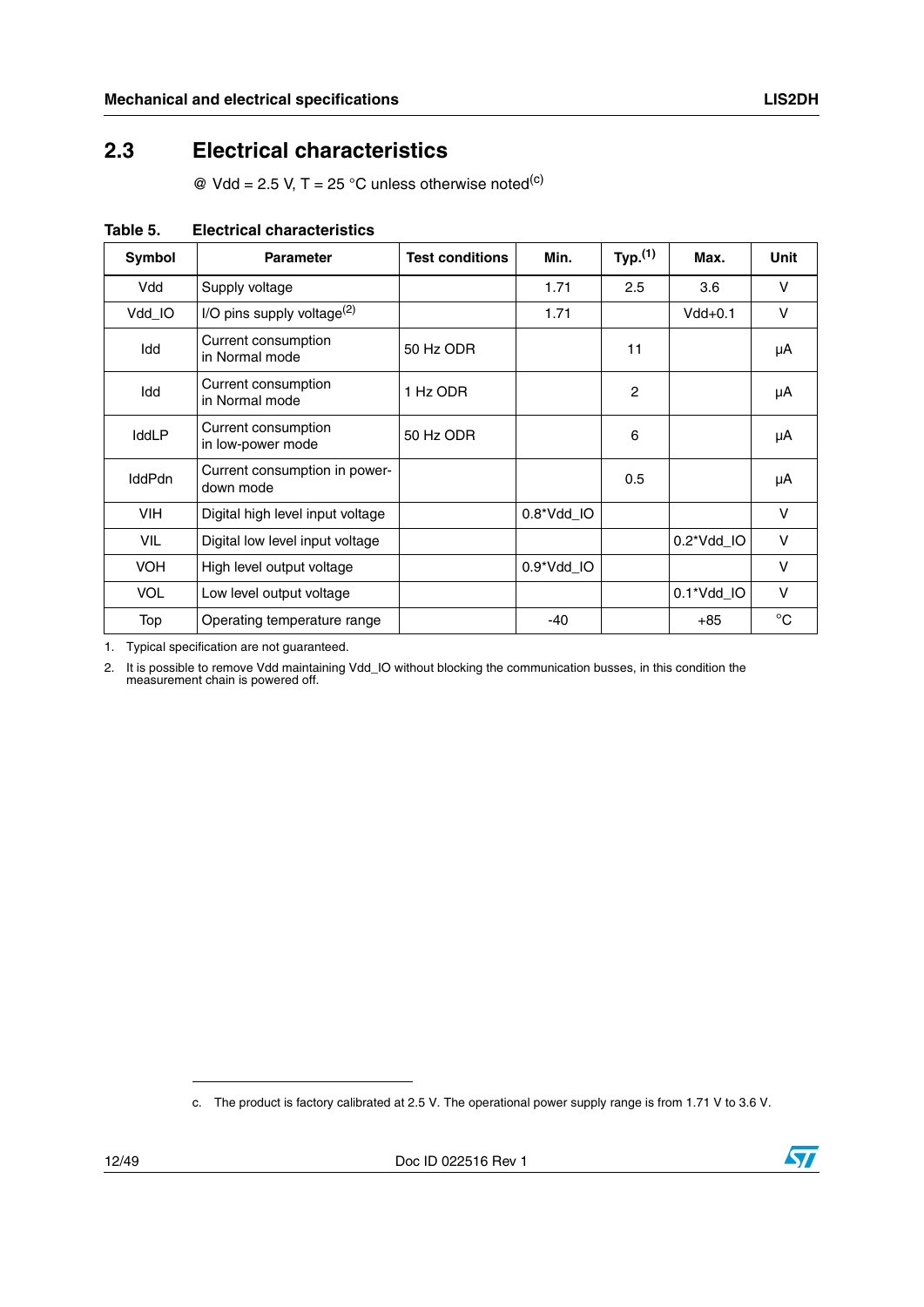### <span id="page-12-0"></span>**2.4 Communication interface characteristics**

### <span id="page-12-1"></span>**2.4.1 SPI - serial peripheral interface**

Subject to general operating conditions for Vdd and Top.

<span id="page-12-2"></span>**Table 6. SPI slave timing values**

| <b>Symbol</b>                   | <b>Parameter</b>        | Value <sup>(1)</sup> |     | <b>Unit</b> |
|---------------------------------|-------------------------|----------------------|-----|-------------|
|                                 |                         | <b>Min</b>           | Max |             |
| tc(SPC)                         | SPI clock cycle         | 100                  |     | ns          |
| fc(SPC)                         | SPI clock frequency     |                      | 10  | <b>MHz</b>  |
| tsu(CS)                         | CS setup time           | 5                    |     |             |
| th(CS)                          | CS hold time            | 20                   |     |             |
| tsu(SI)                         | SDI input setup time    |                      |     |             |
| th(SI)                          | SDI input hold time     |                      |     | ns          |
| tv(SO)<br>SDO valid output time |                         |                      | 50  |             |
| th(SO)<br>SDO output hold time  |                         | 5                    |     |             |
| tdis(SO)                        | SDO output disable time |                      | 50  |             |

1. Values are guaranteed at 10 MHz clock frequency for SPI with both 4 and 3 wires, based on characterization results, not tested in production

<span id="page-12-3"></span>



<sup>3.</sup> When no communication is on-going, data on SDO is driven by internal pull-up resistors

d. Measurement points are done at 0.2·Vdd\_IO and 0.8·Vdd\_IO, for both Input and output port.

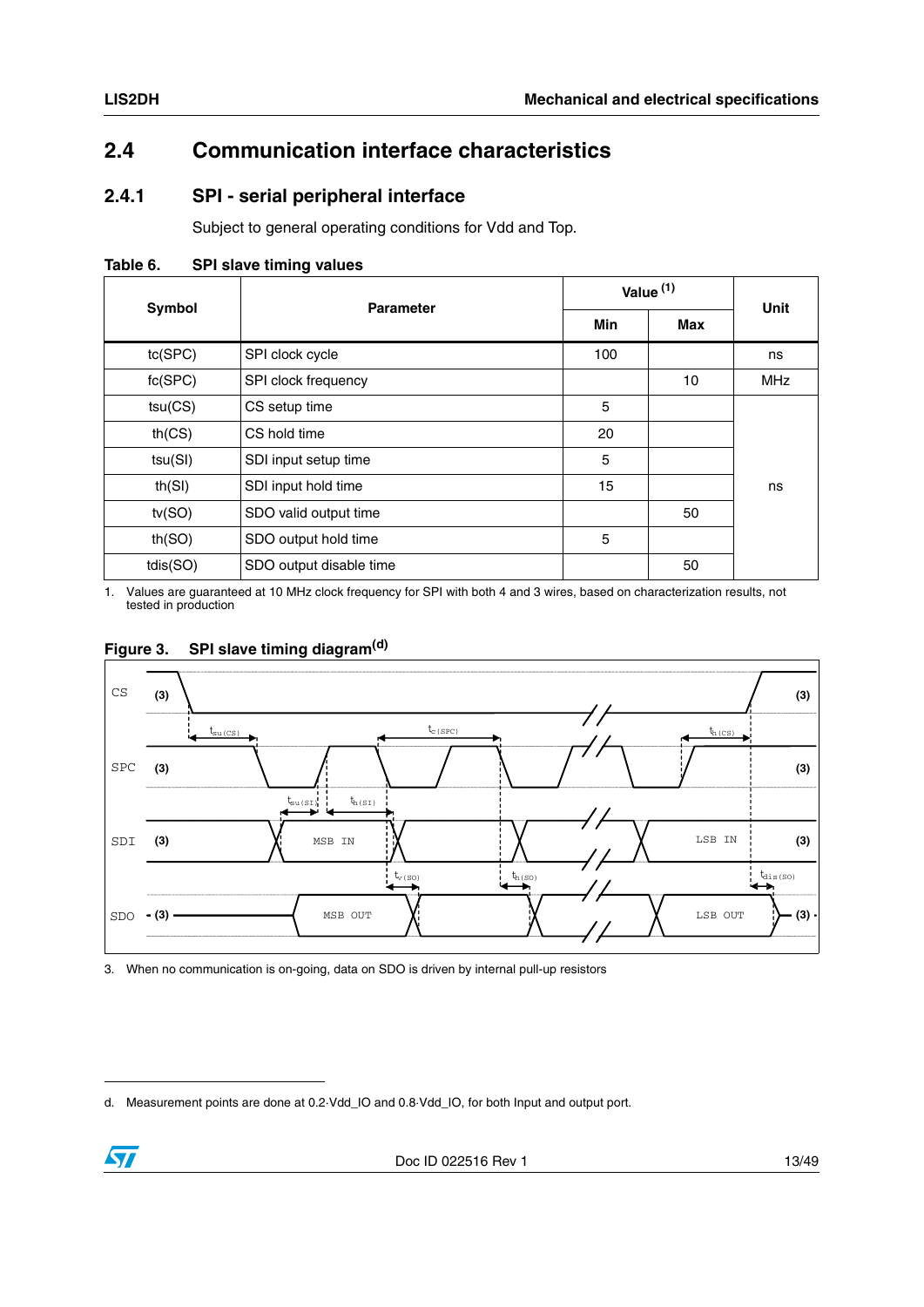### <span id="page-13-0"></span>**2.4.2 I2C - Inter IC control interface**

Subject to general operating conditions for Vdd and top.

| Symbol                  | <b>Parameter</b>                                  | $12C$ standard mode $(1)$ |            | $12C$ fast mode $(1)$ |            | <b>Unit</b> |
|-------------------------|---------------------------------------------------|---------------------------|------------|-----------------------|------------|-------------|
|                         |                                                   | <b>Min</b>                | <b>Max</b> | <b>Min</b>            | <b>Max</b> |             |
| $f_{(SCL)}$             | SCL clock frequency                               | 0                         | 100        | 0                     | 400        | kHz         |
| $t_{w(SCLL)}$           | SCL clock low time                                | 4.7                       |            | 1.3                   |            |             |
| $t_{w(SCLH)}$           | SCL clock high time                               | 4.0                       |            | 0.6                   |            | μs          |
| $t_{\text{su(SDA)}}$    | SDA setup time                                    | 250                       |            | 100                   |            | ns          |
| $t_{h(SDA)}$            | SDA data hold time                                | $\Omega$                  | 3.45       | 0.01                  | 0.9        | μs          |
| $t_{r(SDA)} t_{r(SCL)}$ | SDA and SCL rise time                             |                           | 1000       | $20 + 0.1 C_h^{(2)}$  | 300        |             |
| $t_{f(SDA)} t_{f(SCL)}$ | SDA and SCL fall time                             |                           | 300        | $20 + 0.1 C_h^{(2)}$  | 300        | ns          |
| $t_{h(ST)}$             | START condition hold time                         | 4                         |            | 0.6                   |            |             |
| $t_{\text{SU(SR)}}$     | Repeated START condition<br>setup time            | 4.7                       |            | 0.6                   |            |             |
| $t_{\text{su(SP)}}$     | STOP condition setup time                         | 4                         |            | 0.6                   |            | μs          |
| $t_{w(SP:SR)}$          | Bus free time between STOP<br>and START condition | 4.7                       |            | 1.3                   |            |             |

<span id="page-13-1"></span>Table 7. **I<sup>2</sup>C slave timing values** 

1. Data based on standard  $1^2C$  protocol requirement, not tested in production.

2.  $Cb = total capacitance of one bus line, in pF.$ 



#### <span id="page-13-2"></span>**Figure 4. I2C Slave timing diagram (e)**

e. Measurement points are done at 0.2·Vdd\_IO and 0.8·Vdd\_IO, for both port.

14/49 Doc ID 022516 Rev 1

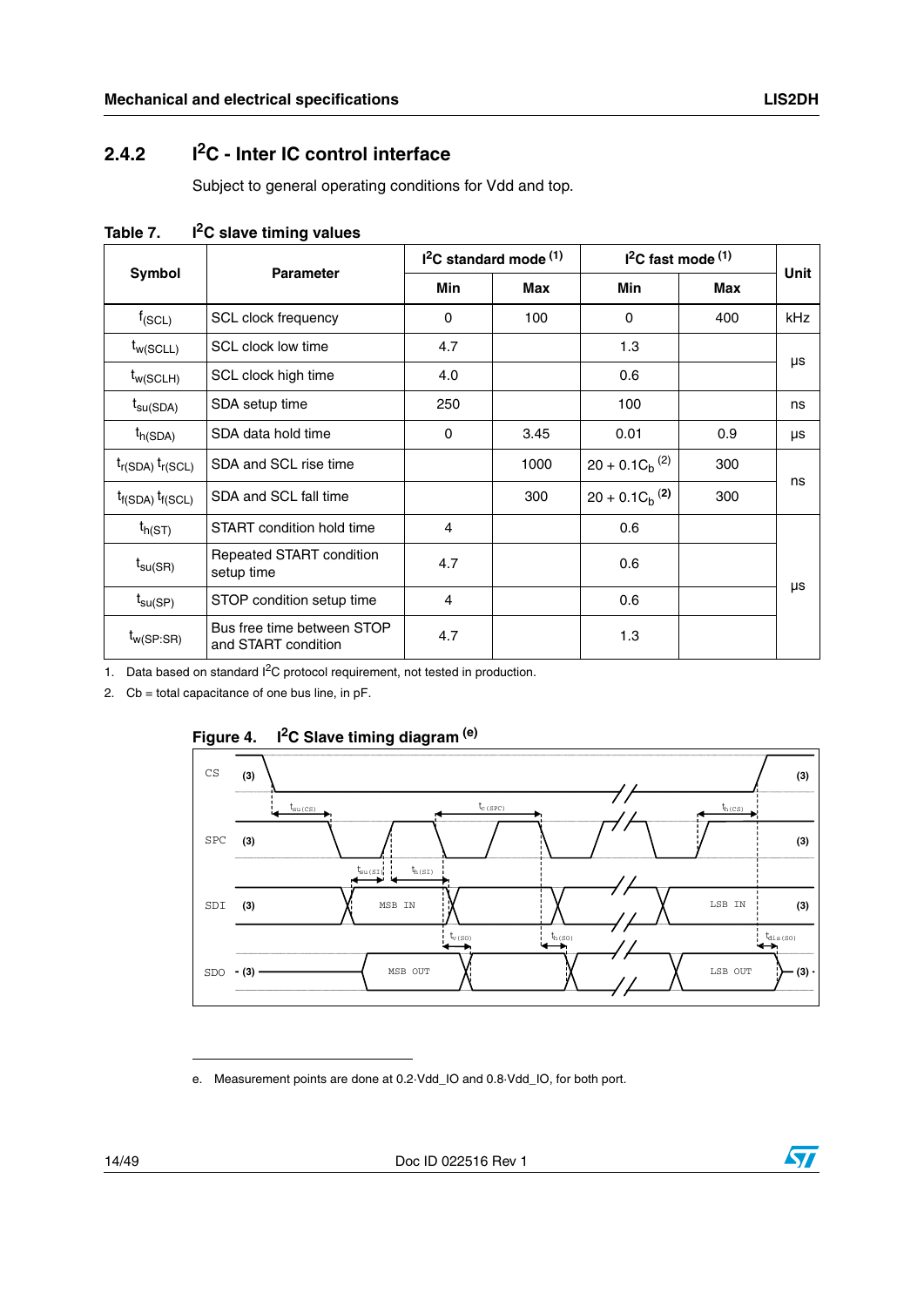### <span id="page-14-0"></span>**2.5 Absolute maximum ratings**

Stresses above those listed as "absolute maximum ratings" may cause permanent damage to the device. This is a stress rating only and functional operation of the device under these conditions is not implied. Exposure to maximum rating conditions for extended periods may affect device reliability.

| Symbol             | <b>Ratings</b>                                                          | Maximum value           | Unit   |
|--------------------|-------------------------------------------------------------------------|-------------------------|--------|
| Vdd                | Supply voltage                                                          | $-0.3$ to 4.8           | $\vee$ |
| Vdd IO             | I/O pins Supply voltage                                                 | $-0.3$ to 4.8           | v      |
| Vin                | Input voltage on any control pin<br>(CS, SCL/SPC, SDA/SDI/SDO, SDO/SA0) | $-0.3$ to Vdd IO $+0.3$ | v      |
|                    | Acceleration (any axis, powered, $Vdd = 2.5 V$ )                        | 3000 $g$ for 0.5 ms     |        |
| A <sub>POW</sub>   |                                                                         | 10000 $g$ for 0.1 ms    |        |
|                    | Acceleration (any axis, unpowered)                                      | 3000 $g$ for 0.5 ms     |        |
| AUNP               |                                                                         | 10000 $g$ for 0.1 ms    |        |
| $T_{OP}$           | Operating temperature range                                             | $-40$ to $+85$          | °C     |
| $T_{\mathrm{STG}}$ | Storage temperature range                                               | $-40$ to $+125$         | °C     |
| <b>ESD</b>         | Electrostatic discharge protection                                      | 2 (HBM)                 | kV     |

<span id="page-14-1"></span>

| Table 8. | Absolute maximum ratings |  |
|----------|--------------------------|--|
|          |                          |  |

*Note: Supply voltage on any pin should never exceed 4.8 V*



This is a mechanical shock sensitive device, improper handling can cause permanent damage to the part

This is an ESD sensitive device, improper handling can cause permanent damage to the part

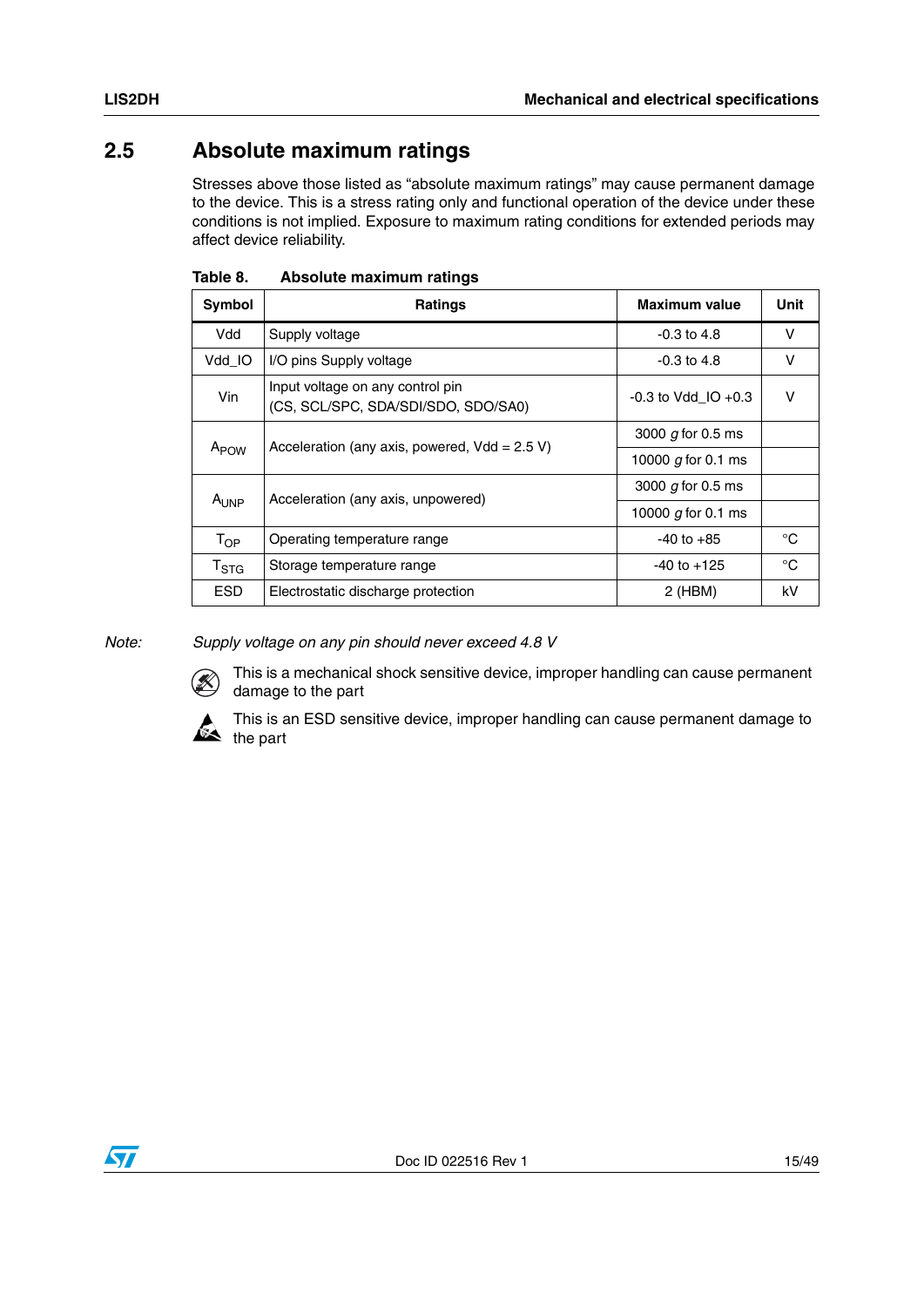### <span id="page-15-0"></span>**2.6 Terminology and functionality**

#### <span id="page-15-1"></span>**Terminology**

#### <span id="page-15-2"></span>**2.6.1 Sensitivity**

Sensitivity describes the gain of the sensor and can be determined e.g. by applying 1 *g* acceleration to it. As the sensor can measure DC accelerations this can be done easily by pointing the axis of interest towards the center of the earth, noting the output value, rotating the sensor by 180 degrees (pointing to the sky) and noting the output value again. By doing so, ±1 *g* acceleration is applied to the sensor. Subtracting the larger output value from the smaller one, and dividing the result by 2, leads to the actual sensitivity of the sensor. This value changes very little over temperature and also time. The sensitivity tolerance describes the range of Sensitivities of a large population of sensors.

#### <span id="page-15-3"></span>**2.6.2 Zero-***g* **level**

Zero-*g* level offset (TyOff) describes the deviation of an actual output signal from the ideal output signal if no acceleration is present. A sensor in a steady state on a horizontal surface will measure 0 *g* in X axis and 0 *g* in Y axis whereas the Z axis will measure 1 *g*. The output is ideally in the middle of the dynamic range of the sensor (content of OUT registers 00h, data expressed as 2's complement number). A deviation from ideal value in this case is called Zero-*g* offset. Offset is to some extent a result of stress to MEMS sensor and therefore the offset can slightly change after mounting the sensor onto a printed circuit board or exposing it to extensive mechanical stress. Offset changes little over temperature, see "Zero-*g* level change vs. temperature". The Zero-*g* level tolerance (TyOff) describes the standard deviation of the range of Zero-*g* levels of a population of sensors.

#### <span id="page-15-4"></span>**Functionality**

#### <span id="page-15-5"></span>**2.6.3 High resolution, Normal mode, Low power mode**

The LIS2DH provides three different operating modes respectively reported as *High resolution mode*, *Normal mode* and *Low power mode*.

The table below reported summarizes how to select among the different operating modes.

**Operating mode CTRL\_REG1[3] (LPen bit) CTRL\_REG4[3] (HR bit) BW [Hz] Turn-on time [ms] So @ ±2g [mg/digit]** Low power mode (8 bit data output) 1 0 ODR/2 1 16 Normal mode(10 bit data output) 0 0 ODR/2 1.6 4 High resolution (12 bit data output) 0 1 0 0DR/9 7/ODR 1 bit data output) 1  $\text{Not allowed}$  1 1 1 --  $\frac{1}{2}$  --

<span id="page-15-6"></span>**Table 9. Operating mode selection**

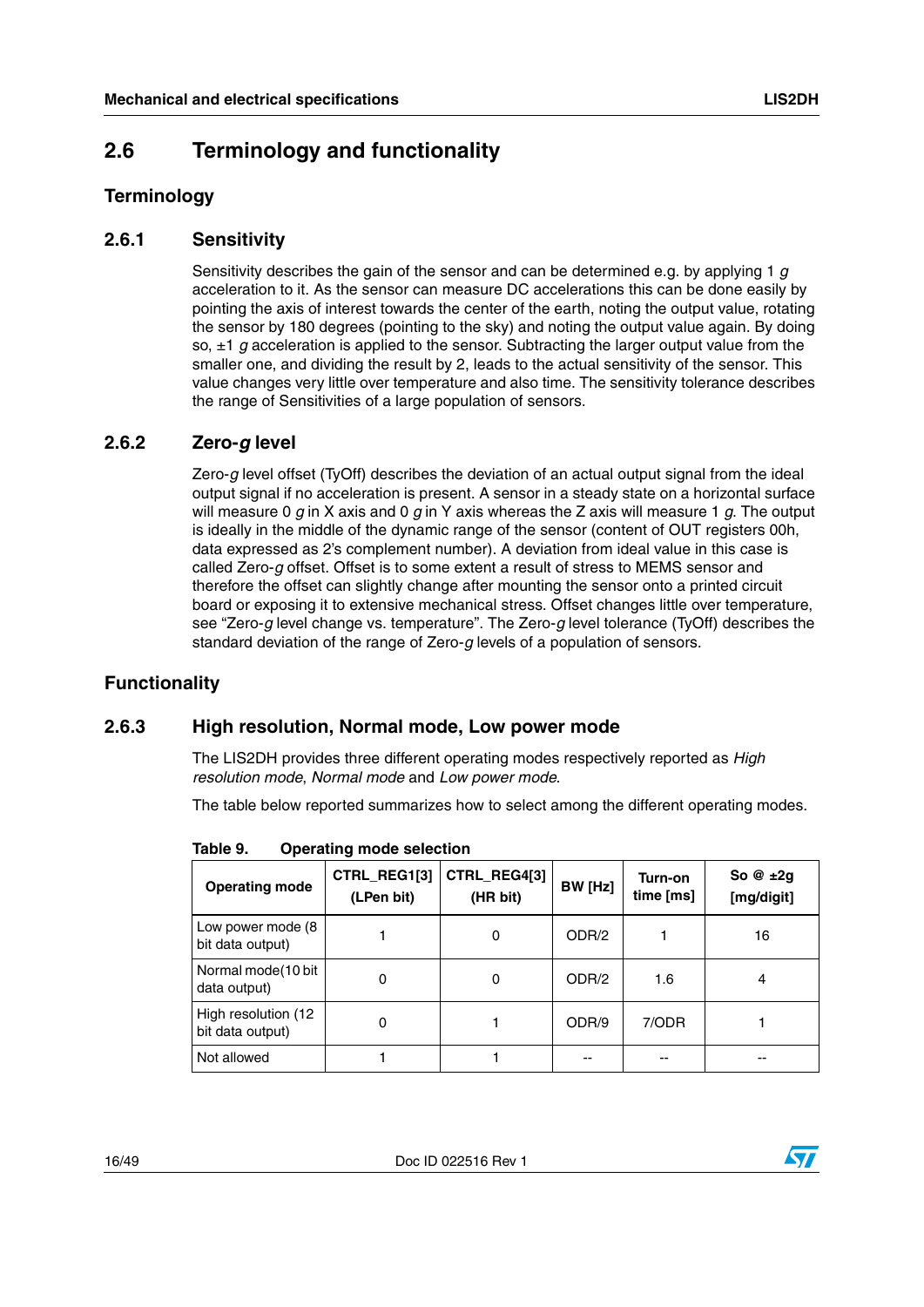The turn-on time to change from all operating mode is reported into *[Table 10.: Turn-on time](#page-16-1)  [for operating mode change](#page-16-1)*.

| Operating mode change      | <b>Turn-on Tim</b><br>$\lceil ms \rceil$ |
|----------------------------|------------------------------------------|
| 12-bit mode to 8 bit mode  | 1/ODR                                    |
| 12-bit mode to 10 bit mode | 1/ODR                                    |
| 10-bit mode to 8 bit mode  | 1/ODR                                    |
| 10-bit mode to 12 bit mode | 7/ODR                                    |
| 8-bit mode to 10 bit mode  | 1/ODR                                    |
| 8-bit mode to 12 bit mode  | 7/ODR                                    |

<span id="page-16-1"></span>

| Table 10. | Turn-on time for operating mode change |
|-----------|----------------------------------------|
|-----------|----------------------------------------|

<span id="page-16-2"></span>

| Table 11. | <b>Operating modes current consumption</b> |
|-----------|--------------------------------------------|
|-----------|--------------------------------------------|

| <b>Operating mode [Hz]</b> | Low power mode<br>(8 bit data output)<br>$[\mu A]$ | <b>Normal mode</b><br>(10 bit data output)<br>$[\mu A]$ | <b>High resolution</b><br>(12 bit data output)<br>$[\mu A]$ |
|----------------------------|----------------------------------------------------|---------------------------------------------------------|-------------------------------------------------------------|
| 1                          | $\overline{c}$                                     | 2                                                       | 2                                                           |
| 10                         | 3                                                  | 4                                                       | $\overline{4}$                                              |
| 25                         | $\overline{4}$                                     | 6                                                       | 6                                                           |
| 50                         | 6                                                  | 11                                                      | 11                                                          |
| 100                        | 10                                                 | 20                                                      | 20                                                          |
| 200                        | 18                                                 | 38                                                      | 38                                                          |
| 400                        | 36                                                 | 73                                                      | 73                                                          |
| 1344                       |                                                    | 185                                                     | 185                                                         |
| 1620                       | 100                                                |                                                         | --                                                          |
| 5376                       | 185                                                |                                                         | --                                                          |

#### <span id="page-16-0"></span>**2.6.4 Self-test**

Self-test allows the user to check the sensor functionality without moving it. When the selftest is enabled an actuation force is applied to the sensor, simulating a definite input acceleration. In this case the sensor outputs will exhibit a change in their DC levels which are related to the selected full scale through the device sensitivity. When self-test is activated, the device output level is given by the algebraic sum of the signals produced by the acceleration acting on the sensor and by the electrostatic test-force. If the output signals change within the amplitude specified inside *[Table 3](#page-9-2)*, then the sensor is working properly and the parameters of the interface chip are within the defined specifications.

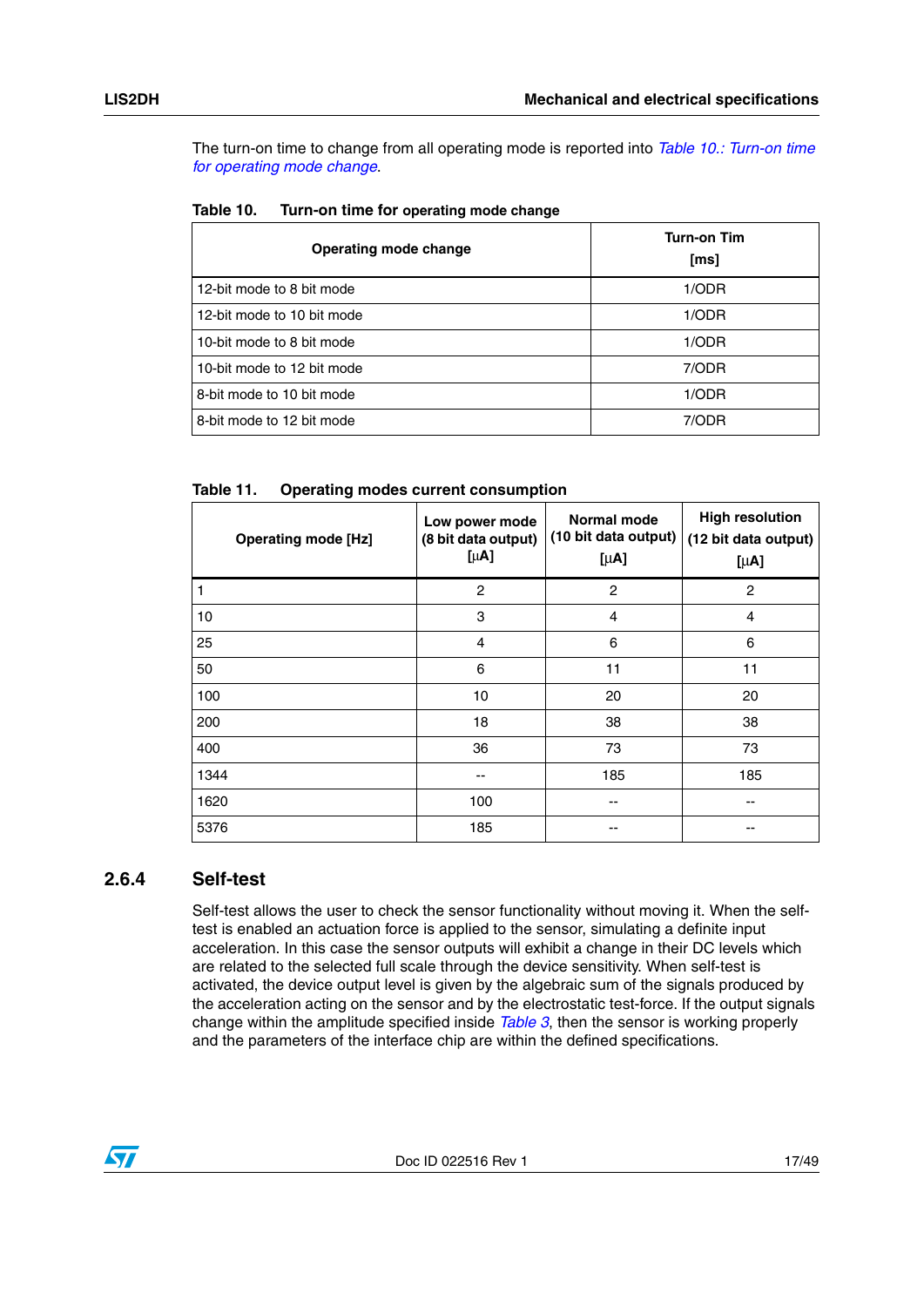#### <span id="page-17-0"></span>**2.6.5 6D / 4D orientation detection**

The LIS2DH include 6D / 4D orientation detection.

#### **6D / 4D orientation recognition**

In this configuration the interrupt is generated when the device is stable in a known direction. In 4D configuration Z axis position detection is disable.

#### <span id="page-17-1"></span>**2.6.6 "Sleep to wake" and "Return to sleep"**

The LIS2DH can be programmed to automatically switch to Low power mode upon recognition of a determined event.

Once the event condition is over, the device returns back to the preset Normal or High resolution mode.

To enable this function the desired threshold value must be stored inside Act\_THS(3Eh) registers while the duration value written inside Act\_DUR(3Fh) registers.

When acceleration module becomes lower than the treshold value, the device automatically switches to Low power mode (10Hz ODR).

During this condition, ODRx bits and LPen bit inside *[CTRL\\_REG1 \(20h\)](#page-32-0)* and HR bit in *[CTRL\\_REG3 \(22h\)](#page-33-1)* are not considered.

As soon as the acceleration goes back over the threshold, the systems restores the operating mode and ODRs as for *[CTRL\\_REG1 \(20h\)](#page-32-0)* and *[CTRL\\_REG3 \(22h\)](#page-33-1)* settings.

### <span id="page-17-2"></span>**2.7 Sensing element**

A proprietary process is used to create a surface micro-machined accelerometer. The technology allows carring out suspended silicon structures which are attached to the substrate in a few points called anchors and are free to move in the direction of the sensed acceleration. To be compatible with the traditional packaging techniques a cap is placed on top of the sensing element to avoid blocking the moving parts during the moulding phase of the plastic encapsulation.

When an acceleration is applied to the sensor the proof mass displaces from its nominal position, causing an imbalance in the capacitive half-bridge. This imbalance is measured using charge integration in response to a voltage pulse applied to the capacitor.

At steady state the nominal value of the capacitors are few pF and when an acceleration is applied the maximum variation of the capacitive load is in the fF range.

### <span id="page-17-3"></span>**2.8 IC interface**

The complete measurement chain is composed by a low-noise capacitive amplifier which converts the capacitive unbalancing of the MEMS sensor into an analog voltage that is finally available to the user by an analog-to-digital converter.

The acceleration data may be accessed through an  ${}^{12}C/SPI$  interface thus making the device particularly suitable for direct interfacing with a microcontroller.

The LIS2DH features a data-ready signal (RDY) which indicates when a new set of measured acceleration data is available thus simplifying data synchronization in the digital system that uses the device.

18/49 Doc ID 022516 Rev 1

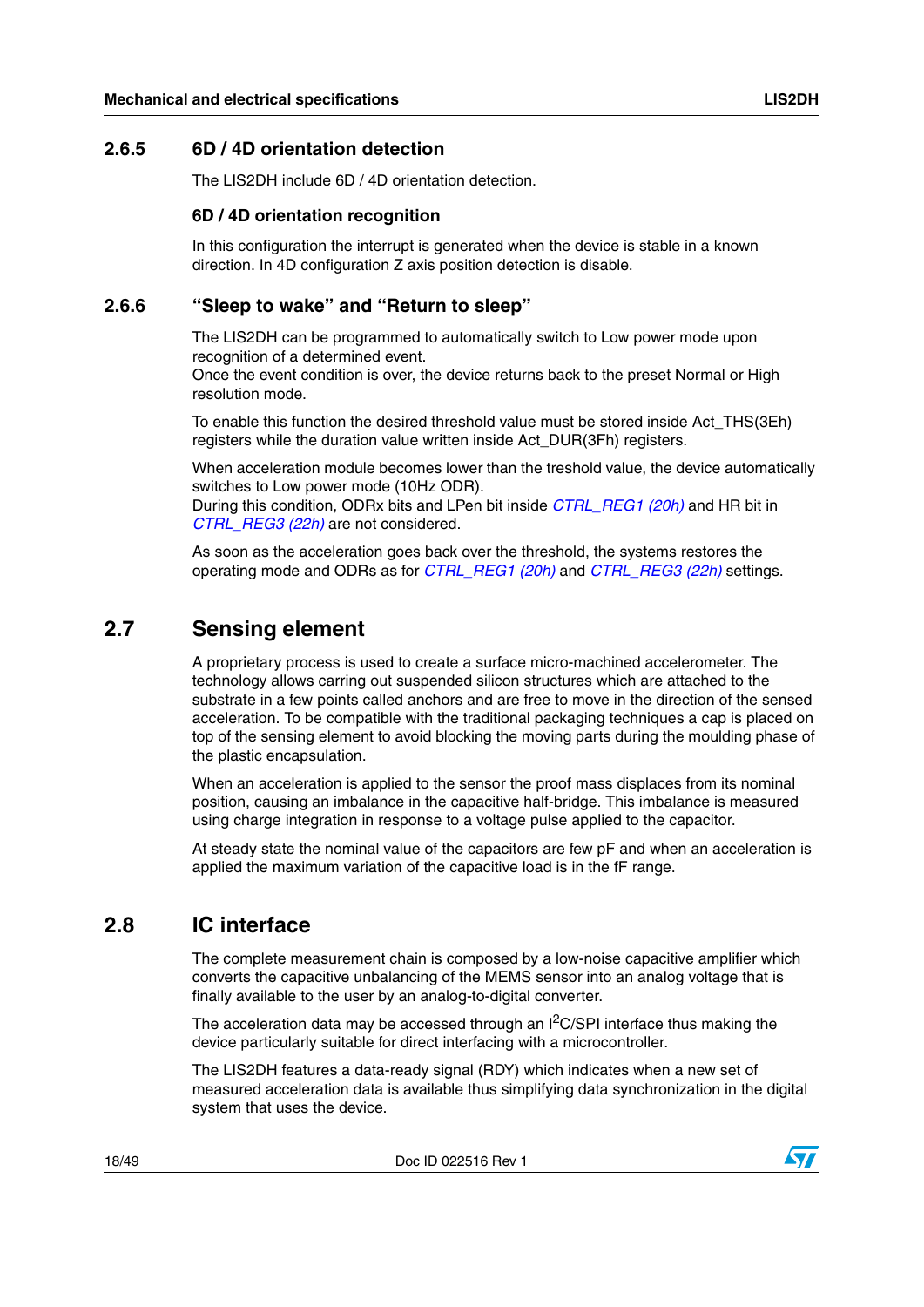The LIS2DH may also be configured to generate an inertial Wake-Up and Free-Fall interrupt signal accordingly to a programmed acceleration event along the enabled axes. Both Free-Fall and Wake-Up can be available simultaneously on two different pins.

### <span id="page-18-0"></span>**2.9 Factory calibration**

The IC interface is factory calibrated for sensitivity (So) and Zero-*g* level (TyOff).

The trimming values are stored inside the device in a non volatile memory. Any time the device is turned on, the trimming parameters are downloaded into the registers to be used during the active operation. This allows to use the device without further calibration.

### <span id="page-18-1"></span>**2.10 FIFO**

The LIS2DH contains a 10 bit, 32-level FIFO. Buffered output allows 4 operation modes: FIFO, stream, trigger and FIFO ByPass. Where FIFO bypass mode is activated FIFO is not operating and remains empty. In FIFO mode, data from acceleration detection on x, y, and zaxes measurements are stored in FIFO.

### <span id="page-18-2"></span>**2.11 Temperature sensor**

The LIS2DH is supplied with an internal temperature sensor. Temperature data can be enabled by setting the TEMP\_EN bit of the TEMP\_CFG\_REG register to 1.

To retrieve the temperature sensor data BDU bit on *CTRL\_REG4 (23h)* must be set to '1'.

Both OUT\_TEMP\_H and OUT\_TEMP\_L registers must be read.

Temperature data is stored inside OUT\_TEMP\_H as 2's complement data in 8 bit format left justified.

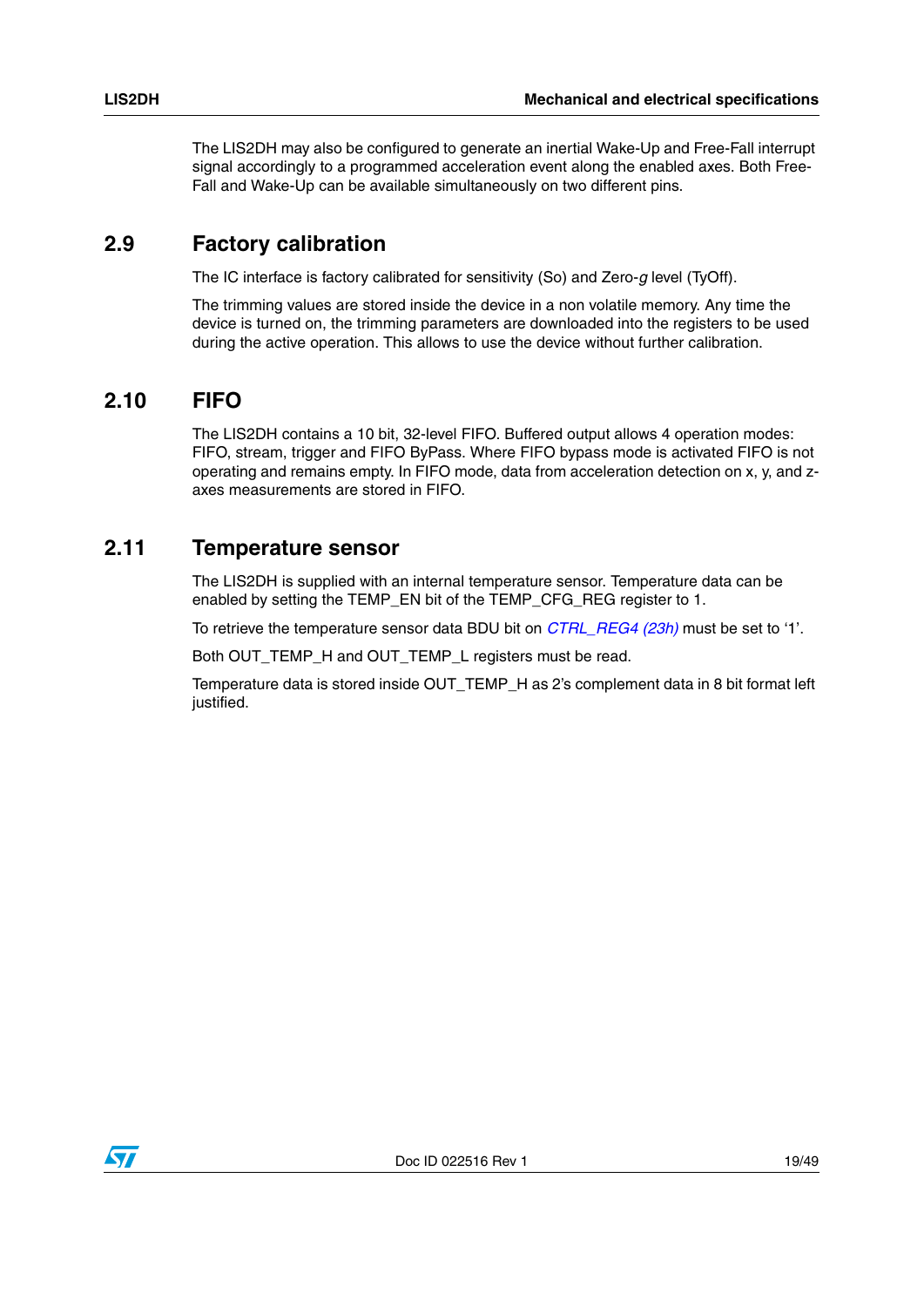# <span id="page-19-0"></span>**3 Application hints**



#### <span id="page-19-2"></span>**Figure 5. LIS2DH electrical connection**

The device core is supplied through Vdd line while the I/O pads are supplied through Vdd\_IO line. Power supply decoupling capacitors (100 nF ceramic, 10 µF aluminum) should be placed as near as possible to the pin 8 of the device (common design practice).

All the voltage and ground supplies must be present at the same time to have proper behavior of the IC (refer to *[Figure 5](#page-19-2)*). It is possible to remove Vdd maintaining Vdd\_IO without blocking the communication bus, in this condition the measurement chain is powered off.

The functionality of the device and the measured acceleration data is selectable and accessible through the  $I^2C$  or SPI interfaces. When using the  $I^2C$ , CS must be tied high.

The functions, the threshold and the timing of the two interrupt pins (INT1 and INT2) can be completely programmed by the user through the  $I^2C/SPI$  interface.

### <span id="page-19-1"></span>**3.1 Soldering information**

The LGA package is compliant with the ECOPACK®, RoHS and "Green" standard. It is qualified for soldering heat resistance according to JEDEC J-STD-020.

Leave "Pin 1 Indicator" unconnected during soldering.

Land pattern and soldering recommendations are available at www.st.com.

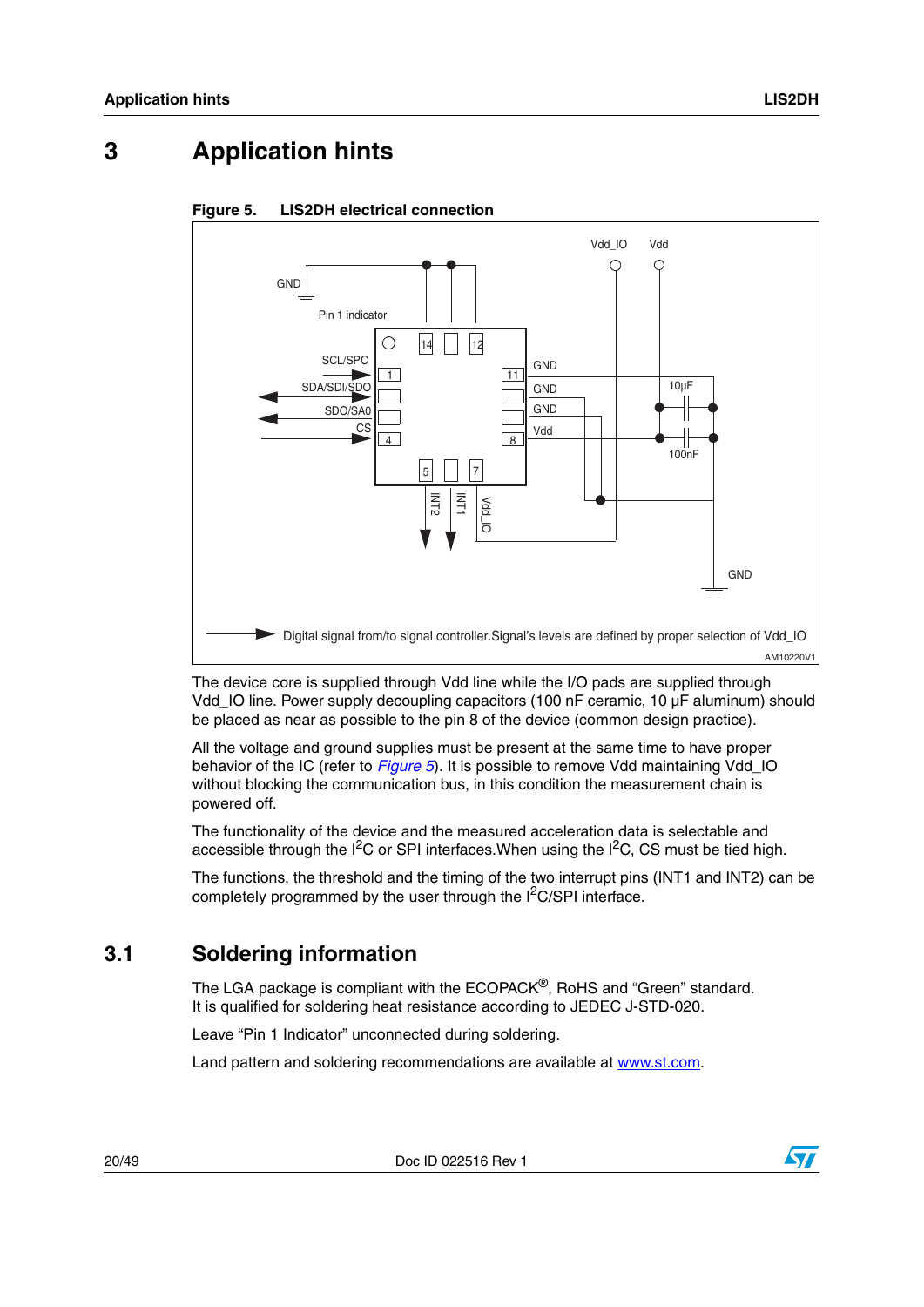## <span id="page-20-0"></span>**4 Digital main blocks**

### <span id="page-20-1"></span>**4.1 FIFO**

The LIS2DH embeds a 32-slot data FIFO for each of the three output channels, X, Y and Z. This allows a consistent power saving for the system, since the host processor does not need to continuously poll data from the sensor, but it can wakeup only when needed and burst the significant data out from the FIFO. This buffer can work accordingly to four different modes: Bypass mode, FIFO mode, Stream mode and Stream-to-FIFO mode. Each mode is selected by the FIFO\_MODE bits into the FIFO\_CTRL\_REG (2E). Programmable Watermark level, FIFO\_empty or FIFO\_Full events can be enabled to generate dedicated interrupts on INT1/2 pin (configuration through FIFO\_CFG\_REG).

#### <span id="page-20-2"></span>**4.1.1 Bypass mode**

In bypass mode, the FIFO is not operational and for this reason it remains empty. As described in the next figure, for each channel only the first address is used. The remaining FIFO slots are empty.

#### <span id="page-20-3"></span>**4.1.2 FIFO mode**

In FIFO mode, data from X, Y and Z channels are stored into the FIFO. A watermark interrupt can be enabled (FIFO\_WTMK\_EN bit into FIFO\_CTRL\_REG (2E) in order to be raised when the FIFO is filled to the level specified into the FIFO\_WTMK\_LEVEL bits of FIFO\_CTRL\_REG (2E). The FIFO continues filling until it is full (32 slots of data for X, Y and Z). When full, the FIFO stops collecting data from the input channels.

#### <span id="page-20-4"></span>**4.1.3 Stream mode**

In the stream mode, data from X, Y and Z measurement are stored into the FIFO. A watermark interrupt can be enabled and set as in the FIFO mode.The FIFO continues filling until it's full (32 slots of data for X, Y and Z). When full, the FIFO discards the older data as the new arrive.

#### <span id="page-20-5"></span>**4.1.4 Stream-to-FIFO mode**

In Stream-to\_FIFO mode, data from X, Y and Z measurement are stored into the FIFO. A watermark interrupt can be enabled (FIFO\_WTMK\_EN bit into FIFO\_CTRL\_REG) in order to be raised when the FIFO is filled to the level specified into the FIFO\_WTMK\_LEVEL bits of FIFO\_CTRL\_REG. The FIFO continues filling until it's full (32 slots of 10 bit for for X, Y and Z). When full, the FIFO discards the older data as the new arrive. Once trigger event occurs, the FIFO starts operating in FIFO mode.

#### <span id="page-20-6"></span>**4.1.5 Retrieve data from FIFO**

FIFO data is read through OUT\_X (Addr reg 29h), OUT\_Y (Addr reg 2Bh) and OUT\_Z (Addr reg 2Dh). When the FIFO is in stream, Trigger or FIFO mode, a read operation to the OUT\_X, OUT\_Y or OUT\_Z regiters provides the data stored into the FIFO. Each time data is read from the FIFO, the oldest  $X$ ,  $Y$  and  $Z$  data are placed into the OUT  $X$ , OUT  $Y$  and OUT\_Z registers and both single read and read\_burst operations can be used.

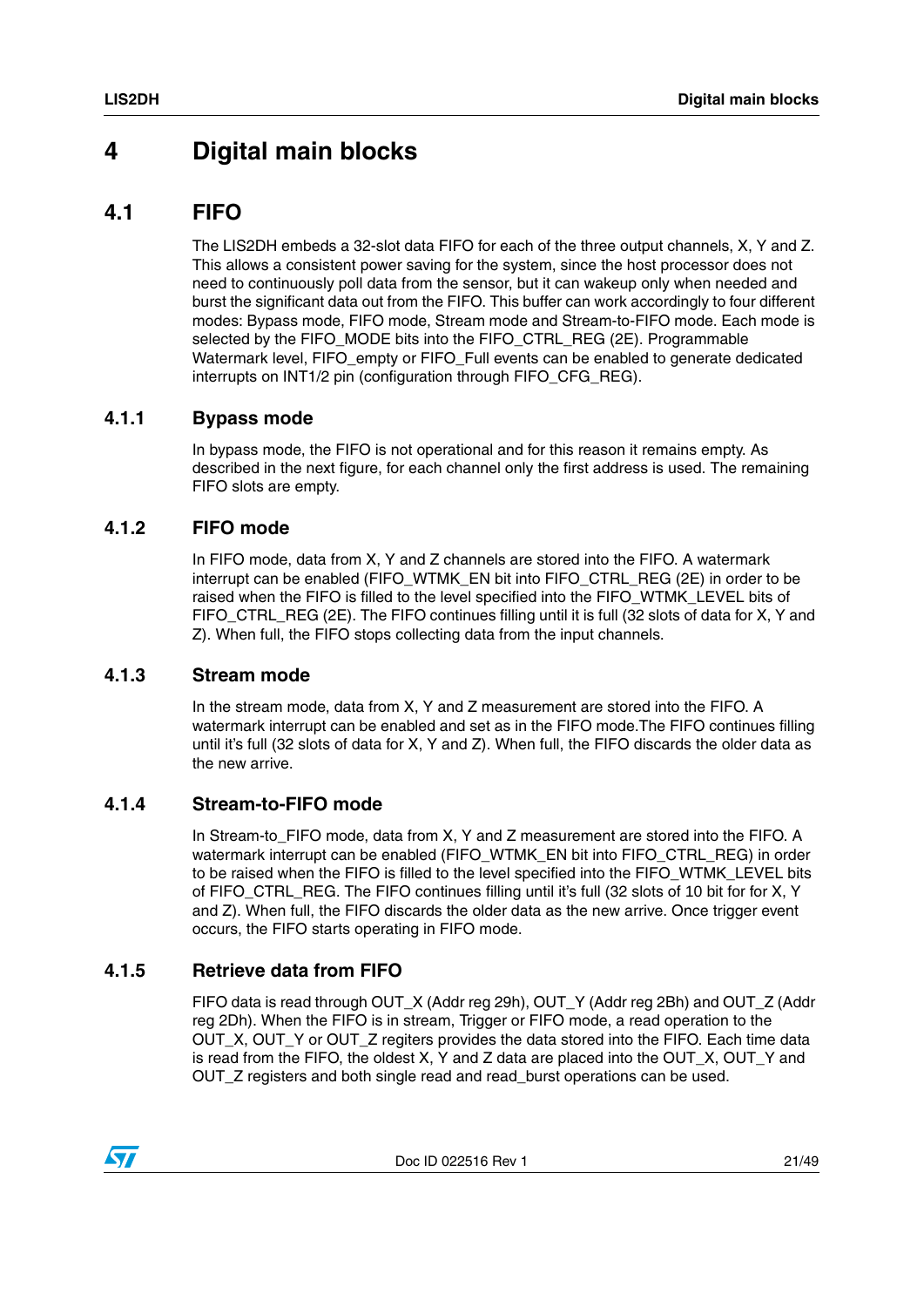The reading address is automatically updated by the device and it rolls back to 0x28 when register 0x2D is reached. In order to read all FIFO levels in a multiple byte reading,192 bytes (6 output registers by 32 levels) have to be read.

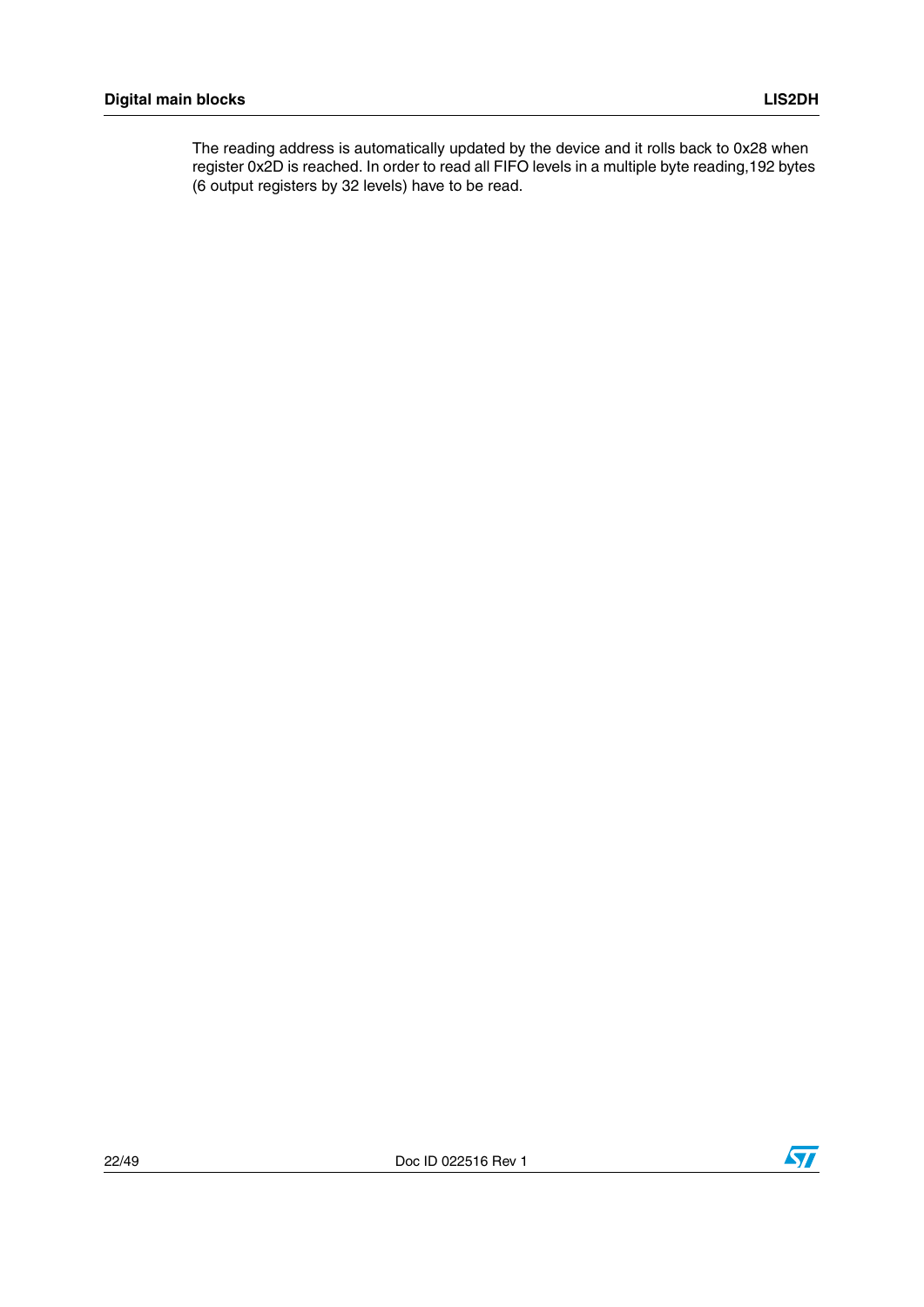# <span id="page-22-0"></span>**5 Digital interfaces**

The registers embedded inside the LIS2DH may be accessed through both the  $I<sup>2</sup>C$  and SPI serial interfaces. The latter may be SW configured to operate either in 3-wire or 4-wire interface mode.

The serial interfaces are mapped onto the same pads. To select/exploit the  $I<sup>2</sup>C$  interface, CS line must be tied high (i.e. connected to Vdd\_IO).

| Pin name        | <b>Pin description</b>                                                                                                           |
|-----------------|----------------------------------------------------------------------------------------------------------------------------------|
| CS.             | SPI enable<br>I2C/SPI mode selection (1: SPI idle mode / I2C communication<br>enabled; 0: SPI communication mode / I2C disabled) |
| SCL             | $I2C$ serial clock (SCL)                                                                                                         |
| <b>SPC</b>      | SPI serial port clock (SPC)                                                                                                      |
| <b>SDA</b>      | $I2C$ serial data (SDA)                                                                                                          |
| <b>SDI</b>      | SPI serial data input (SDI)                                                                                                      |
| <b>SDO</b>      | 3-wire interface serial data output (SDO)                                                                                        |
| SA <sub>0</sub> | I <sup>2</sup> C less significant bit of the device address (SA0)                                                                |
| <b>SDO</b>      | SPI serial data output (SDO)                                                                                                     |

<span id="page-22-2"></span>Table 12. **Serial interface pin description** 

# <span id="page-22-1"></span>**5.1 I2C serial interface**

The LIS2DH  $I^2C$  is a bus slave. The  $I^2C$  is employed to write data into registers whose content can also be read back.

The relevant  $I^2C$  terminology is given in the table below.

Slave | The device addressed by the master

Table 13. **Term Description** Transmitter  $\blacksquare$  The device which sends data to the bus Receiver  $\blacksquare$  The device which receives data from the bus Master The device which initiates a transfer, generates clock signals and terminates a herminates transfer

<span id="page-22-3"></span>**Serial interface pin description** 

There are two signals associated with the  $I^2C$  bus: the serial clock line (SCL) and the Serial DAta line (SDA). The latter is a bidirectional line used for sending and receiving the data to/from the interface. Both the lines must be connected to Vdd\_IO through external pull-up resistor. When the bus is free both the lines are high.

The  $I^2C$  interface is compliant with fast mode (400 kHz)  $I^2C$  standards as well as with the Normal mode.

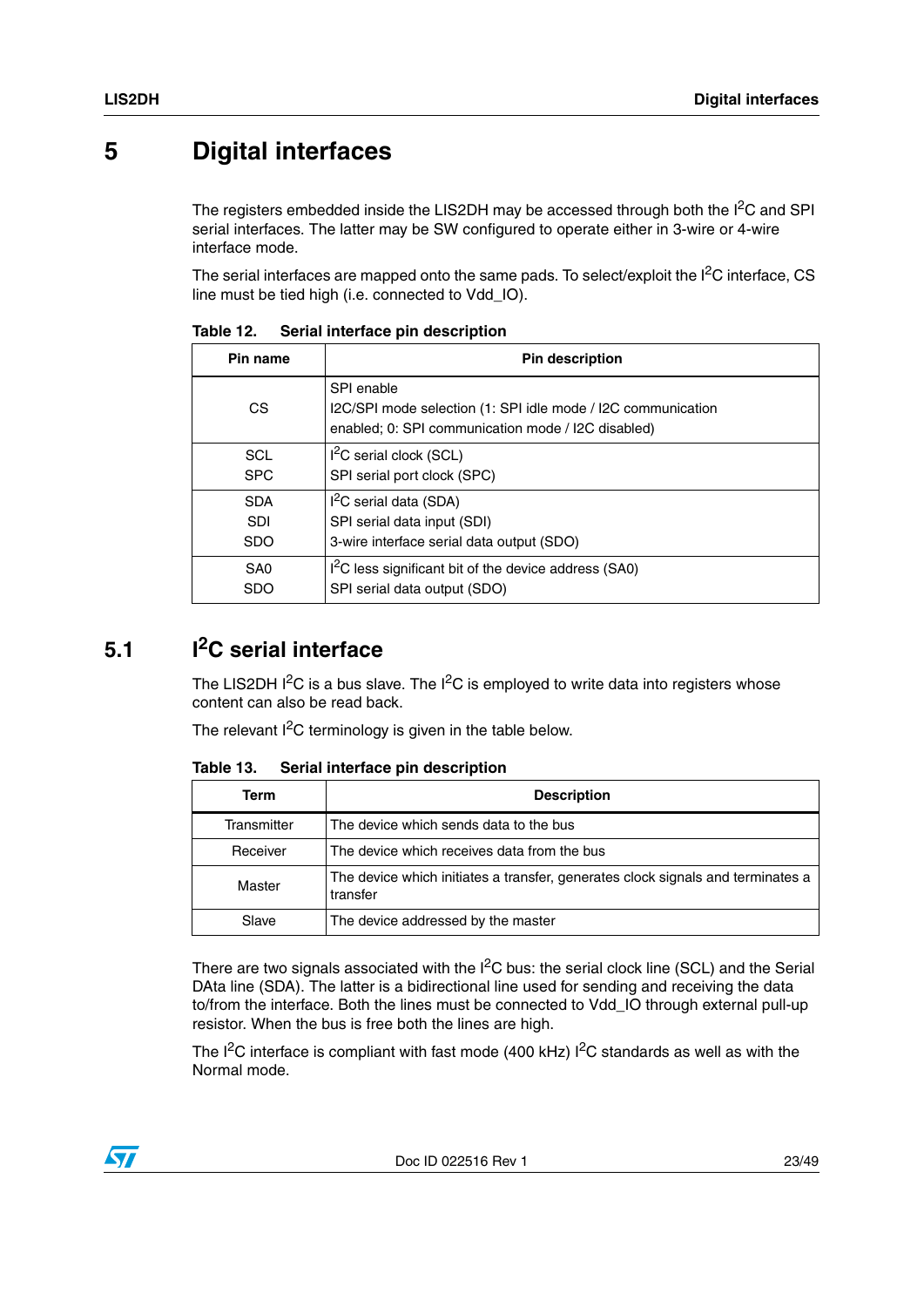#### <span id="page-23-0"></span>**5.1.1 I2C operation**

The transaction on the bus is started through a START (ST) signal. A START condition is defined as a HIGH to LOW transition on the data line while the SCL line is held HIGH. After this has been transmitted by the Master, the bus is considered busy. The next byte of data transmitted after the start condition contains the address of the slave in the first 7 bits and the eighth bit tells whether the Master is receiving data from the slave or transmitting data to the slave. When an address is sent, each device in the system compares the first seven bits after a start condition with its address. If they match, the device considers itself addressed by the Master.

The Slave ADdress (SAD) associated to the LIS2DH is 001100xb. **SDO**/**SA0** pad can be used to modify less significant bit of the device address. If SA0 pad is connected to voltage supply, LSb is '1' (address 0011001b) else if SA0 pad is connected to ground, LSb value is '0' (address 0011000b). This solution permits to connect and address two different accelerometers to the same  $I^2C$  lines.

Data transfer with acknowledge is mandatory. The transmitter must release the SDA line during the acknowledge pulse. The receiver must then pull the data line LOW so that it remains stable low during the HIGH period of the acknowledge clock pulse. A receiver which has been addressed is obliged to generate an acknowledge after each byte of data received.

The I<sup>2</sup>C embedded inside the LIS2DH behaves like a slave device and the following protocol must be adhered to. After the start condition (ST) a slave address is sent, once a slave acknowledge (SAK) has been returned, a 8-bit sub-address (SUB) is transmitted: the 7 LSb represent the actual register address while the MSB enables address auto increment. If the MSb of the SUB field is '1', the SUB (register address) is automatically increased to allow multiple data read/write.

The slave address is completed with a Read/Write bit. If the bit was '1' (Read), a repeated START (SR) condition must be issued after the two sub-address bytes; if the bit is '0' (Write) the Master will transmit to the slave with direction unchanged. *Table* explains how the SAD+read/write bit pattern is composed, listing all the possible configurations.

| Command | <b>SAD[6:1]</b> | $SAD[0] = SAO$ | R/W | SAD+R/W        |
|---------|-----------------|----------------|-----|----------------|
| Read    | 001100          |                |     | 00110001 (31h) |
| Write   | 001100          |                |     | 00110000 (30h) |
| Read    | 001100          |                |     | 00110011 (33h) |
| Write   | 001100          |                |     | 00110010 (32h) |

<span id="page-23-1"></span>**Table 14. SAD+read/write patterns**

<span id="page-23-2"></span>

| Master | ~<br>ັ | SAD<br>W<br>ำ—⊥ |     | SUB |     | DATA |     | сp<br>اب |
|--------|--------|-----------------|-----|-----|-----|------|-----|----------|
| Slave  |        |                 | SAK |     | SAK |      | SAK |          |

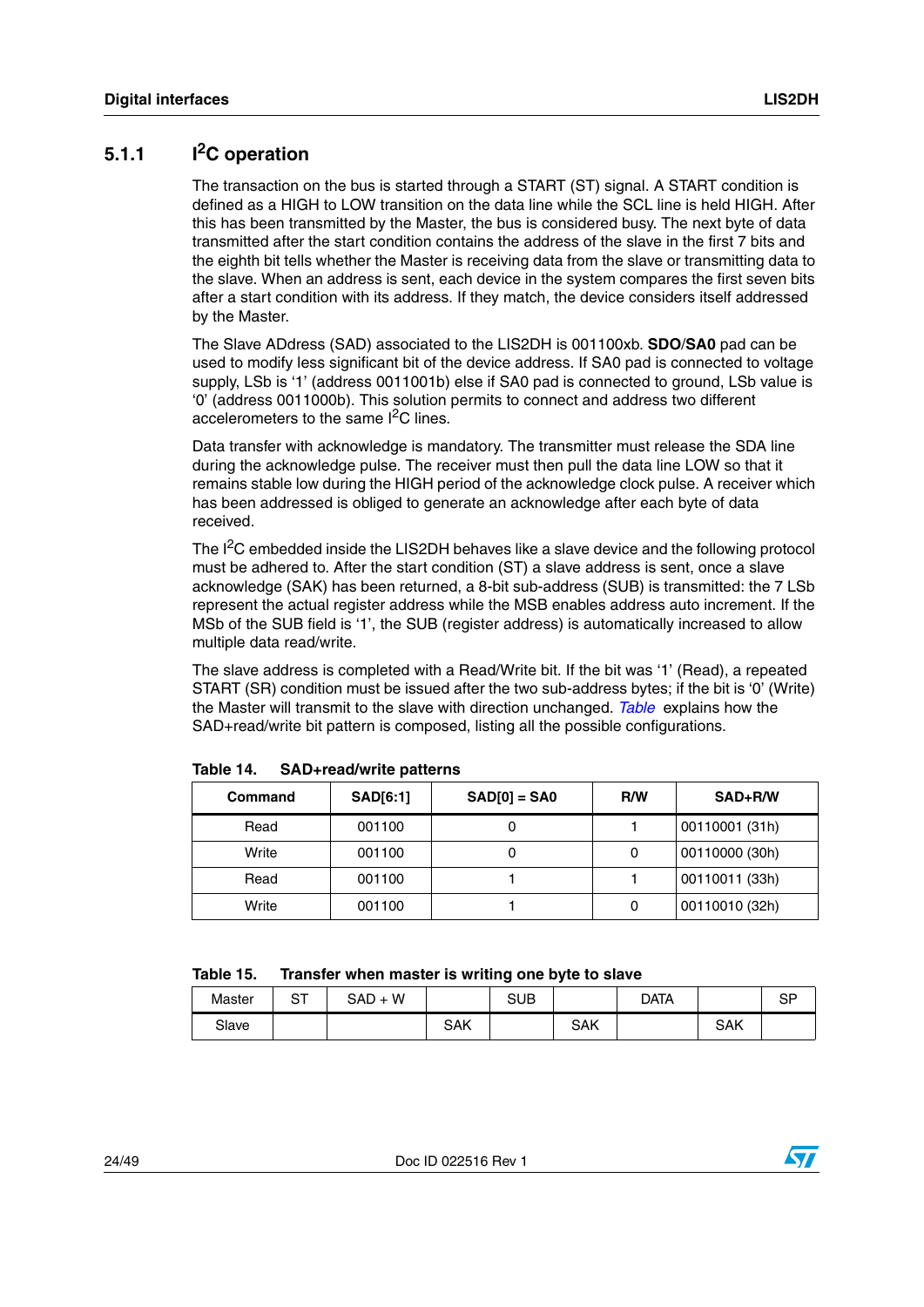|        |    | $\frac{1}{2}$ |     |     |     |      |     |      |     |    |
|--------|----|---------------|-----|-----|-----|------|-----|------|-----|----|
| Master | SТ | SAD + W       |     | SUB |     | DATA |     | data |     | SP |
| Slave  |    |               | SAK |     | SAK |      | SAK |      | SAK |    |

<span id="page-24-1"></span>**Table 16. Transfer when master is writing multiple bytes to slave:**

#### <span id="page-24-2"></span>**Table 17. Transfer when master is receiving (reading) one byte of data from slave:**

| Master | $\mathbf{r}$<br>ت | W<br><b>SAD</b> |     | SUB |            | <b>QD</b><br>חכ | <b>CAD</b><br>□<br>SAD<br><b>.</b><br>- |            |      | <b>NMAK</b> | SP |
|--------|-------------------|-----------------|-----|-----|------------|-----------------|-----------------------------------------|------------|------|-------------|----|
| Slave  |                   |                 | SAK |     | <b>SAK</b> |                 |                                         | <b>SAK</b> | Data |             |    |

#### <span id="page-24-3"></span>**Table 18. Transfer when Master is receiving (reading) multiple bytes of data from slave**

| Master | $\sim$ $\sim$ | SAD+W |            | <b>SUB</b> |            | SR | $SAD+R$ |            |      | <b>MAK</b> |             | <b>MAK</b> |             | <b>NMAK</b> | $\cap$<br>১৮ |
|--------|---------------|-------|------------|------------|------------|----|---------|------------|------|------------|-------------|------------|-------------|-------------|--------------|
| Slave  |               |       | <b>SAK</b> |            | <b>SAK</b> |    |         | <b>SAK</b> | Data |            | <b>DATA</b> |            | <b>DATA</b> |             |              |

Data are transmitted in byte format (DATA). Each data transfer contains 8 bits. The number of bytes transferred per transfer is unlimited. Data is transferred with the Most Significant bit (MSb) first. If a receiver can't receive another complete byte of data until it has performed some other function, it can hold the clock line, SCL LOW to force the transmitter into a wait state. Data transfer only continues when the receiver is ready for another byte and releases the data line. If a slave receiver doesn't acknowledge the slave address (i.e. it is not able to receive because it is performing some real time function) the data line must be left HIGH by the slave. The Master can then abort the transfer. A LOW to HIGH transition on the SDA line while the SCL line is HIGH is defined as a STOP condition. Each data transfer must be terminated by the generation of a STOP (SP) condition.

In order to read multiple bytes, it is necessary to assert the most significant bit of the subaddress field. In other words, SUB(7) must be equal to 1 while SUB(6-0) represents the address of first register to be read.

In the presented communication format MAK is Master acknowledge and NMAK is No Master Acknowledge.

### <span id="page-24-0"></span>**5.2 SPI bus interface**

The LIS2DH SPI is a bus slave. The SPI allows to write and read the registers of the device.

The Serial Interface interacts with the outside world with 4 wires: **CS**, **SPC**, **SDI** and **SDO**.

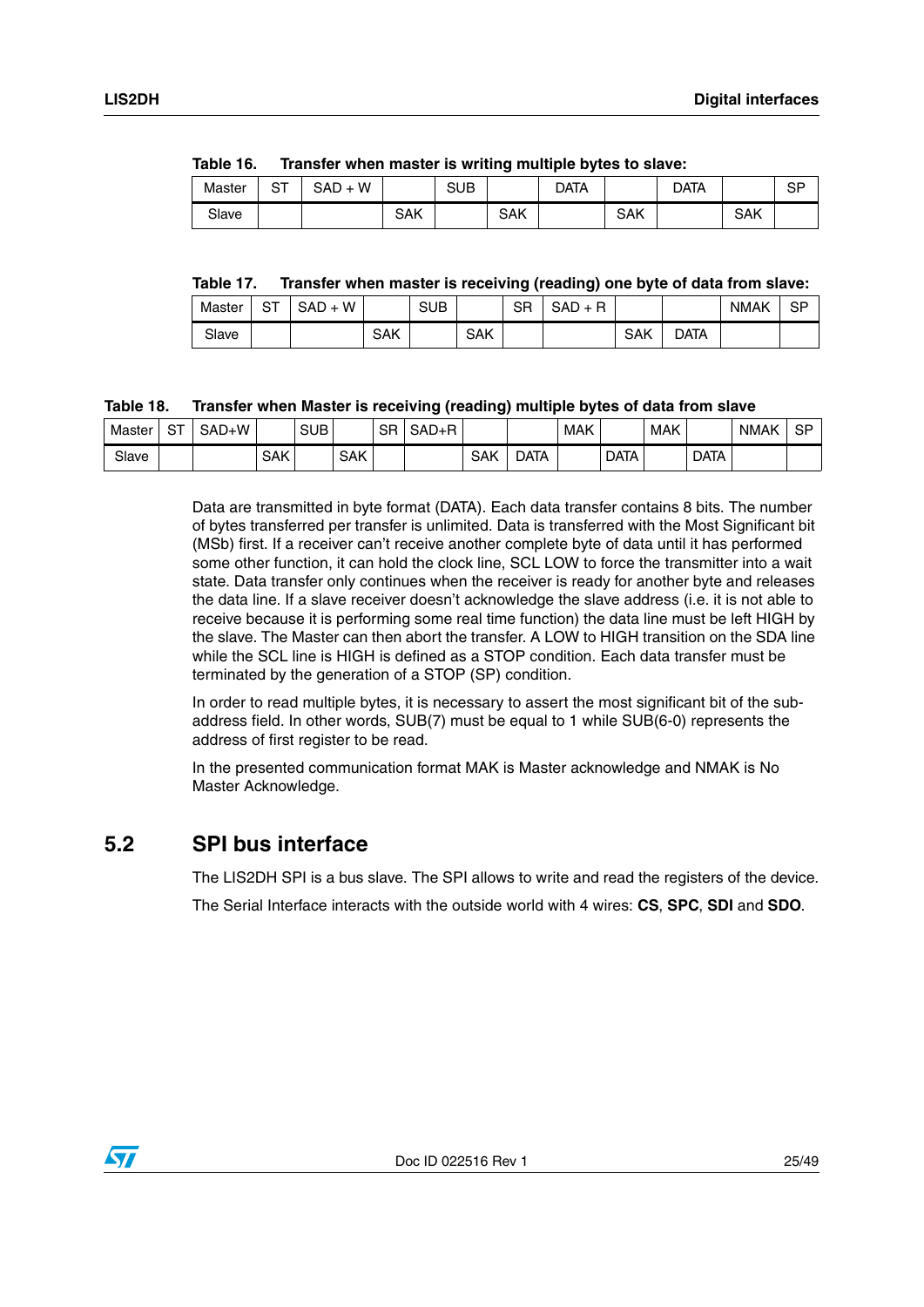<span id="page-25-0"></span>



**CS** is the serial port enable and it is controlled by the SPI master. It goes low at the start of the transmission and goes back high at the end. **SPC** is the serial port clock and it is controlled by the SPI master. It is stopped high when **CS** is high (no transmission). **SDI** and **SDO** are respectively the serial port data input and output. Those lines are driven at the falling edge of **SPC** and should be captured at the rising edge of **SPC**.

Both the read register and write register commands are completed in 16 clock pulses or in multiple of 8 in case of multiple bytes read/write. Bit duration is the time between two falling edges of **SPC**. The first bit (bit 0) starts at the first falling edge of **SPC** after the falling edge of **CS** while the last bit (bit 15, bit 23, ...) starts at the last falling edge of SPC just before the rising edge of **CS**.

*bit 0*: RW bit. When 0, the data DI(7:0) is written into the device. When 1, the data DO(7:0) from the device is read. In latter case, the chip will drive **SDO** at the start of bit 8.

*bit 1*: MS bit. When 0, the address will remain unchanged in multiple read/write commands. When 1, the address is auto incremented in multiple read/write commands.

*bit 2-7:* address AD(5:0). This is the address field of the indexed register.

*bit 8-15*: data DI(7:0) (write mode). This is the data that is written into the device (MSb first).

*bit 8-15*: data DO(7:0) (read mode). This is the data that is read from the device (MSb first).

In multiple read/write commands further blocks of 8 clock periods will be added. When  $\overline{\text{MS}}$ bit is '0' the address used to read/write data remains the same for every block. When MS bit is '1' the address used to read/write data is increased at every block.

The function and the behavior of **SDI** and **SDO** remain unchanged.

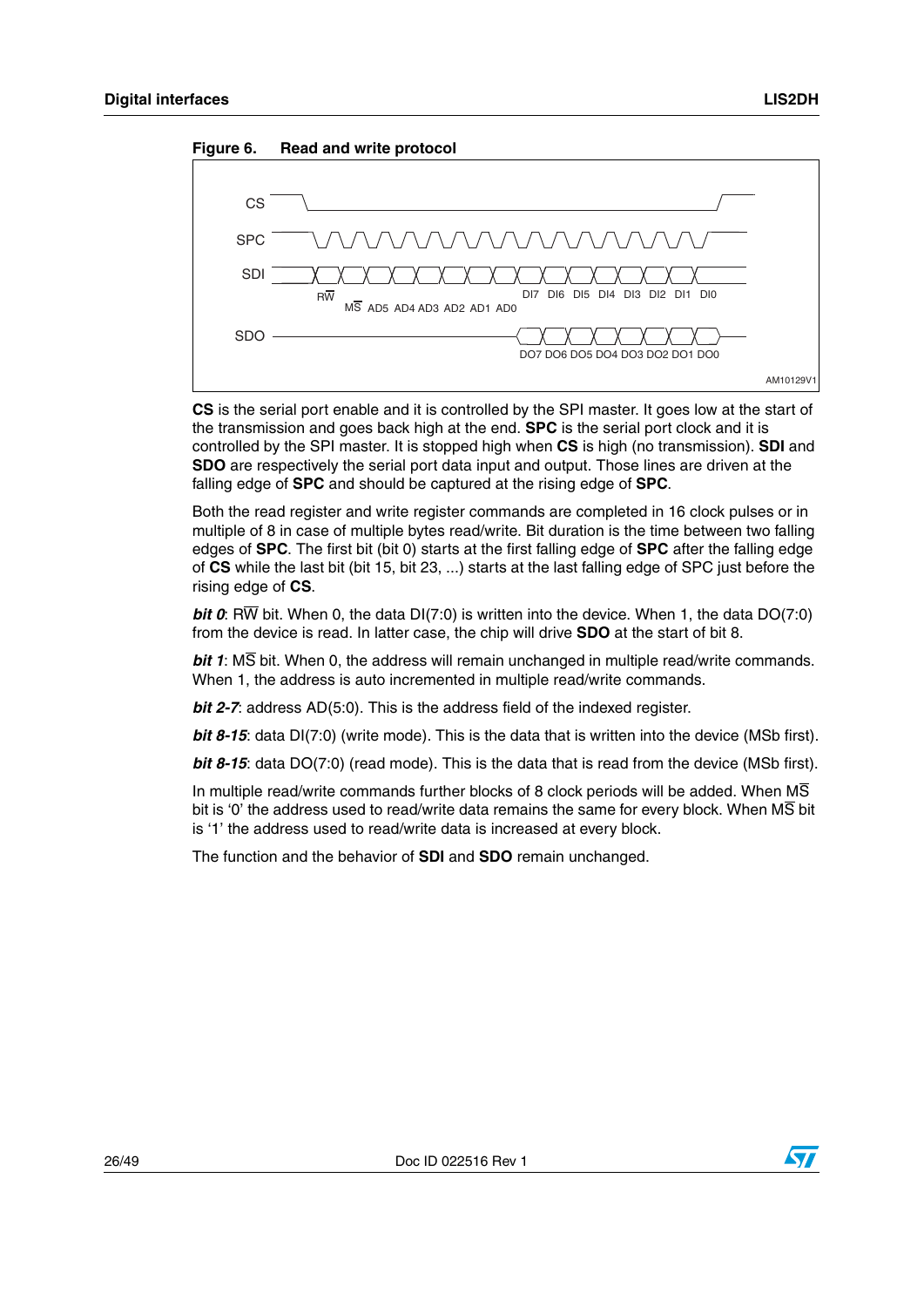#### <span id="page-26-0"></span>**5.2.1 SPI read**

<span id="page-26-1"></span>



The SPI Read command is performed with 16 clock pulses. Multiple byte read command is performed adding blocks of 8 clock pulses at the previous one.

*bit 0*: READ bit. The value is 1.

*bit 1*: MS bit. When 0 do not increment address, when 1 increment address in multiple reading.

*bit 2-7*: address AD(5:0). This is the address field of the indexed register.

**bit 8-15**: data DO(7:0) (read mode). This is the data that will be read from the device (MSb first).

*bit 16-...* : data DO(...-8). Further data in multiple byte reading.

<span id="page-26-2"></span>



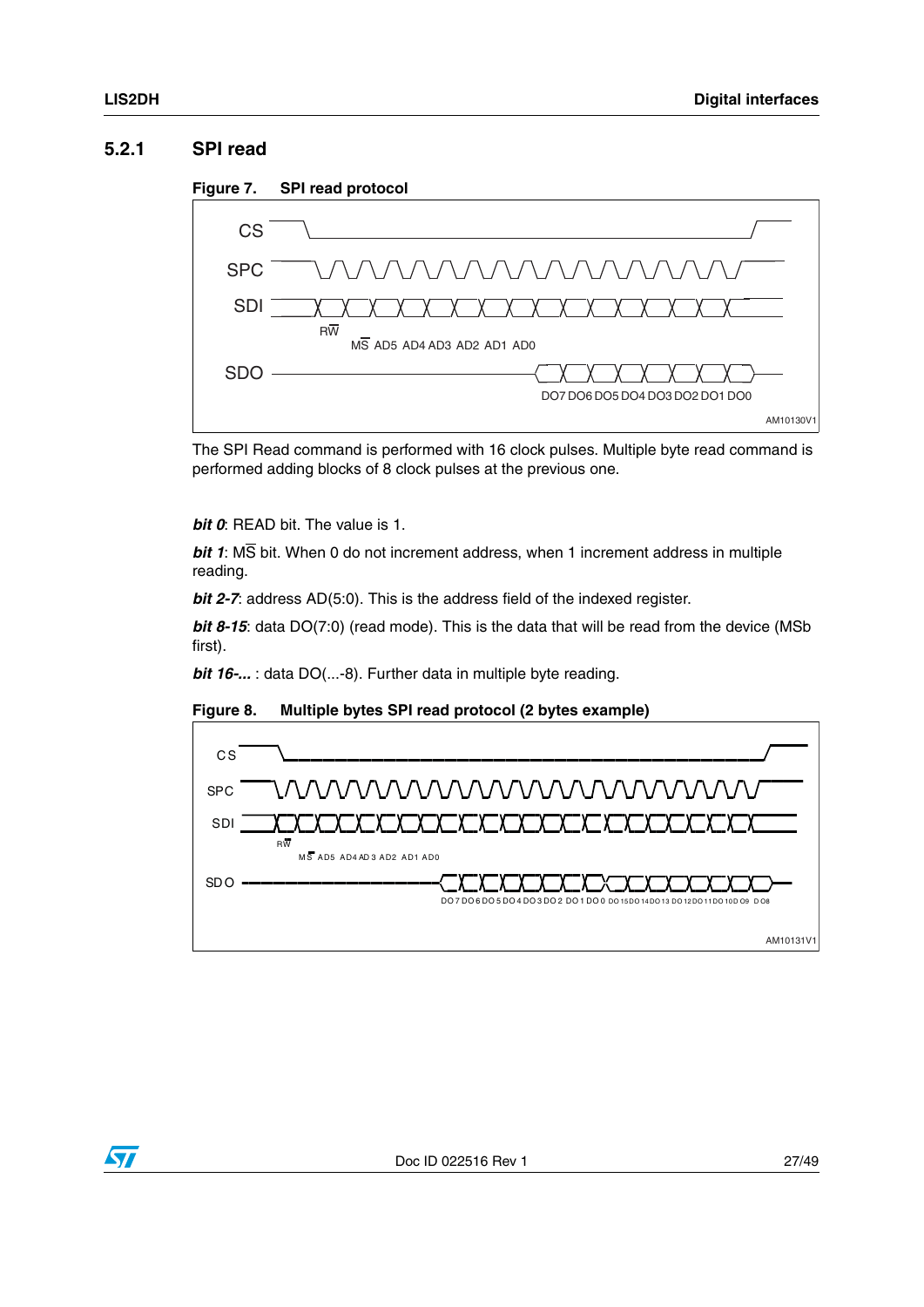#### <span id="page-27-0"></span>**5.2.2 SPI write**

<span id="page-27-2"></span>



The SPI Write command is performed with 16 clock pulses. Multiple byte write command is performed adding blocks of 8 clock pulses at the previous one.

*bit 0:* WRITE bit. The value is 0.

*bit 1*: MS bit. When 0 do not increment address, when 1 increment address in multiple writing.

*bit 2 -7*: address AD(5:0). This is the address field of the indexed register.

*bit 8-15*: data DI(7:0) (write mode). This is the data that is written inside the device (MSb first).

*bit 16-...* : data DI(...-8). Further data in multiple byte writing.



#### <span id="page-27-3"></span>**Figure 10. Multiple bytes SPI write protocol (2 bytes example)**

#### <span id="page-27-1"></span>**5.2.3 SPI read in 3-wires mode**

3-wires mode is entered by setting to '1' bit SIM (SPI serial interface mode selection) in CTRL\_REG4.

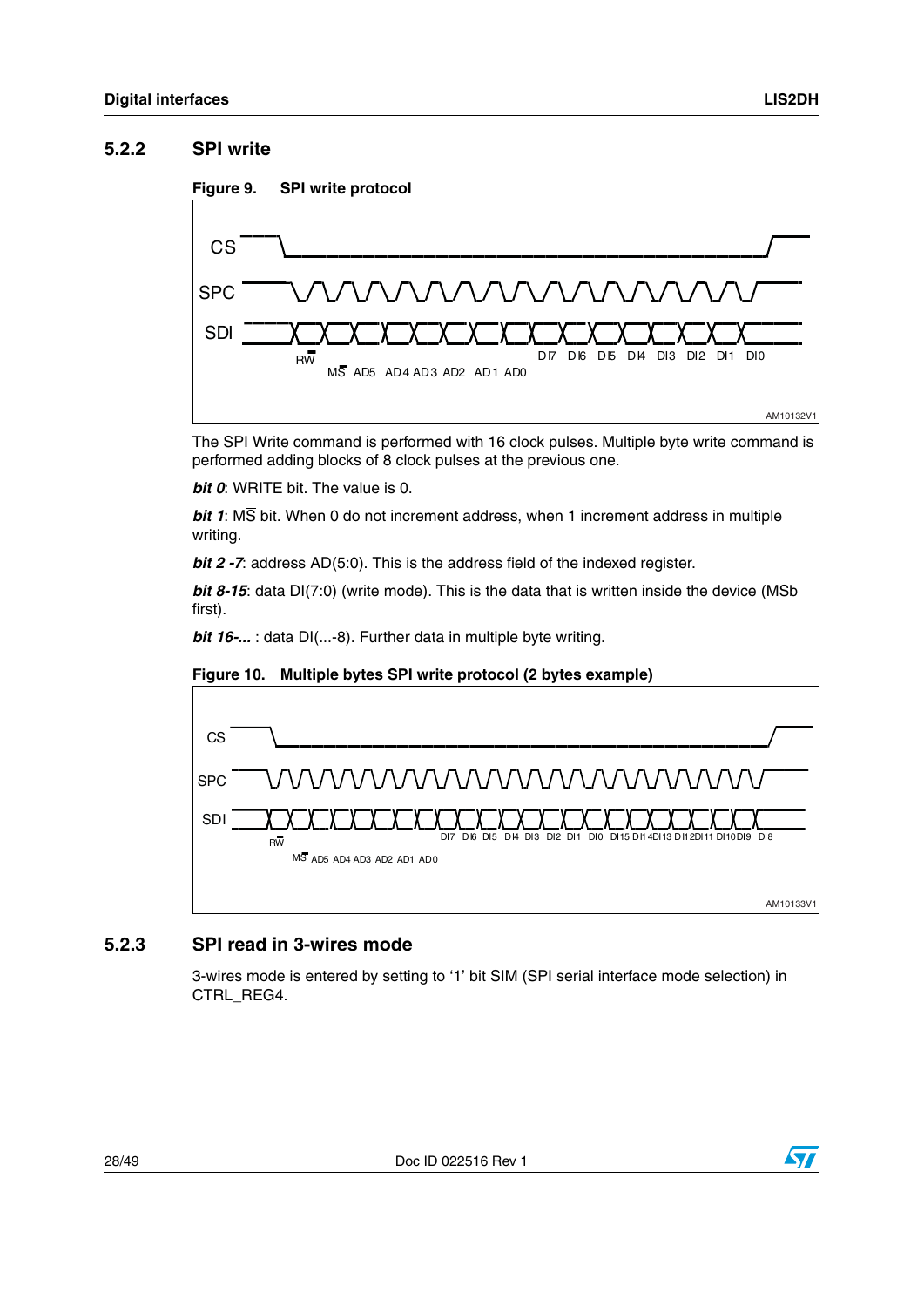<span id="page-28-0"></span>



The SPI read command is performed with 16 clock pulses:

*bit 0*: READ bit. The value is 1.

*bit 1*: MS bit. When 0 do not increment address, when 1 increment address in multiple reading.

*bit 2-7*: address AD(5:0). This is the address field of the indexed register.

**bit 8-15**: data DO(7:0) (read mode). This is the data that is read from the device (MSb first).

Multiple read command is also available in 3-wires mode.

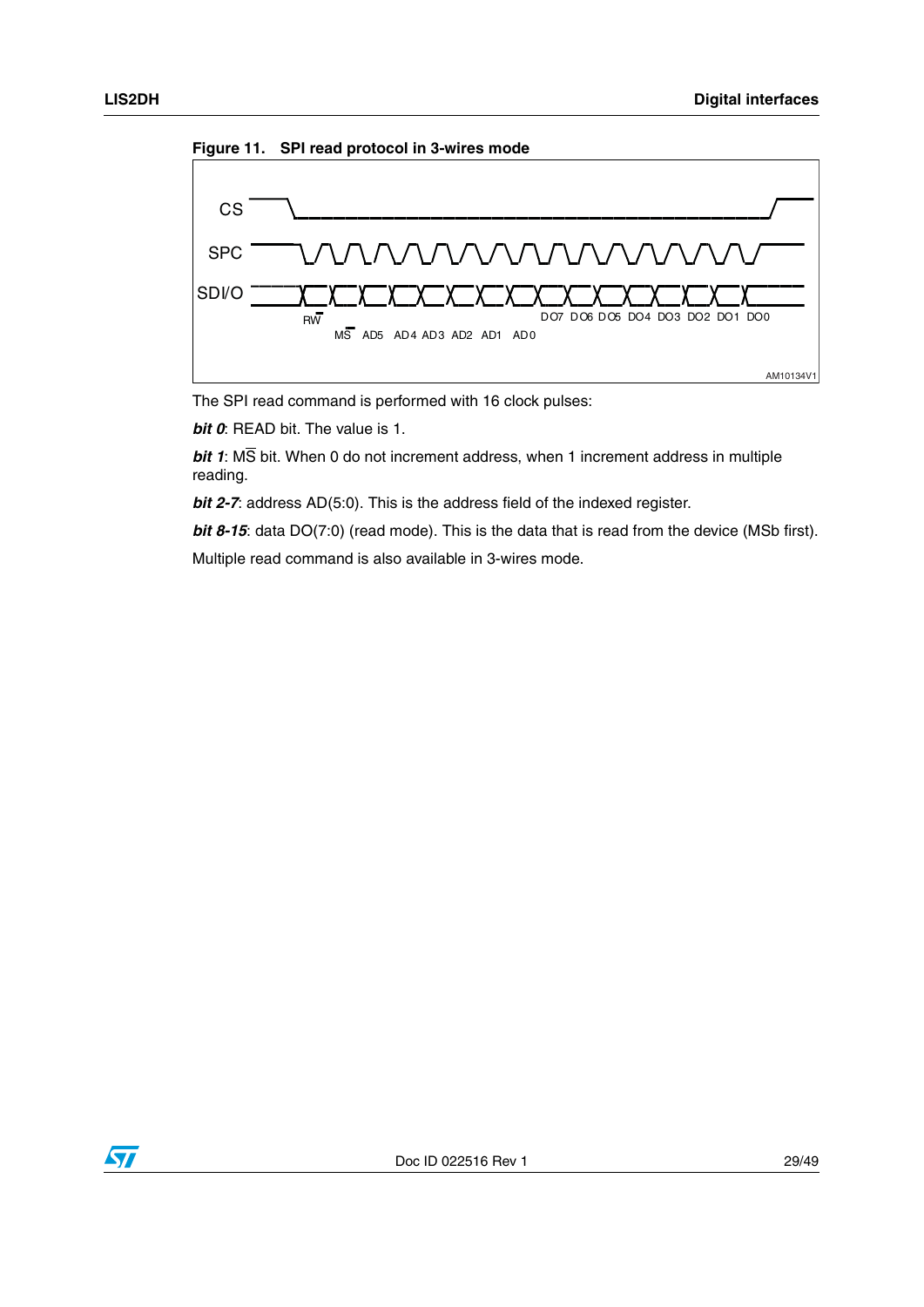# <span id="page-29-0"></span>**6 Register mapping**

The table given below provides a listing of the 8 bit registers embedded in the device and the related addresses:

|                  |             | <b>Register address</b> |               |                |                |
|------------------|-------------|-------------------------|---------------|----------------|----------------|
| <b>Name</b>      | <b>Type</b> | <b>Hex</b>              | <b>Binary</b> | <b>Default</b> | <b>Comment</b> |
| Reserved         |             | $00 - 06$               |               |                | Reserved       |
| STATUS_REG_AUX   | r           | 07                      | 000 0111      |                |                |
| Reserved         | r           | 08-0B                   |               |                | Reserved       |
| OUT_TEMP_L       | r           | 0C                      | 000 1100      | Output         |                |
| OUT_TEMP_H       | r           | 0D                      | 000 1101      | Output         |                |
| INT_COUNTER_REG  | r           | 0E                      | 000 1110      |                |                |
| WHO_AM_I         | r           | 0F                      | 000 1111      | 00110011       | Dummy register |
| Reserved         |             | $10 - 1E$               |               |                | Reserved       |
| TEMP_CFG_REG     | rw          | 1F                      | 001 1111      |                |                |
| CTRL_REG1        | rw          | 20                      | 010 0000      | 00000111       |                |
| CTRL_REG2        | rw          | 21                      | 010 0001      | 00000000       |                |
| CTRL_REG3        | rw          | 22                      | 010 0010      | 00000000       |                |
| CTRL_REG4        | rw          | 23                      | 010 0011      | 00000000       |                |
| CTRL_REG5        | rw          | 24                      | 010 0100      | 00000000       |                |
| CTRL_REG6        | rw          | 25                      | 010 0101      | 00000000       |                |
| <b>REFERENCE</b> | rw          | 26                      | 010 0110      | 00000000       |                |
| STATUS_REG2      | r           | 27                      | 010 0111      | 00000000       |                |
| OUT_X_L          | r           | 28                      | 010 1000      | Output         |                |
| OUT_X_H          | r           | 29                      | 010 1001      | Output         |                |
| OUT_Y_L          | r           | 2A                      | 010 1010      | Output         |                |
| OUT_Y_H          | r           | 2Β                      | 010 1011      | Output         |                |
| OUT_Z_L          | r           | 2C                      | 010 1100      | Output         |                |
| OUT_Z_H          | r           | 2D                      | 010 1101      | Output         |                |
| FIFO_CTRL_REG    | rw          | 2E                      | 010 1110      | 00000000       |                |
| FIFO_SRC_REG     | r           | 2F                      | 010 1111      | 0010000        |                |
| INT1_CFG         | rw          | 30                      | 011 0000      | 00000000       |                |
| INT1_SOURCE      | r           | 31                      | 011 0001      | 00000000       |                |
| INT1_THS         | rw          | 32                      | 011 0010      | 00000000       |                |
| INT1_DURATION    | rw          | 33                      | 011 0011      | 00000000       |                |

<span id="page-29-1"></span>Table 19. **Register address map** 

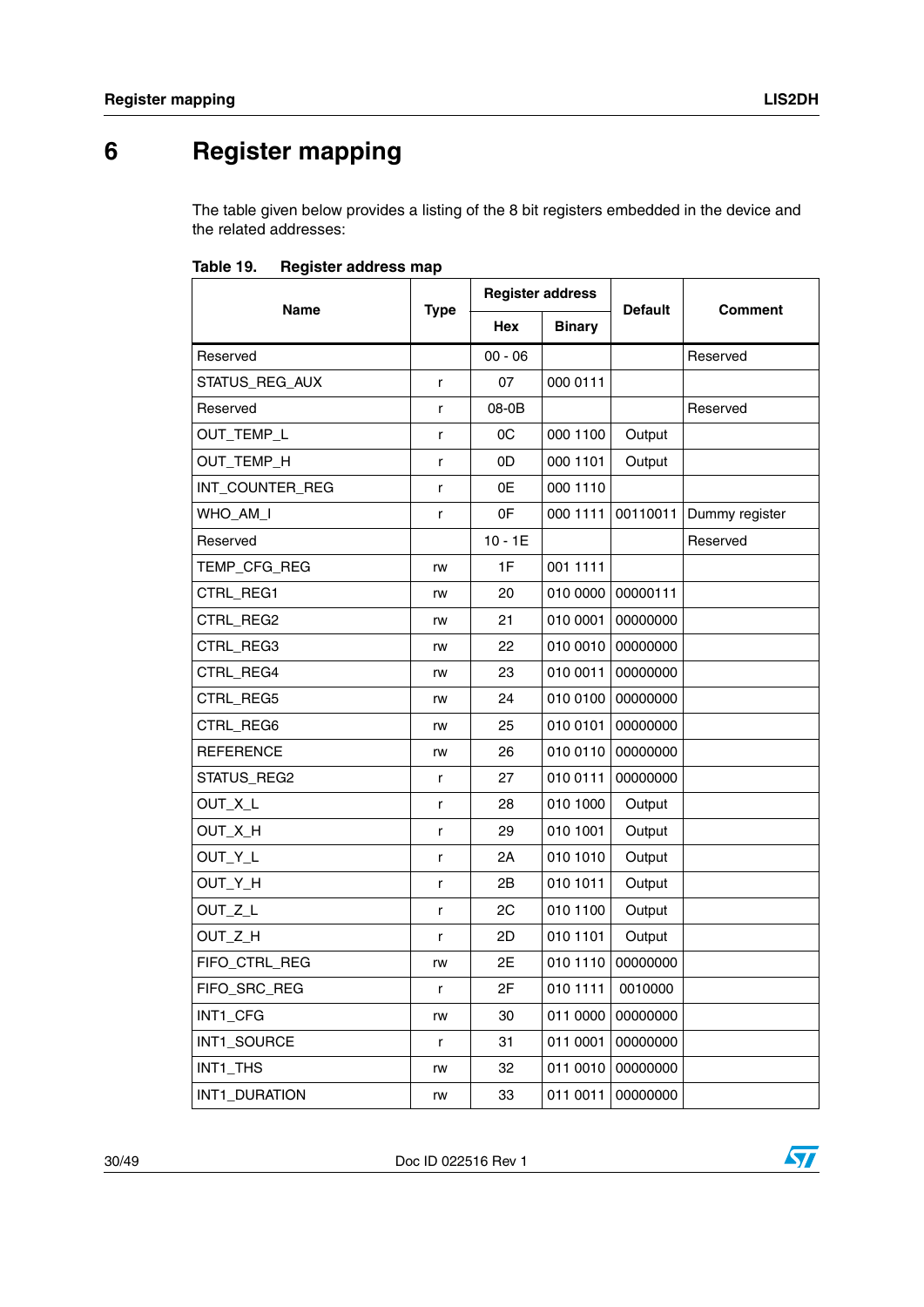| 1991 - 19<br><b>TRANSIC addition</b> (committed) |      |                         |               |                |                |
|--------------------------------------------------|------|-------------------------|---------------|----------------|----------------|
|                                                  |      | <b>Register address</b> |               | <b>Default</b> |                |
| <b>Name</b>                                      | Type | Hex                     | <b>Binary</b> |                | <b>Comment</b> |
| INT2_CFG                                         | rw   | 34                      | 011 0100      | 00000000       |                |
| INT2 SOURCE                                      | r    | 35                      | 011 0101      | 00000000       |                |
| INT2_THS                                         | rw   | 36                      | 011 0110      | 00000000       |                |
| INT2 DURATION                                    | rw   | 37                      | 011 0111      | 00000000       |                |
| CLICK_CFG                                        | rw   | 38                      | 011 1000      | 00000000       |                |
| CLICK_SRC                                        | r    | 39                      | 011 1001      | 00000000       |                |
| CLICK_THS                                        | rw   | ЗΑ                      | 011 1010      | 00000000       |                |
| TIME LIMIT                                       | rw   | 3B                      | 011 1011      | 00000000       |                |
| TIME LATENCY                                     | rw   | ЗC                      | 011 1100      | 00000000       |                |
| TIME WINDOW                                      | rw   | 3D                      | 011 1101      | 00000000       |                |
| Act_THS                                          | rw   | 3E                      | 011 1110      | 00000000       |                |
| Act DUR                                          | rw   | 3F                      | 011 1111      | 00000000       |                |

**Table 19. Register address map (continued)**

Registers marked as *Reserved* or not listed in the table above must not be changed. The writing to those registers may cause permanent damages to the device.

The content of the registers that are loaded at boot should not be changed. They contain the factory calibration values. Their content is automatically restored when the device is powered-up.

Boot procedure is complete about 5 milliseconds just after powered up the device.

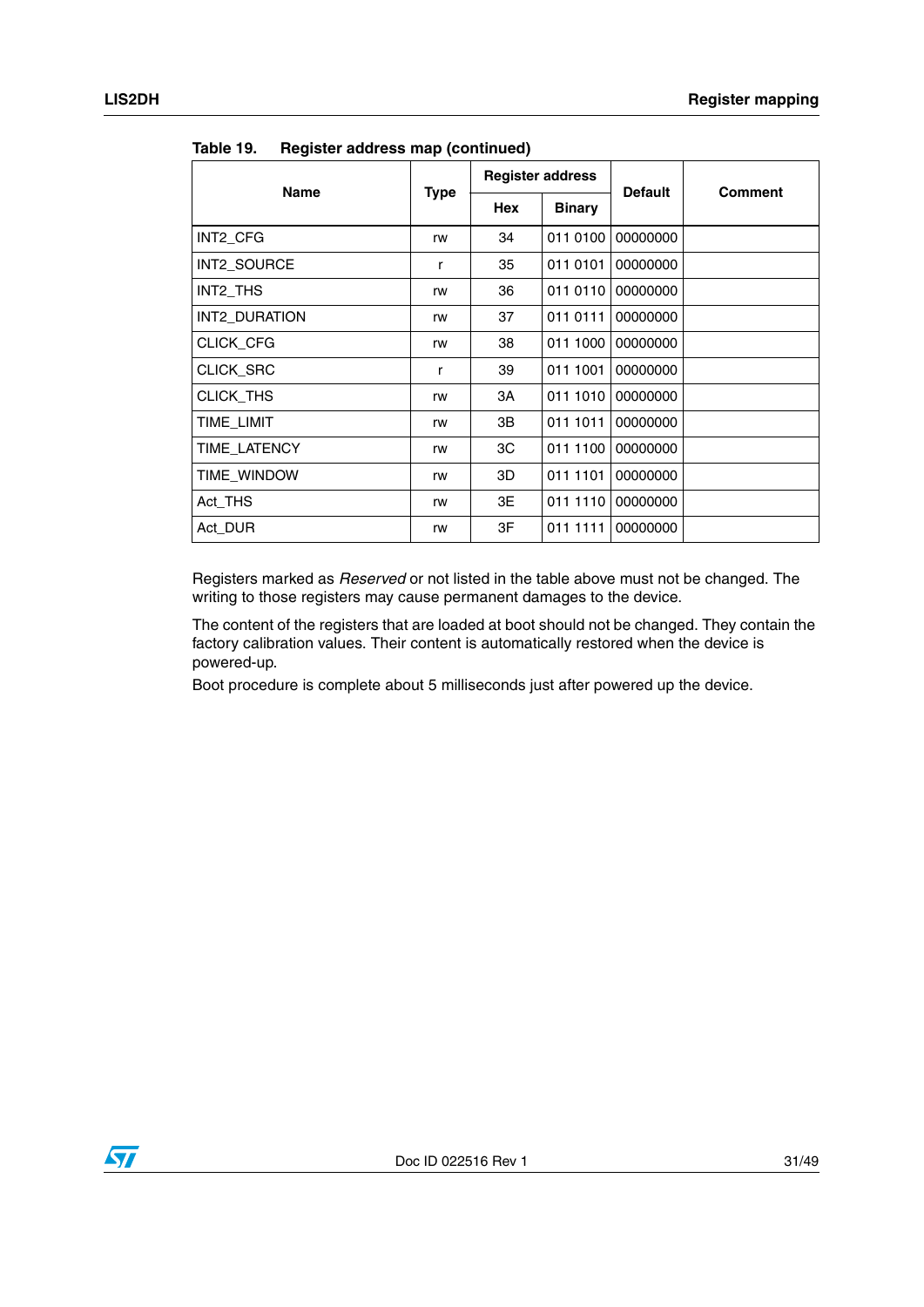# <span id="page-31-0"></span>**7 Registers Description**

### <span id="page-31-1"></span>**7.1 STATUS\_AUX (07h)**

#### <span id="page-31-6"></span>**Table 20. STATUS\_REG\_AUX register**

| -- | $-$ | $-$ | $-$ | $- -$ | $- -$ |
|----|-----|-----|-----|-------|-------|
|    |     |     |     |       |       |

#### <span id="page-31-7"></span>**Table 21. STATUS\_REG\_AUX description**

| l TOR | Temperature Data Overrun. Default value: 0<br>(0: no overrun has occurred;<br>1: a new temperature data has overwritten the previous one)       |
|-------|-------------------------------------------------------------------------------------------------------------------------------------------------|
| I TDA | Temperature new Data Available. Default value: 0<br>(0: a new temperature data is not yet available;<br>1: a new temperature data is available) |

### <span id="page-31-2"></span>**7.2 OUT\_TEMP\_L (0Ch), OUT\_TEMP\_H (0Dh)**

Temperature sensor data. Refer to *[Section 2.11: Temperature sensor](#page-18-2)* for details on how to enable and read the temperature sensor output data.

### <span id="page-31-3"></span>**7.3 INT\_COUNTER (0Eh)**

#### <span id="page-31-8"></span>**Table 22. INT\_COUNTER register**

|            | _ _ _ _ _ _ _ _ _ _ _ _ _ _ |   |     |    |   |      |
|------------|-----------------------------|---|-----|----|---|------|
| -16<br>ושו | $\sim$<br>ں ب               | س | טשו | ◡▵ | Ś | '``` |
|            |                             |   |     |    |   |      |

### <span id="page-31-4"></span>**7.4 WHO\_AM\_I (0Fh)**

#### <span id="page-31-9"></span>**Table 23. WHO\_AM\_I register**

Device identification register.

### <span id="page-31-5"></span>**7.5 TEMP\_CFG\_REG (1Fh)**

#### <span id="page-31-10"></span>**Table 24. TEMP\_CFG\_REG register**

| ENC<br>$\sim$<br>⊢N.<br>⊢м⊩<br>ьM |
|-----------------------------------|
|-----------------------------------|

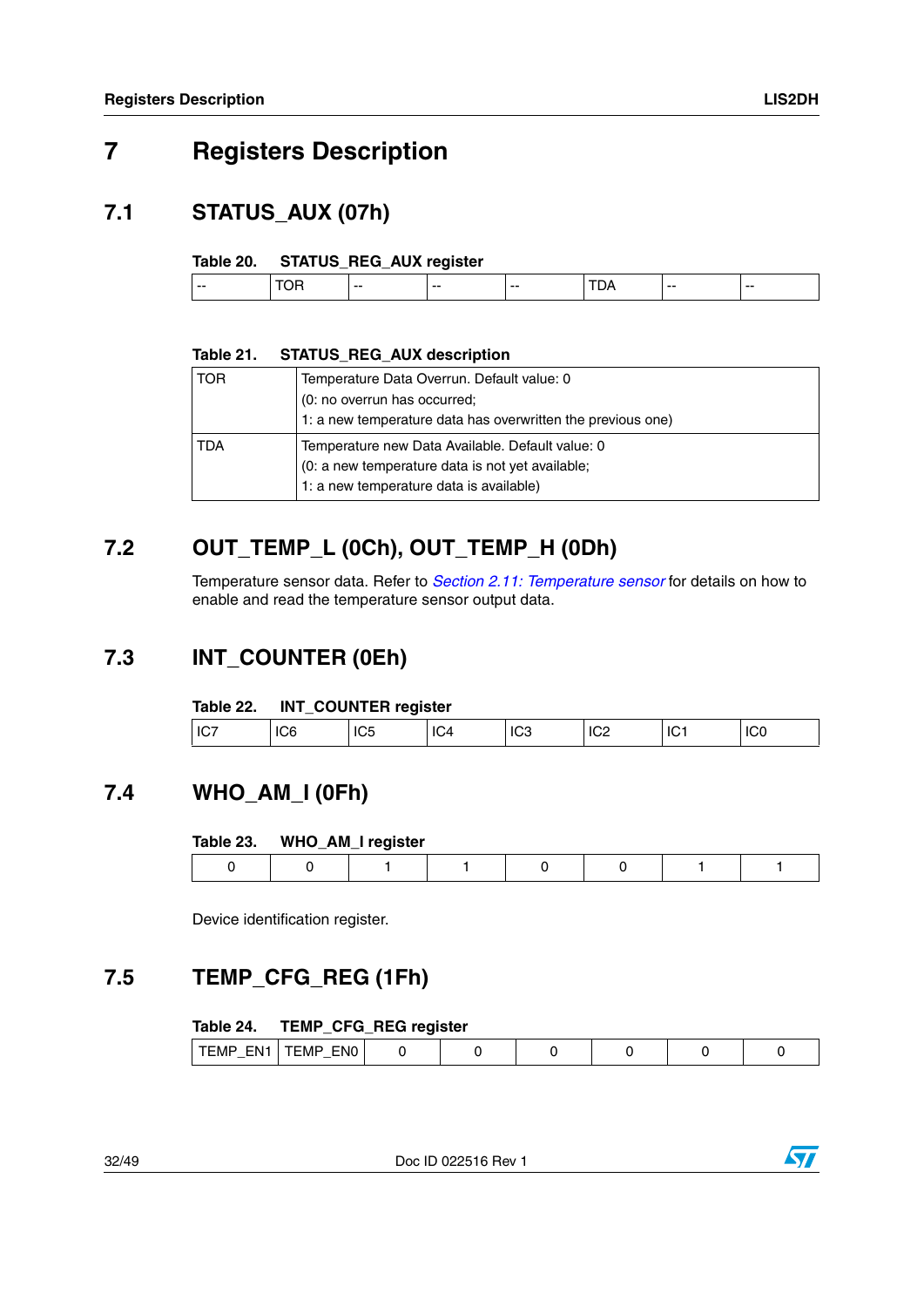#### <span id="page-32-1"></span>**Table 25. TEMP\_CFG\_REG description**

|  | Temperature sensor (T) enable. Default value: 00                              |
|--|-------------------------------------------------------------------------------|
|  | $\left  \right $ LMP_EN[1-0] $\left  \right $ (00: T disabled; 11: T enabled) |

### <span id="page-32-0"></span>**7.6 CTRL\_REG1 (20h)**

#### <span id="page-32-2"></span>**Table 26. CTRL\_REG1 register**

|      | __   |              |      |           |     |     |     |
|------|------|--------------|------|-----------|-----|-----|-----|
| ODR3 | DDR2 | onn-<br>∵∽ال | ODR0 | Pen<br>-- | Zen | Yen | Xen |
|      |      |              |      |           |     |     |     |

#### <span id="page-32-3"></span>**Table 27. CTRL\_REG1 description**

| ODR3-0 | Data rate selection. Default value: 00<br>(0000:Power Down mode; Others: Refer to <i>Table 28</i> , "Data Rate Configuration")                           |
|--------|----------------------------------------------------------------------------------------------------------------------------------------------------------|
| LPen   | Low power mode enable. Default value: 0<br>(0: Normal mode, 1: Low power mode)<br>(Refer to section 2.6.3: High resolution, Normal mode, Low power mode) |
| Zen    | Z axis enable. Default value: 1<br>$(0: Z \text{ axis disabled}; 1: Z \text{ axis enabled})$                                                             |
| Yen    | Y axis enable. Default value: 1<br>(0: Y axis disabled; 1: Y axis enabled)                                                                               |
| Xen    | X axis enable. Default value: 1<br>(0: X axis disabled; 1: X axis enabled)                                                                               |

**ODR<3:0>** is used to set Power Mode and ODR selection. In the following table are reported all frequency resulting in combination of ODR<3:0>

| ODR <sub>3</sub> | ODR <sub>2</sub> | ODR <sub>1</sub> | <b>ODR0</b> | <b>Power mode selection</b>                               |  |
|------------------|------------------|------------------|-------------|-----------------------------------------------------------|--|
| 0                | $\Omega$         | 0                | 0           | Power down mode                                           |  |
| O                | 0                | 0                |             | HR / normal / Low power mode (1 Hz)                       |  |
| 0                | 0                |                  | 0           | HR / normal / Low power mode (10 Hz)                      |  |
| 0                | 0                |                  |             | HR / normal / Low power mode (25 Hz)                      |  |
| 0                |                  | 0                | 0           | HR / normal / Low power mode (50 Hz)                      |  |
| 0                |                  | 0                |             | HR / normal / Low power mode (100 Hz)                     |  |
| 0                |                  |                  | $\Omega$    | HR / normal / Low power mode (200 Hz)                     |  |
| 0                |                  |                  |             | HR/ normal / Low power mode (400 Hz)                      |  |
|                  | 0                | Ω                | 0           | Low power mode (1.620 kHz)                                |  |
|                  | 0                | 0                |             | $HR/$ normal $(1.344$ kHz);<br>Low power mode (5.376 kHz) |  |

#### <span id="page-32-4"></span>**Table 28. Data rate configuration**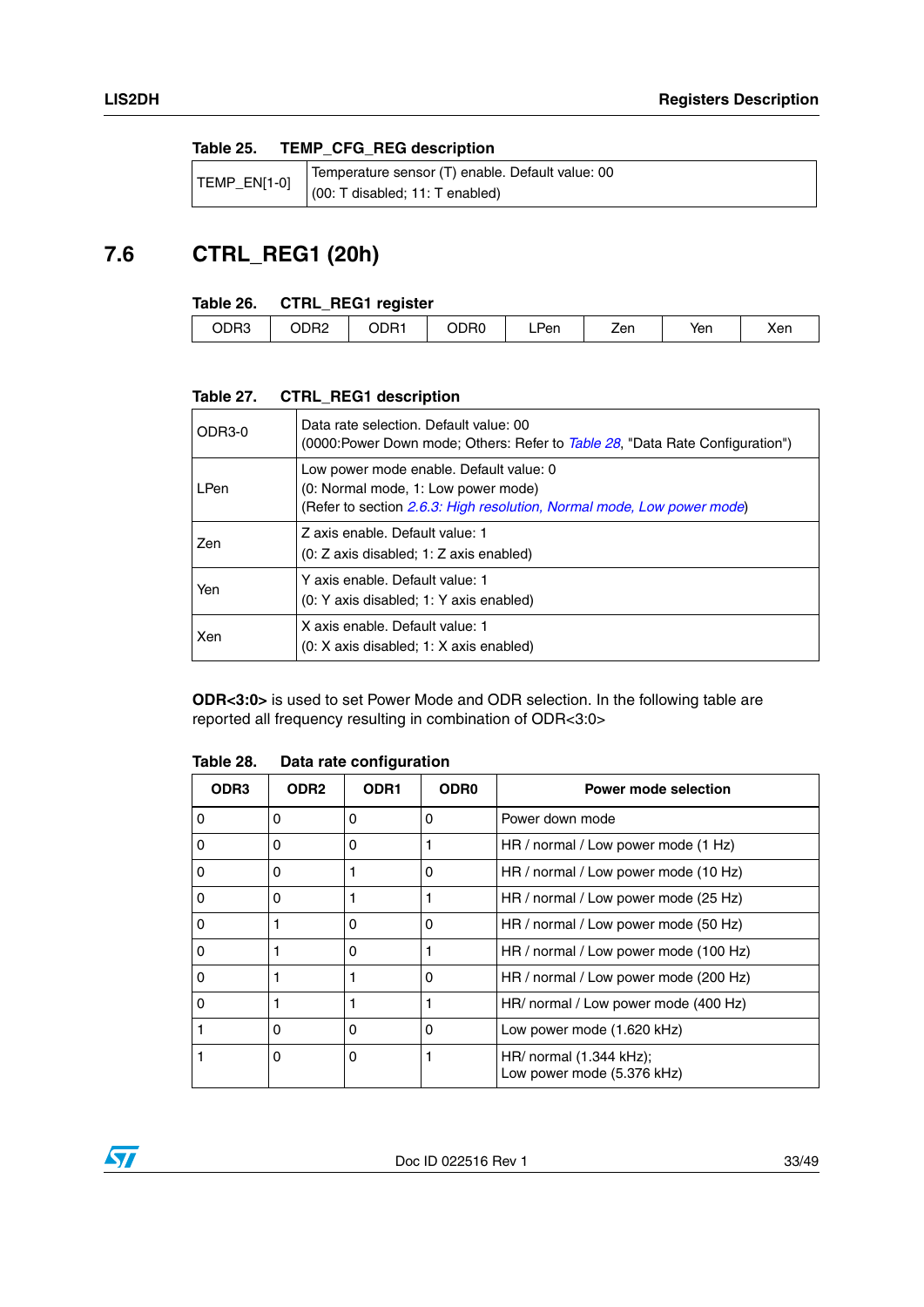### <span id="page-33-0"></span>**7.7 CTRL\_REG2 (21h)**

#### <span id="page-33-2"></span>**Table 29. CTRL\_REG2 register**

| $1000 - 100$<br><b>FDS</b><br><b>HPCLICK</b><br>מסום ב<br>HPIS <sub>1</sub><br>$I^{\mathsf{D}}$<br>HPM1<br>HPM0<br>⊤اٺ<br>-<br>H۲<br>ے ت<br>ັ |  |  |  |  |
|-----------------------------------------------------------------------------------------------------------------------------------------------|--|--|--|--|
|                                                                                                                                               |  |  |  |  |

#### <span id="page-33-3"></span>**Table 30. CTRL\_REG2 description**

| HPM1-HPM0                    | High Pass filter Mode Selection. Default value: 00<br>Refer to Table 31, "High pass filter mode configuration"                               |
|------------------------------|----------------------------------------------------------------------------------------------------------------------------------------------|
| HPCF <sub>2</sub> -<br>HPCF1 | High Pass filter Cut Off frequency selection                                                                                                 |
| <b>FDS</b>                   | Filtered Data Selection. Default value: 0<br>(0: internal filter bypassed; 1: data from internal filter sent to output register and<br>FIFO) |
| <b>HPCLICK</b>               | High Pass filter enabled for CLICK function.<br>(0: filter bypassed; 1: filter enabled)                                                      |
| HPIS <sub>2</sub>            | High Pass filter enabled for AOI function on Interrupt 2,<br>(0: filter bypassed; 1: filter enabled)                                         |
| HPIS <sub>1</sub>            | High Pass filter enabled for AOI function on Interrupt 1,<br>(0: filter bypassed; 1: filter enabled)                                         |

#### <span id="page-33-4"></span>**Table 31. High pass filter mode configuration**

| HPM1 | HPM0 | High Pass filter Mode                                            |
|------|------|------------------------------------------------------------------|
|      | U    | Normal mode (reset reading REFERENCE/DATACAPTURE (26h) register) |
| 0    |      | Reference signal for filtering                                   |
|      | O    | Normal mode                                                      |
|      |      | Autoreset on interrupt event                                     |

### <span id="page-33-1"></span>**7.8 CTRL\_REG3 (22h)**

#### <span id="page-33-5"></span>**Table 32. CTRL\_REG3 register**

| 11 CLICK 11 AO11   11 AO12   11 DRDY1   11 DRDY2   11 WTM   11 OVERRUN |  |
|------------------------------------------------------------------------|--|

#### <span id="page-33-6"></span>**Table 33. CTRL\_REG3 description**

| <b>II1 CLICK</b> | CLICK interrupt on INT1 pin. Default value 0.<br>(0: Disable; 1: Enable) |
|------------------|--------------------------------------------------------------------------|
| 111 AOI1         | AOI1 interrupt on INT1 pn. Default value 0.<br>(0: Disable; 1: Enable)   |

34/49 Doc ID 022516 Rev 1

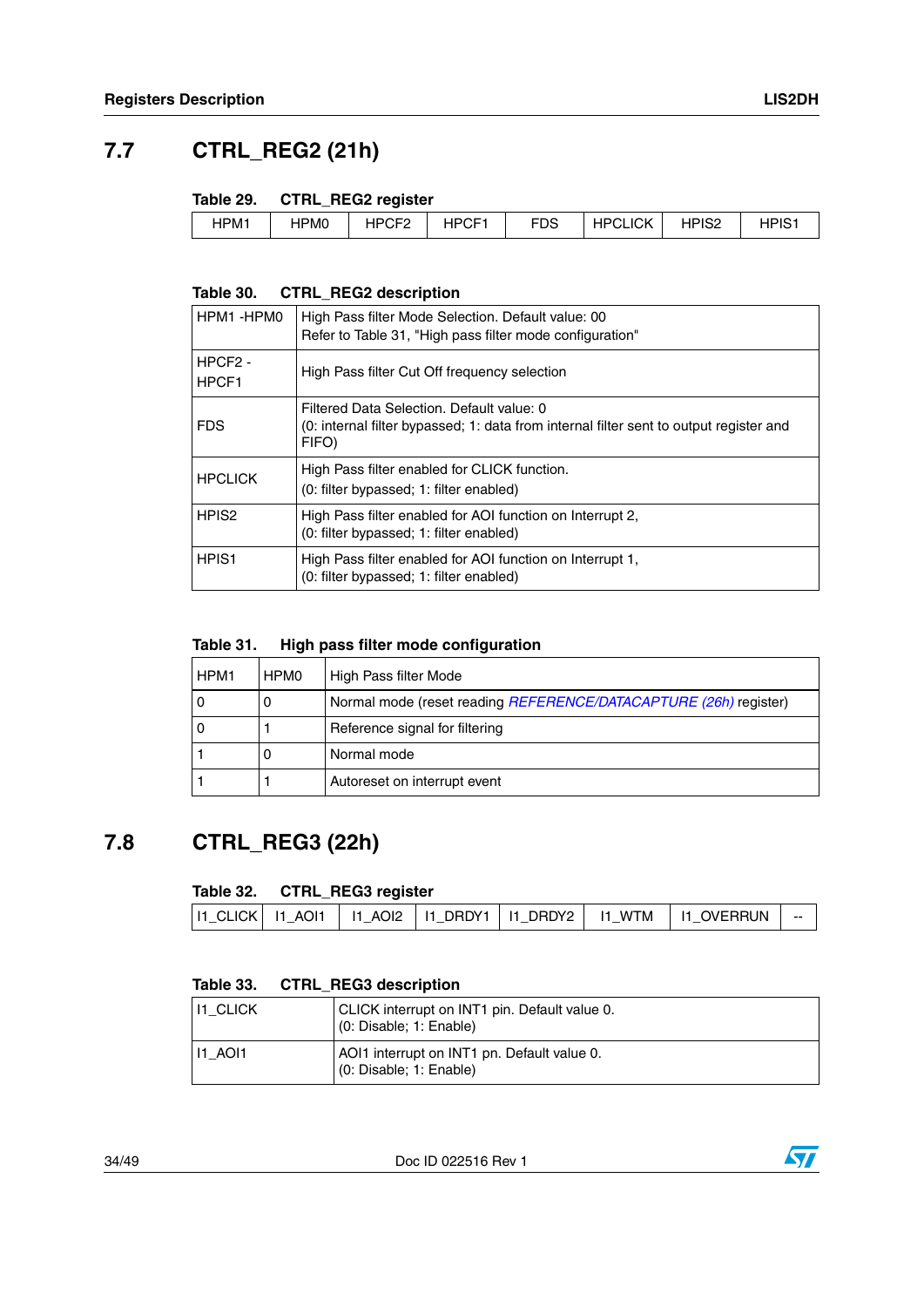| <b>11 AOI2</b>    | AOI2 interrupt on INT1 pin. Default value 0.<br>(0: Disable: 1: Enable)           |
|-------------------|-----------------------------------------------------------------------------------|
| <b>11 DRDY1</b>   | DRDY1 interrupt on INT1 pin. Default value 0.<br>(0: Disable: 1: Enable)          |
| I1 DRDY2          | DRDY2 interrupt on INT1 pin. Default value 0.<br>(0: Disable: 1: Enable)          |
| 11 WTM            | FIFO Watermark interrupt on INT1 pin. Default value 0.<br>(0: Disable: 1: Enable) |
| <b>11 OVERRUN</b> | FIFO Overrun interrupt on INT1 pin. Default value 0.<br>(0: Disable; 1: Enable)   |

**Table 33. CTRL\_REG3 description (continued)**

### <span id="page-34-0"></span>**7.9 CTRL\_REG4 (23h)**

#### <span id="page-34-1"></span>**Table 34. CTRL\_REG4 register**

|                                                                                                                      | __ | -- |  |  |            |
|----------------------------------------------------------------------------------------------------------------------|----|----|--|--|------------|
| .<br>-^-<br><b>BDU</b><br>~-<br>$- -$<br>HR<br>roo<br>-<br>$\sim$<br>∵ BL∟<br>--<br>טט<br>ں ا ت<br>ا ب<br>، ب<br>--- |    |    |  |  | <b>SIM</b> |

1. BLE function can be activated only in High Resolution mode

| <b>BDU</b>                       | Block data update. Default value: 0<br>(0: continuos update; 1: output registers not updated until MSB and LSB have<br>been read)                                                    |
|----------------------------------|--------------------------------------------------------------------------------------------------------------------------------------------------------------------------------------|
| <b>BLE</b>                       | Big/Little Endian data selection. Default value:0;<br>(0: data LSb at lower address; 1: data MSb at lower address)<br>The BLE function can be activated only in High Resolution mode |
| FS1-FS0                          | Full Scale selection. Default value: 00<br>$(00: +/- 2G: 01: +/- 4G: 10: +/- 8G: 11: +/- 16G)$                                                                                       |
| <b>HR</b>                        | Operating mode selection (refer to section 2.6.3: High resolution, Normal<br>mode, Low power mode)                                                                                   |
| ST <sub>1</sub> -ST <sub>0</sub> | Self Test Enable, Default value: 00<br>(00: Self Test Disabled; Other: See Table)                                                                                                    |
| <b>SIM</b>                       | SPI Serial Interface Mode selection. Default value: 0<br>(0: 4-wire interface; 1: 3-wire interface).                                                                                 |

#### <span id="page-34-2"></span>**Table 35. CTRL\_REG4 description**

#### <span id="page-34-3"></span>**Table 36. Self test mode configuration**

| ST <sub>1</sub> | ST <sub>0</sub> | Self test mode |
|-----------------|-----------------|----------------|
|                 |                 | Normal mode    |
|                 |                 | Self test 0    |
|                 |                 | Self test 1    |
|                 |                 | $-$            |

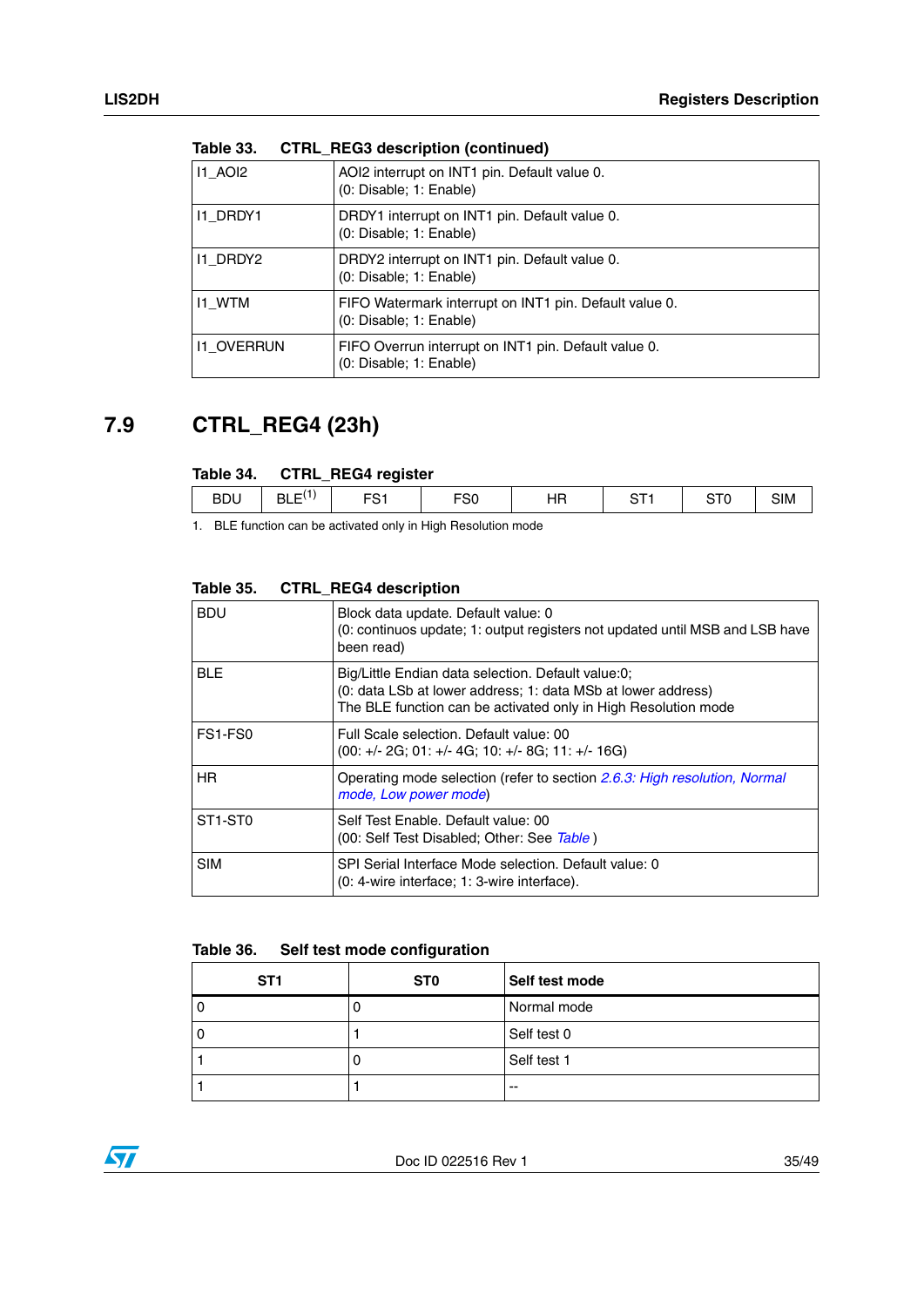### <span id="page-35-0"></span>**7.10 CTRL\_REG5 (24h)**

#### <span id="page-35-2"></span>**Table 37. CTRL\_REG5 register**

| <b>BOOT</b> | FN<br>---<br>∽<br>-- | $- -$ | $-$ | INT <sub>1</sub><br>IR | INT1<br>D4D. | INT <sub>2</sub><br>IR | INT <sup>r</sup><br>ח4כ |
|-------------|----------------------|-------|-----|------------------------|--------------|------------------------|-------------------------|
|-------------|----------------------|-------|-----|------------------------|--------------|------------------------|-------------------------|

#### <span id="page-35-3"></span>**Table 38. CTRL\_REG5 description**

| <b>BOOT</b>                       | Reboot memory content. Default value: 0<br>(0: Normal mode; 1: reboot memory content)                                                                                                             |
|-----------------------------------|---------------------------------------------------------------------------------------------------------------------------------------------------------------------------------------------------|
| FIFO EN                           | FIFO enable. Default value: 0<br>(0: FIFO disable; 1: FIFO Enable)                                                                                                                                |
| LIR INT1                          | Latch interrupt request on INT1_SRC register, with INT1_SRC register cleared by<br>reading INT1 SRC itself. Default value: 0.<br>(0: interrupt request not latched; 1: interrupt request latched) |
| D <sub>4</sub> D INT <sub>1</sub> | 4D enable: 4D detection is enabled on INT1 pin when 6D bit on INT1 CFG is set to<br>1.                                                                                                            |
| LIR INT2                          | Latch interrupt request on INT2_SRC register, with INT2_SRC register cleared by<br>reading INT2 SRC itself. Default value: 0.<br>(0: interrupt request not latched; 1: interrupt request latched) |
| D4D INT2                          | 4D enable: 4D detection is enabled on INT2 pin when 6D bit on INT2_CFG is set to<br>1.                                                                                                            |

### <span id="page-35-1"></span>**7.11 CTRL\_REG6 (25h)**

#### <span id="page-35-4"></span>**Table 39. CTRL\_REG6 register**

|                                    | _____ |          |   |                   |  |
|------------------------------------|-------|----------|---|-------------------|--|
| 12 CLICKen 12 INT1 12 INT2 BOOT 12 |       | $P2$ ACT | . | <b>IH LACTIVE</b> |  |
|                                    |       |          |   |                   |  |

#### <span id="page-35-5"></span>**Table 40. CTRL\_REG6 description**

| <b>I2 CLICKen</b>  | Click interrupt on INT2 pin. Default value: 0<br>(0: disable; 1: enable)                                |
|--------------------|---------------------------------------------------------------------------------------------------------|
| <b>I2 INT1</b>     | Interrupt 1 function enabled on INT2 pin. Default value: 0<br>(0: function disable; 1: function enable) |
| $I2$ INT2          | Interrupt 2 function enabled on INT2 pin. Default value: 0<br>(0: function disable; 1: function enable) |
| BOOT 12            | Boot on INT2 pin enable. Default value: 0<br>$(0:$ disable; 1:enable)                                   |
| P <sub>2</sub> ACT | Activity interrupt enable on INT2 pin. Default value: 0.<br>$(0:$ disable; 1:enable)                    |
| H LACTIVE          | interrupt active. Default value: 0.<br>(0: interrupt active high; 1: interrupt active low)              |

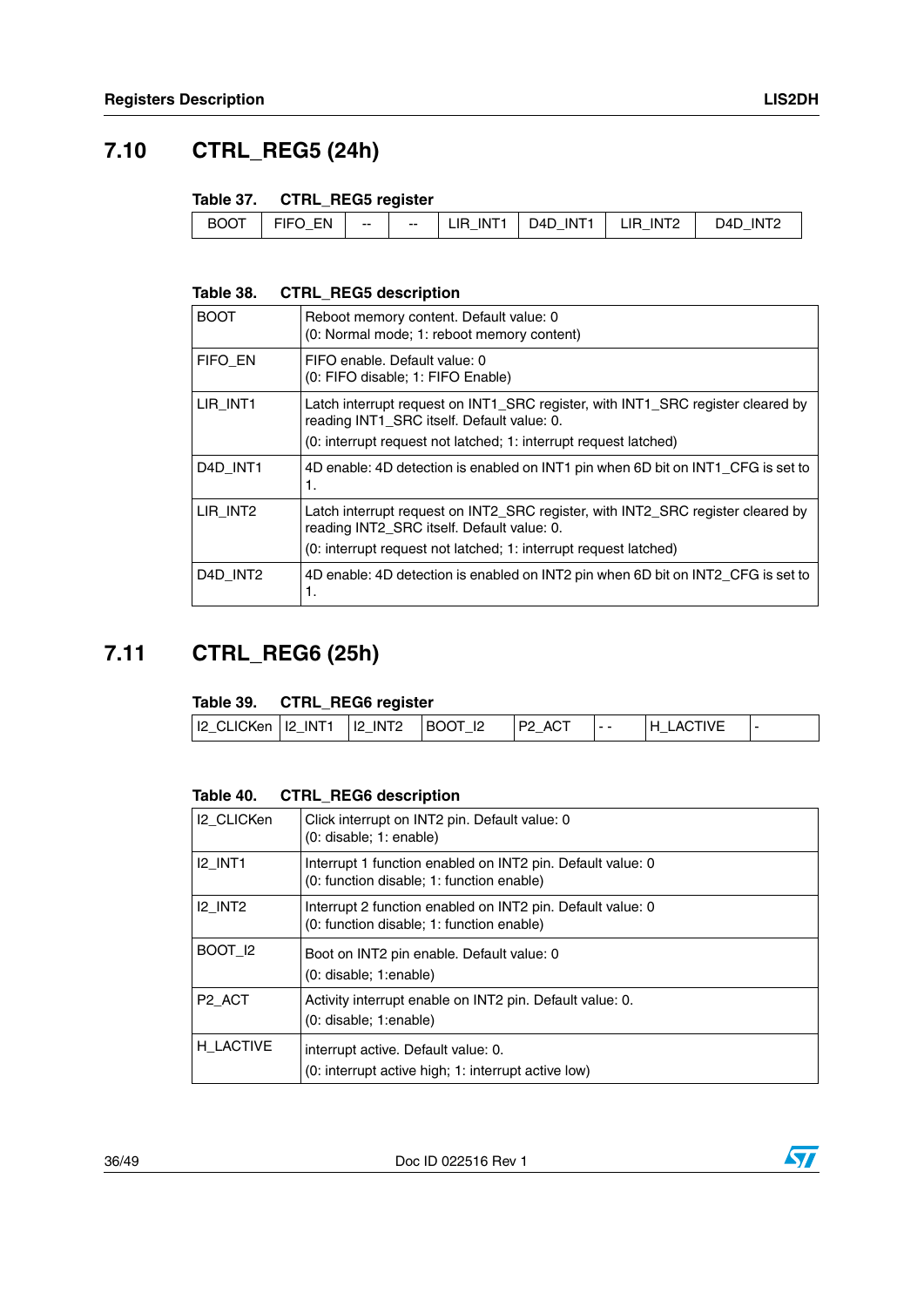### <span id="page-36-0"></span>**7.12 REFERENCE/DATACAPTURE (26h)**

#### <span id="page-36-3"></span>**Table 41. REFERENCE register**

|  |  | Ref7 | Ref6<br>_ | }ef5 | . .<br>⊀et4 | Ref3<br>- | Ref <sub>2</sub> | Ref1 | RefC |
|--|--|------|-----------|------|-------------|-----------|------------------|------|------|
|--|--|------|-----------|------|-------------|-----------|------------------|------|------|

#### <span id="page-36-4"></span>**Table 42. REFERENCE register description**

| Reference value for Interrupt generation. Default value: 0<br>Ref 7-Ref0 |  |  |
|--------------------------------------------------------------------------|--|--|
|--------------------------------------------------------------------------|--|--|

### <span id="page-36-1"></span>**7.13 STATUS\_REG (27h)**

#### <span id="page-36-5"></span>**Table 43. STATUS register**

|              | . <u>.</u> |            |            |       |            |            |            |
|--------------|------------|------------|------------|-------|------------|------------|------------|
| <b>ZYXOR</b> | <b>ZOR</b> | <b>YOR</b> | <b>XOR</b> | 7YXDA | <b>ZDA</b> | <b>YDA</b> | <b>XDA</b> |
|              |            |            |            |       |            |            |            |

#### <span id="page-36-6"></span>**Table 44. STATUS register description**

| <b>ZYXOR</b> | X, Y and Z axis Data Overrun. Default value: 0<br>(0: no overrun has occurred; 1: a new set of data has overwritten the previous ones)           |
|--------------|--------------------------------------------------------------------------------------------------------------------------------------------------|
| ZOR.         | Z axis Data Overrun. Default value: 0<br>(0: no overrun has occurred; 1: a new data for the Z-axis has overwritten the previous<br>one)          |
| YOR          | Y axis Data Overrun. Default value: 0<br>(0: no overrun has occurred;<br>1: a new data for the Y-axis has overwritten the previous one)          |
| XOR.         | X axis Data Overrun. Default value: 0<br>(0: no overrun has occurred;<br>1: a new data for the X-axis has overwritten the previous one)          |
| <b>ZYXDA</b> | X, Y and Z axis new Data Available. Default value: 0<br>(0: a new set of data is not yet available; 1: a new set of data is available)           |
| ZDA          | Z axis new Data Available. Default value: 0<br>(0: a new data for the Z-axis is not yet available;<br>1: a new data for the Z-axis is available) |
| <b>YDA</b>   | Y axis new Data Available. Default value: 0<br>(0: a new data for the Y-axis is not yet available;<br>1: a new data for the Y-axis is available) |

### <span id="page-36-2"></span>**7.14 OUT\_X\_L (28h), OUT\_X\_H (29h)**

X-axis acceleration data. The value is expressed as two's complement left justified. Please refer to *[Section 2.6.3: High resolution, Normal mode, Low power mode](#page-15-5)*.

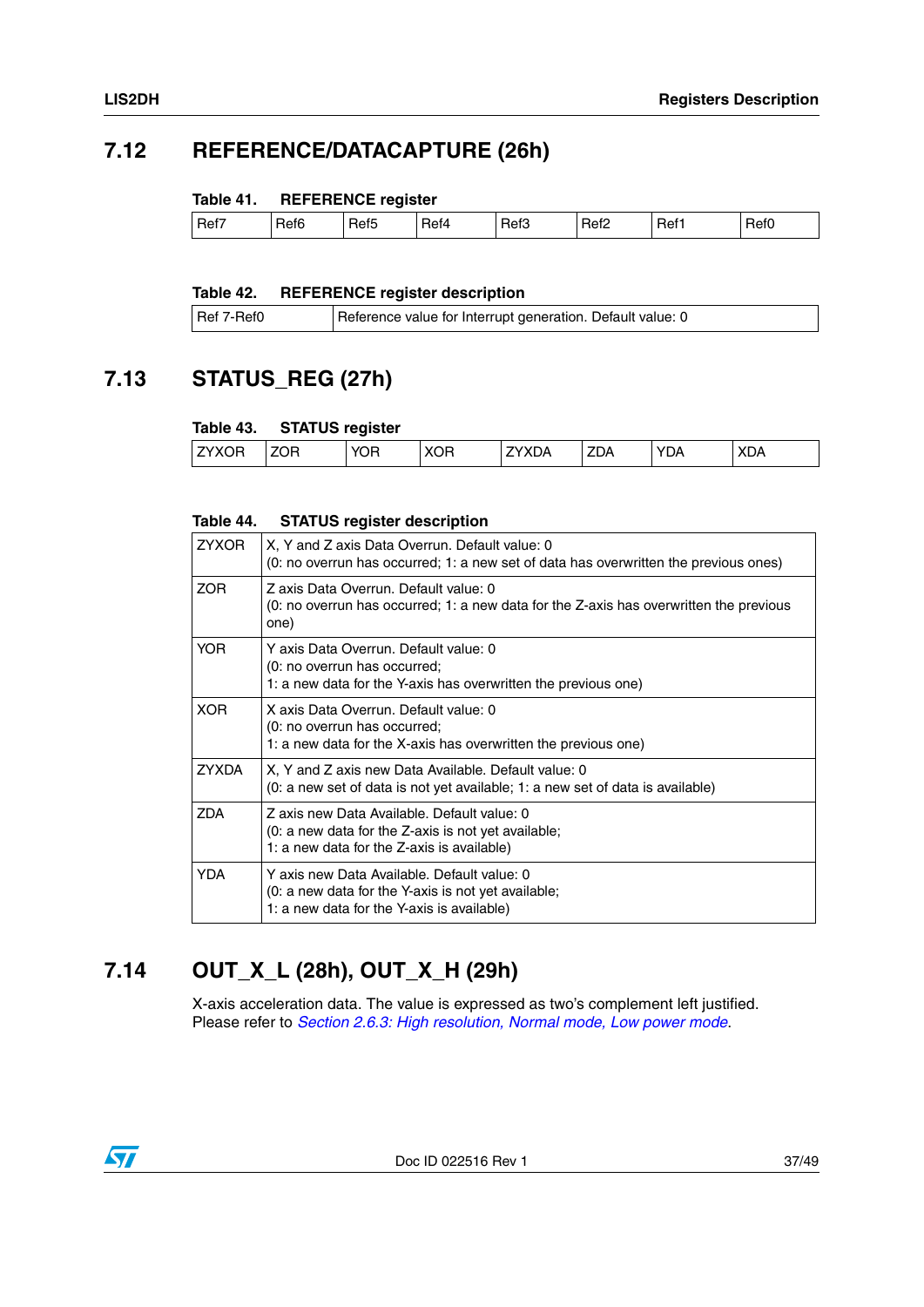### <span id="page-37-0"></span>**7.15 OUT\_Y\_L (2Ah), OUT\_Y\_H (2Bh)**

Y-axis acceleration data. The value is expressed as two's complement left justified. Please refer to *[Section 2.6.3: High resolution, Normal mode, Low power mode](#page-15-5)*.

### <span id="page-37-1"></span>**7.16 OUT\_Z\_L (2Ch), OUT\_Z\_H (2Dh)**

Z-axis acceleration data. The value is expressed as two's complement left justified. Please refer to *[Section 2.6.3: High resolution, Normal mode, Low power mode](#page-15-5)*.

### <span id="page-37-2"></span>**7.17 FIFO\_CTRL\_REG (2Eh)**

#### <span id="page-37-4"></span>**Table 45. FIFO\_CTRL\_REG register**

| ___ | <br>$\sim$      | .        | ___ |               |                         |        |                        |
|-----|-----------------|----------|-----|---------------|-------------------------|--------|------------------------|
| FM1 | FM <sub>0</sub> | ÷<br>. . | 74. | _<br>−<br>ں ا | הווי<br>_<br>. <u>.</u> | -<br>− | $\overline{110}$<br>∪⊓ |
|     |                 |          |     |               |                         |        |                        |

#### <span id="page-37-5"></span>**Table 46. FIFO\_CTRL\_REG register description**

| FM1-FM0   | FIFO mode selection. Default value: 00 (see Table $47$ )                                                                                      |
|-----------|-----------------------------------------------------------------------------------------------------------------------------------------------|
| <b>TR</b> | Trigger selection. Default value: 0<br>0: Trigger event allows to trigger signal on INT1<br>1: Trigger event allows to trigger signal on INT2 |
| FTH4:0    | Default value: 0                                                                                                                              |

#### <span id="page-37-6"></span>**Table 47. FIFO mode configuration**

| FM1 | <b>FMO</b> | <b>FIFO mode</b> |
|-----|------------|------------------|
|     |            | Bypass mode      |
|     |            | FIFO mode        |
|     |            | Stream mode      |
|     |            | Trigger mode     |

### <span id="page-37-3"></span>**7.18 FIFO\_SRC\_REG (2Fh)**

#### <span id="page-37-7"></span>**Table 48. FIFO\_SRC register**

| <b>FOOC</b><br>roo-<br>--- -<br>$-0.0$<br>----<br>rooc<br>WTN<br>EMP <sup>®</sup><br>ער<br>ΈN<br>I M<br>---<br>- -<br>74<br>ວວບ<br>ు<br>oou<br>. .<br>ءت<br>ັ<br> |
|-------------------------------------------------------------------------------------------------------------------------------------------------------------------|
|-------------------------------------------------------------------------------------------------------------------------------------------------------------------|

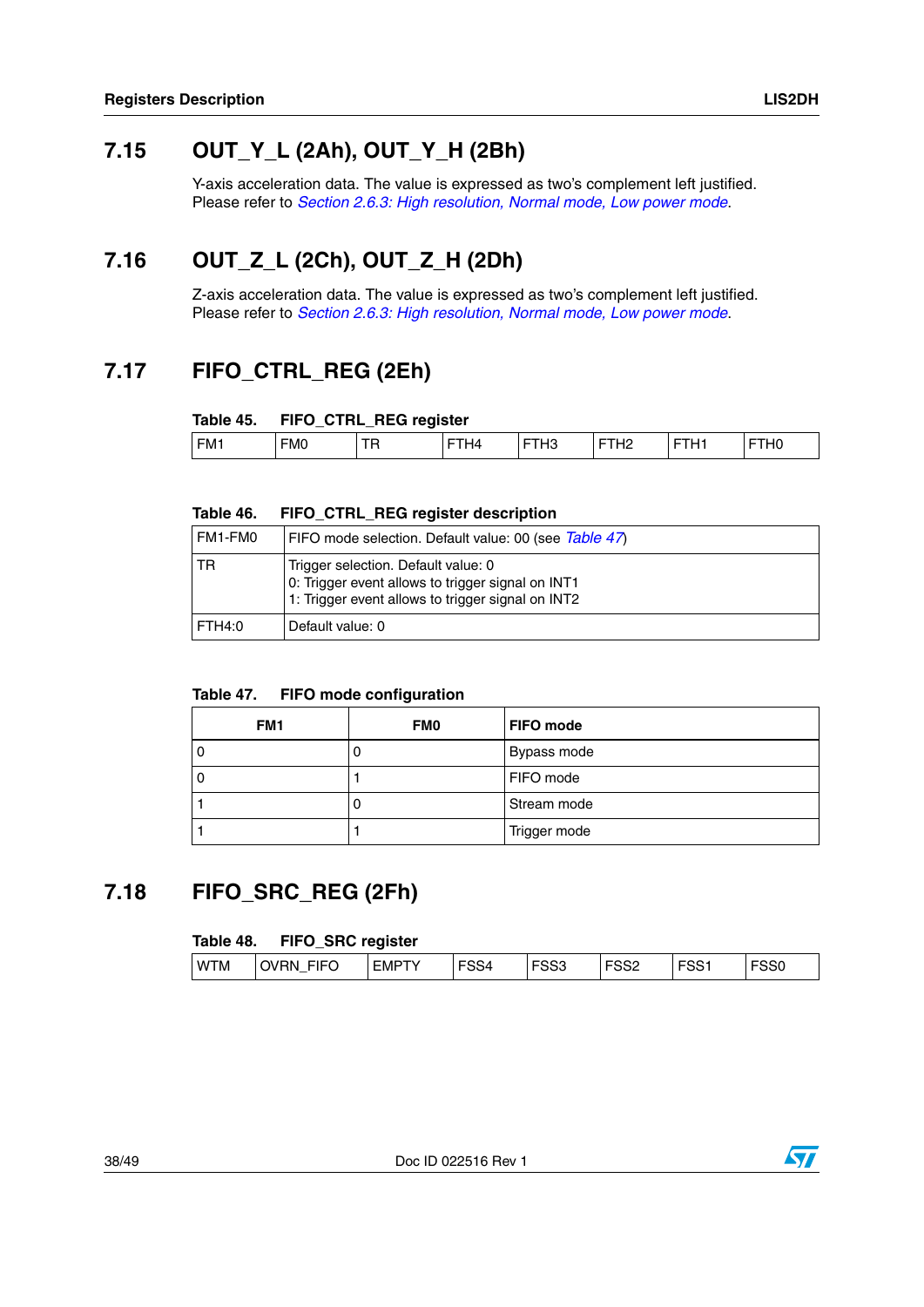### <span id="page-38-0"></span>**7.19 INT1\_CFG (30h)**

#### <span id="page-38-1"></span>**Table 49. INT1\_CFG register**

| <b>AOI</b> | 6D | ZHIE               | ZLIE/<br>$\overline{\phantom{a}}$ | HIE<br>V | $\cdot$<br>ΊLIΕ | XHIE        | $\mathsf{v}$<br>XLIE/ |
|------------|----|--------------------|-----------------------------------|----------|-----------------|-------------|-----------------------|
|            |    | <b>71 IDE</b><br>- | <b>ZDOWNE</b>                     | v<br>IDE | vnr<br>OWNE     | <b>AUPF</b> | <b>XDOWNE</b>         |

#### <span id="page-38-2"></span>**Table 50. INT1\_CFG description**

| AOI               | And/Or combination of Interrupt events. Default value: 0. Refer to Table 51, "Interrupt<br>mode"  |  |  |  |  |
|-------------------|---------------------------------------------------------------------------------------------------|--|--|--|--|
| 6D                | 6 direction detection function enabled. Default value: 0. Refer to Table 51, "Interrupt"<br>mode" |  |  |  |  |
| ZHIE/             | Enable interrupt generation on Z high event or on Direction recognition. Default                  |  |  |  |  |
| <b>ZUPE</b>       | value: 0 (0: disable interrupt request; 1: enable interrupt request)                              |  |  |  |  |
| ZLIF/             | Enable interrupt generation on Z low event or on Direction recognition. Default value:            |  |  |  |  |
| <b>ZDOWNE</b>     | 0 (0: disable interrupt request; 1: enable interrupt request)                                     |  |  |  |  |
| YHIE/             | Enable interrupt generation on Y high event or on Direction recognition. Default                  |  |  |  |  |
| <b>YUPE</b>       | value: 0 (0: disable interrupt request; 1: enable interrupt request.)                             |  |  |  |  |
| YLIF/             | Enable interrupt generation on Y low event or on Direction recognition. Default value:            |  |  |  |  |
| <b>YDOWNE</b>     | 0 (0: disable interrupt request; 1: enable interrupt request.)                                    |  |  |  |  |
| XHIF/             | Enable interrupt generation on X high event or on Direction recognition. Default                  |  |  |  |  |
| <b>XUPE</b>       | value: 0 (0: disable interrupt request; 1: enable interrupt request.)                             |  |  |  |  |
| <b>XLIE/XDOWN</b> | Enable interrupt generation on X low event or on Direction recognition. Default value:            |  |  |  |  |
| E                 | 0 (0: disable interrupt request; 1: enable interrupt request.)                                    |  |  |  |  |

Content of this register is loaded at boot.

Write operation at this address is possible only after system boot.

<span id="page-38-3"></span>

| Table 51. | Interrupt mode |  |
|-----------|----------------|--|
|-----------|----------------|--|

| <b>AOI</b> | 6D | Interrupt mode                      |
|------------|----|-------------------------------------|
| 0          | 0  | OR combination of interrupt events  |
|            |    | 6 direction movement recognition    |
|            | 0  | AND combination of interrupt events |
|            |    | 6 direction position recognition    |

Difference between AOI-6D = '01' and AOI-6D = '11'.

AOI-6D = '01' is movement recognition. An interrupt is generate when orientation move from unknown zone to known zone. The interrupt signal stay for a duration ODR.

AOI-6D = '11' is direction recognition. An interrupt is generate when orientation is inside a known zone. The interrupt signal stay untill orientation is inside the zone.

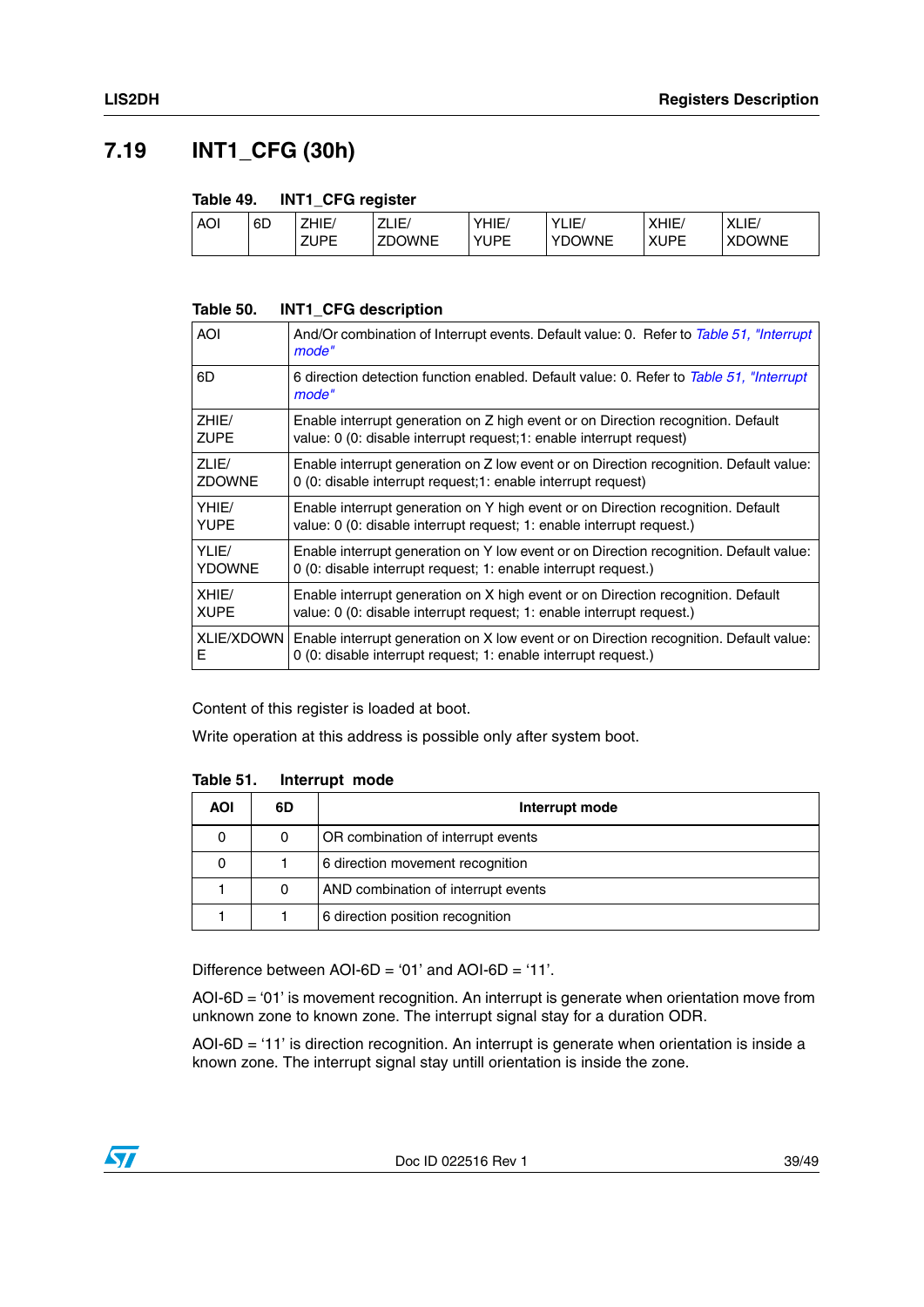### <span id="page-39-0"></span>**7.20 INT1\_SRC (31h)**

#### <span id="page-39-2"></span>**Table 52. INT1\_SRC register**

| ∼<br><br>$-$<br>$\sim$ |  | . . |  |  |  |
|------------------------|--|-----|--|--|--|
|                        |  |     |  |  |  |

#### <span id="page-39-3"></span>**Table 53. INT1\_SRC description**

| IA  | Interrupt active. Default value: 0<br>(0: no interrupt has been generated; 1: one or more interrupts have been generated) |
|-----|---------------------------------------------------------------------------------------------------------------------------|
| ZH. | Z high. Default value: 0<br>(0: no interrupt, 1: Z High event has occurred)                                               |
| ZL  | Z low. Default value: 0<br>$(0:$ no interrupt; 1: Z Low event has occurred)                                               |
| YH  | Y high. Default value: 0<br>(0: no interrupt, 1: Y High event has occurred)                                               |
| YL  | Y low. Default value: 0<br>(0: no interrupt, 1: Y Low event has occurred)                                                 |
| XH. | X high. Default value: 0<br>(0: no interrupt, 1: X High event has occurred)                                               |
| XL  | X low. Default value: 0<br>$(0:$ no interrupt, 1: X Low event has occurred)                                               |

Interrupt 1 source register. Read only register.

Reading at this address clears INT1\_SRC IA bit (and the interrupt signal on INT 1 pin) and allows the refreshment of data in the INT1\_SRC register if the latched option was chosen.

### <span id="page-39-1"></span>**7.21 INT1\_THS (32h)**

#### <span id="page-39-4"></span>**Table 54. INT1\_THS register**

| THS <sub>6</sub> | $\overline{5}$ | T1101<br>H54 | THS3 | ⊿er<br>∠כר | T1104<br>ו כחו | T110c<br>. HSO |
|------------------|----------------|--------------|------|------------|----------------|----------------|
|                  |                |              |      |            |                |                |

#### <span id="page-39-5"></span>**Table 55. INT1\_THS description**

| Interrupt 1 threshold. Default value: 000 0000<br>$1LSb = 16mg$ @ FS=2g<br>THS6 - THS0   $1LSb = 32$ mg @ FS=4g<br>$1LSb = 62$ mg @FS=8g |
|------------------------------------------------------------------------------------------------------------------------------------------|
| $1LSb = 186$ mg @FS=16g                                                                                                                  |

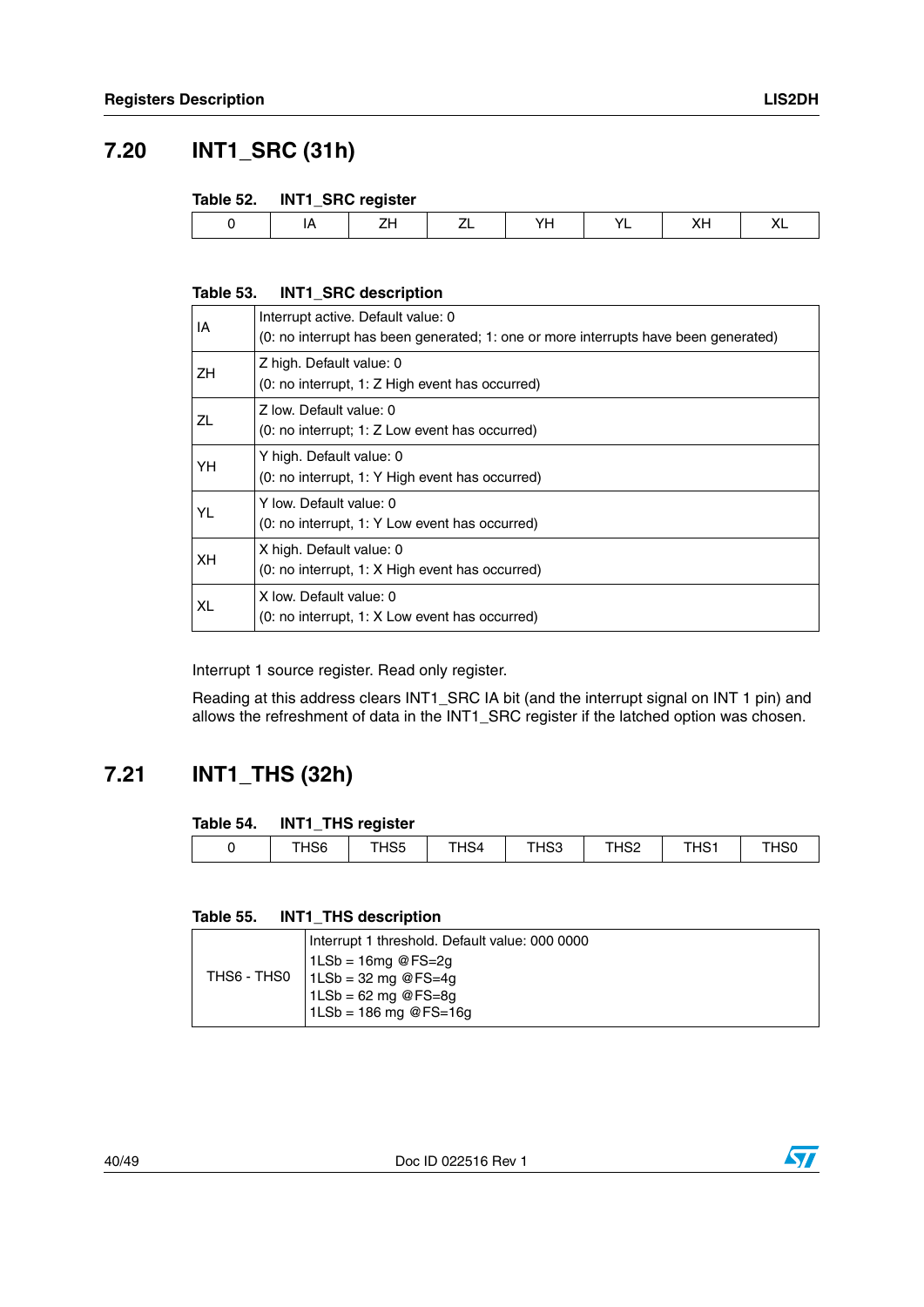### <span id="page-40-0"></span>**7.22 INT1\_DURATION (33h)**

#### <span id="page-40-2"></span>**Table 56. INT1\_DURATION register**

| ገศ<br>14<br>J۲<br>◡<br>◡<br>$-$ |
|---------------------------------|
|---------------------------------|

#### <span id="page-40-3"></span>**Table 57. INT1\_DURATION description**

| $ D6 - D0$ | Duration value. Default value: 000 0000 |
|------------|-----------------------------------------|
|            | $1$ LSb = 1/ODR                         |

**D6 - D0** bits set the minimum duration of the Interrupt 2 event to be recognized. Duration steps and maximum values depend on the ODR chosen.

Duration time is measured in N/ODR, where N is the content of the duration register.

### <span id="page-40-1"></span>**7.23 INT2\_CFG (34h)**

#### <span id="page-40-4"></span>**Table 58. INT2\_CFG register**

|                               |          | ---                        |                                  |                 |       |            |             |
|-------------------------------|----------|----------------------------|----------------------------------|-----------------|-------|------------|-------------|
| $\sim$<br>$\mathbf{v}$<br>ושה | бL<br>-- | $\cdots$<br>_<br>.<br>____ | $\overline{\phantom{0}}$<br>---- | $\cdots$<br>--- | — I — | .<br>∖⊟ ⊔∟ | . .<br>◝◣▮◣ |
|                               |          |                            |                                  |                 |       |            |             |

#### <span id="page-40-5"></span>**Table 59. INT2\_CFG description**

| AOI.        | AND/OR combination of interrupt events. Default value: 0.<br>(See table below)                                                                                                        |
|-------------|---------------------------------------------------------------------------------------------------------------------------------------------------------------------------------------|
| 6D          | 6 direction detection function enabled. Default value: 0. Refer to Table 60, "Interrupt<br>mode"                                                                                      |
| <b>ZHIE</b> | Enable interrupt generation on Z high event. Default value: 0<br>(0: disable interrupt request;<br>1: enable interrupt request on measured accel. value higher than preset threshold) |
| <b>ZLIE</b> | Enable interrupt generation on Z low event. Default value: 0<br>(0: disable interrupt request;<br>1: enable interrupt request on measured accel. value lower than preset threshold)   |
| <b>YHIE</b> | Enable interrupt generation on Y high event. Default value: 0<br>(0: disable interrupt request;<br>1: enable interrupt request on measured accel. value higher than preset threshold) |
| <b>YLIE</b> | Enable interrupt generation on Y low event. Default value: 0<br>(0: disable interrupt request;<br>1: enable interrupt request on measured accel. value lower than preset threshold)   |

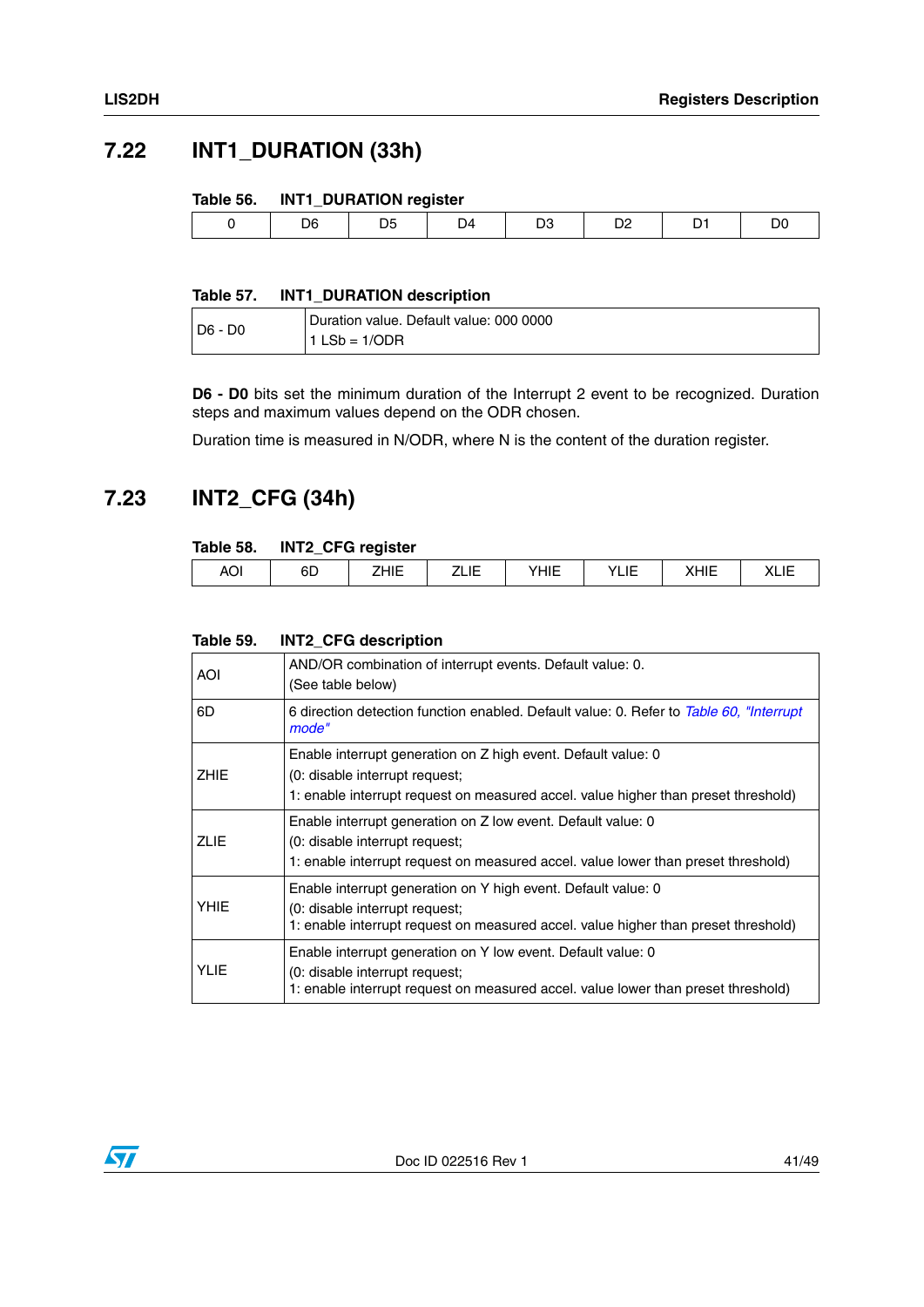| Table 59.   | INTZ CFG description (continued)                                                                                                                                                      |
|-------------|---------------------------------------------------------------------------------------------------------------------------------------------------------------------------------------|
| <b>XHIE</b> | Enable interrupt generation on X high event. Default value: 0<br>(0: disable interrupt request;<br>1: enable interrupt request on measured accel. value higher than preset threshold) |
| <b>XLIE</b> | Enable interrupt generation on X low event. Default value: 0<br>(0: disable interrupt request;<br>1: enable interrupt request on measured accel. value lower than preset threshold)   |

**Table 59. INT2\_CFG description (continued)**

Content of this register is loaded at boot.

Write operation at this address is possible only after system boot.

<span id="page-41-1"></span>

| Table 60. | Interrupt mode |  |
|-----------|----------------|--|
|           |                |  |

| AOI | 6D | Interrupt mode                      |
|-----|----|-------------------------------------|
|     |    | OR combination of interrupt events  |
|     |    | 6 direction movement recognition    |
|     |    | AND combination of interrupt events |
|     |    | 6 direction position recognition    |

Difference between AOI-6D = '01' and AOI-6D = '11'.

AOI-6D = '01' is movement recognition. An interrupt is generate when orientation move from unknown zone to known zone. The interrupt signal stay for a duration ODR.

AOI-6D = '11' is direction recognition. An interrupt is generate when orientation is inside a known zone. The interrupt signal stay untill orientation is inside the zone.

### <span id="page-41-0"></span>**7.24 INT2\_SRC (35h)**

#### <span id="page-41-2"></span>**Table 61. INT2\_SRC register**

#### <span id="page-41-3"></span>**Table 62. INT2\_SRC description**

| l IA | Interrupt active. Default value: 0<br>(0: no interrupt has been generated; 1: one or more interrupts have been generated) |
|------|---------------------------------------------------------------------------------------------------------------------------|
| l ZH | Z high. Default value: 0<br>(0: no interrupt, 1: Z high event has occurred)                                               |
| I ZL | Z low. Default value: 0<br>(0: no interrupt; 1: Z low event has occurred)                                                 |
| YH   | Y high. Default value: 0<br>(0: no interrupt, 1: Y high event has occurred)                                               |

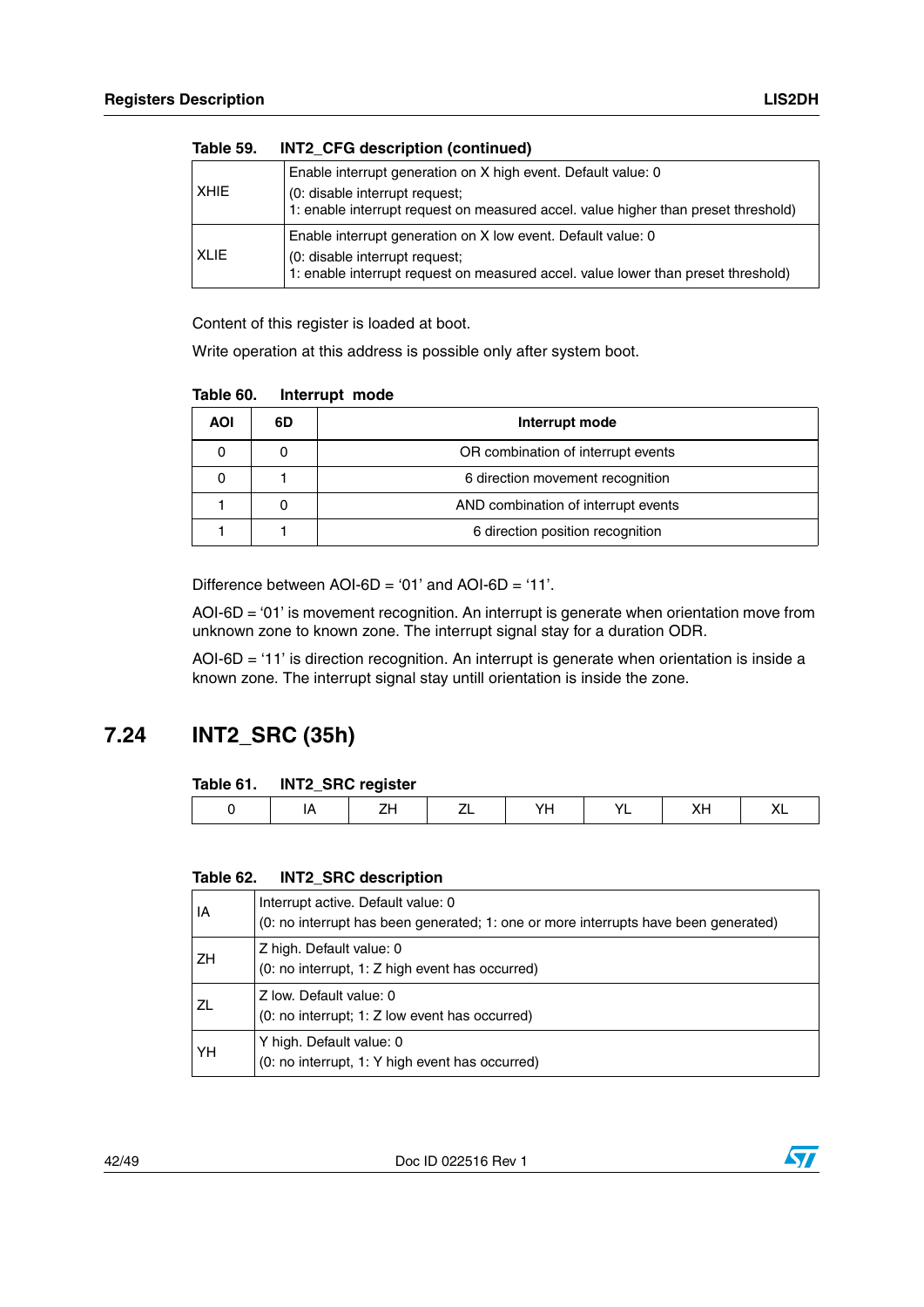| <b>YL</b> | Y low. Default value: 0<br>(0: no interrupt, 1: Y low event has occurred)   |
|-----------|-----------------------------------------------------------------------------|
| <b>XH</b> | X high. Default value: 0<br>(0: no interrupt, 1: X high event has occurred) |
| <b>XL</b> | X Low. Default value: 0<br>(0: no interrupt, 1: X low event has occurred)   |

**Table 62. INT2\_SRC description (continued)**

Interrupt 2 source register. Read only register.

Reading at this address clears INT2\_SRC IA bit (and the interrupt signal on INT 2 pin) and allows the refreshment of data in the INT2\_SRC register if the latched option was chosen.

### <span id="page-42-0"></span>**7.25 INT2\_THS (36h)**

#### <span id="page-42-2"></span>**Table 63. INT2\_THS register**

| _______ |                    |                 |      |                        |               |                  |
|---------|--------------------|-----------------|------|------------------------|---------------|------------------|
| HS6     | <b>TUOF</b><br>HS5 | $\sim$<br>. HS4 | THS3 | 10 <sub>0</sub><br>∠כר | T104<br>ו החי | $\sim$<br>' HSL' |
|         |                    |                 |      |                        |               |                  |

#### <span id="page-42-3"></span>**Table 64. INT2\_THS description**

|               | Interrupt 2 threshold. Default value: 000 0000 |
|---------------|------------------------------------------------|
|               | 1LSb = 16mg @FS=2g;                            |
| I THS6 - THS0 | $1LSb = 32mg$ @ FS=4g;                         |
|               | $1LSb = 62mg$ @ FS=8g;                         |
|               | $1LSb = 186mg @ FS=16g$                        |

### <span id="page-42-1"></span>**7.26 INT2\_DURATION (37h)**

#### <span id="page-42-4"></span>**Table 65. INT2\_DURATION register**

| າລ | ΙZ |  |  |
|----|----|--|--|
|    |    |  |  |

#### <span id="page-42-5"></span>**Table 66. INT2\_DURATION description**

| $D6-D0$ | Duration value. Default value: 000 0000 |
|---------|-----------------------------------------|
|         | 1 LSb = $1/ODR^{(1)}$                   |

1. Duration time is measured in N/ODR, where N is the content of the duration register.

**D6 - D0** bits set the minimum duration of the Interrupt 2 event to be recognized. Duration time steps and maximum values depend on the ODR chosen.

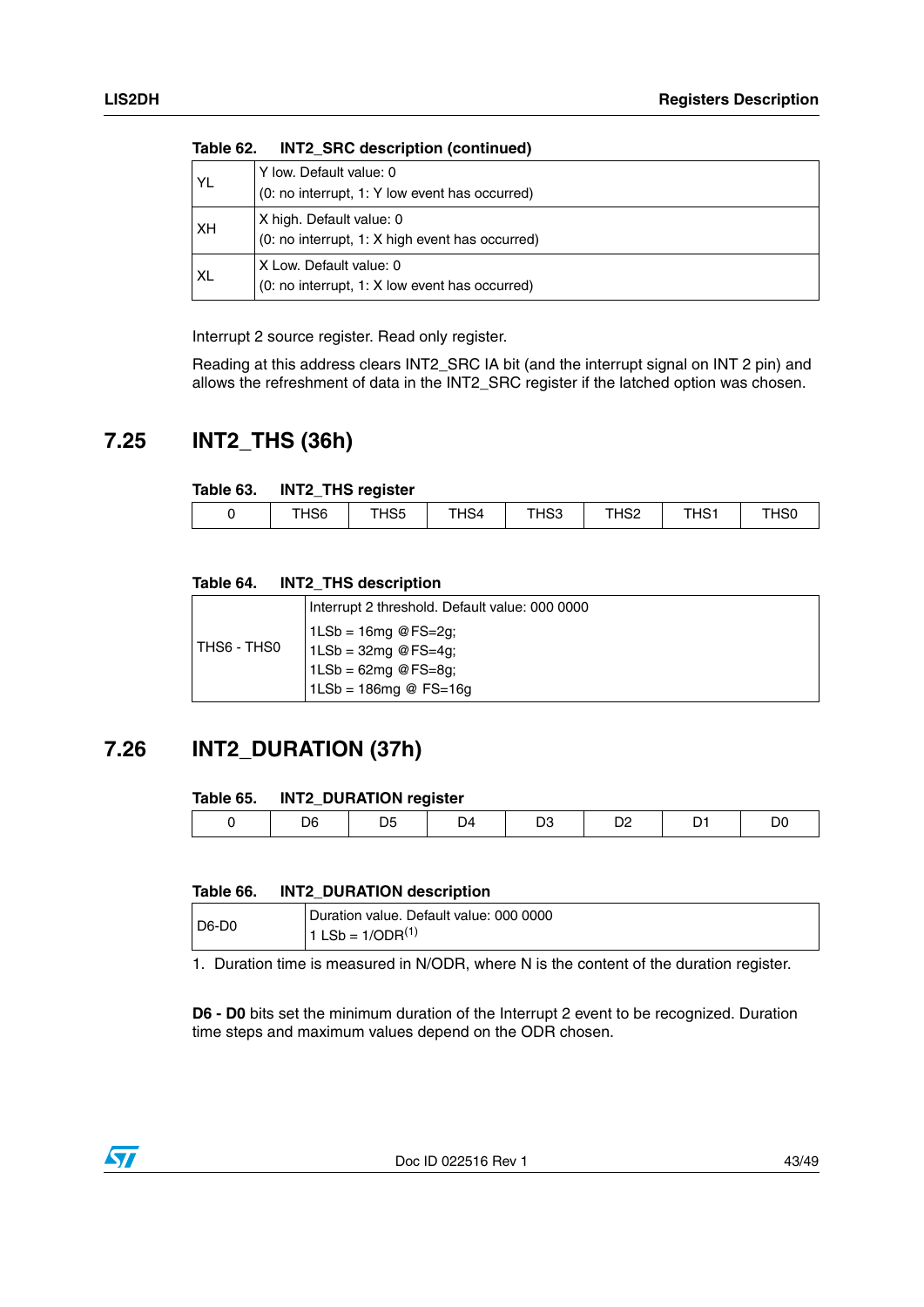### <span id="page-43-0"></span>**7.27 CLICK\_CFG (38h)**

#### <span id="page-43-2"></span>**Table 67. CLICK\_CFG register**

| $- -$<br>---<br>--<br>— |  |
|-------------------------|--|
|-------------------------|--|

#### <span id="page-43-3"></span>**Table 68. CLICK\_CFG description**

| ZD  | Enable interrupt double tap-tap on Z axis. Default value: 0<br>(0: disable interrupt request; 1: enable interrupt request on measured accel. value<br>higher than preset threshold) |
|-----|-------------------------------------------------------------------------------------------------------------------------------------------------------------------------------------|
| ZS. | Enable interrupt single tap-tap on Z axis. Default value: 0<br>(0: disable interrupt request; 1: enable interrupt request on measured accel. value<br>higher than preset threshold) |
| YD. | Enable interrupt double tap-tap on Y axis. Default value: 0<br>(0: disable interrupt request; 1: enable interrupt request on measured accel. value<br>higher than preset threshold) |
| YS. | Enable interrupt single tap-tap on Y axis. Default value: 0<br>(0: disable interrupt request; 1: enable interrupt request on measured accel. value<br>higher than preset threshold) |
| XD  | Enable interrupt double tap-tap on X axis. Default value: 0<br>(0: disable interrupt request; 1: enable interrupt request on measured accel. value<br>higher than preset threshold) |
| XS. | Enable interrupt single tap-tap on X axis. Default value: 0<br>(0: disable interrupt request; 1: enable interrupt request on measured accel. value<br>higher than preset threshold) |

### <span id="page-43-1"></span>**7.28 CLICK\_SRC (39h)**

#### <span id="page-43-4"></span>**Table 69. CLICK\_SRC register**

| .<br>и<br>ш<br>.<br>.<br>v<br>.<br><br>$\sim$ $\sim$<br>. . |  | __ |  |  |  |
|-------------------------------------------------------------|--|----|--|--|--|
|                                                             |  |    |  |  |  |

#### <span id="page-43-5"></span>**Table 70. CLICK\_SRC description**

| IA            | Interrupt active. Default value: 0<br>(0: no interrupt has been generated; 1: one or more interrupts have been generated)         |
|---------------|-----------------------------------------------------------------------------------------------------------------------------------|
| <b>DClick</b> | Double Click-Click enable. Default value: 0 (0:double Click-Click detection disable, 1:<br>double tap-tap detection enable)       |
| Stap          | Single Click-Click enable. Default value: 0 (0:Single Click-Click detection disable, 1: sin-<br>gle Click-Click detection enable) |
| Sign          | Click-Click Sign. 0: positive detection, 1: negative detection                                                                    |
| Z             | Z Click-Click detection. Default value: 0<br>(0: no interrupt, 1: Z High event has occurred)                                      |

44/49 Doc ID 022516 Rev 1

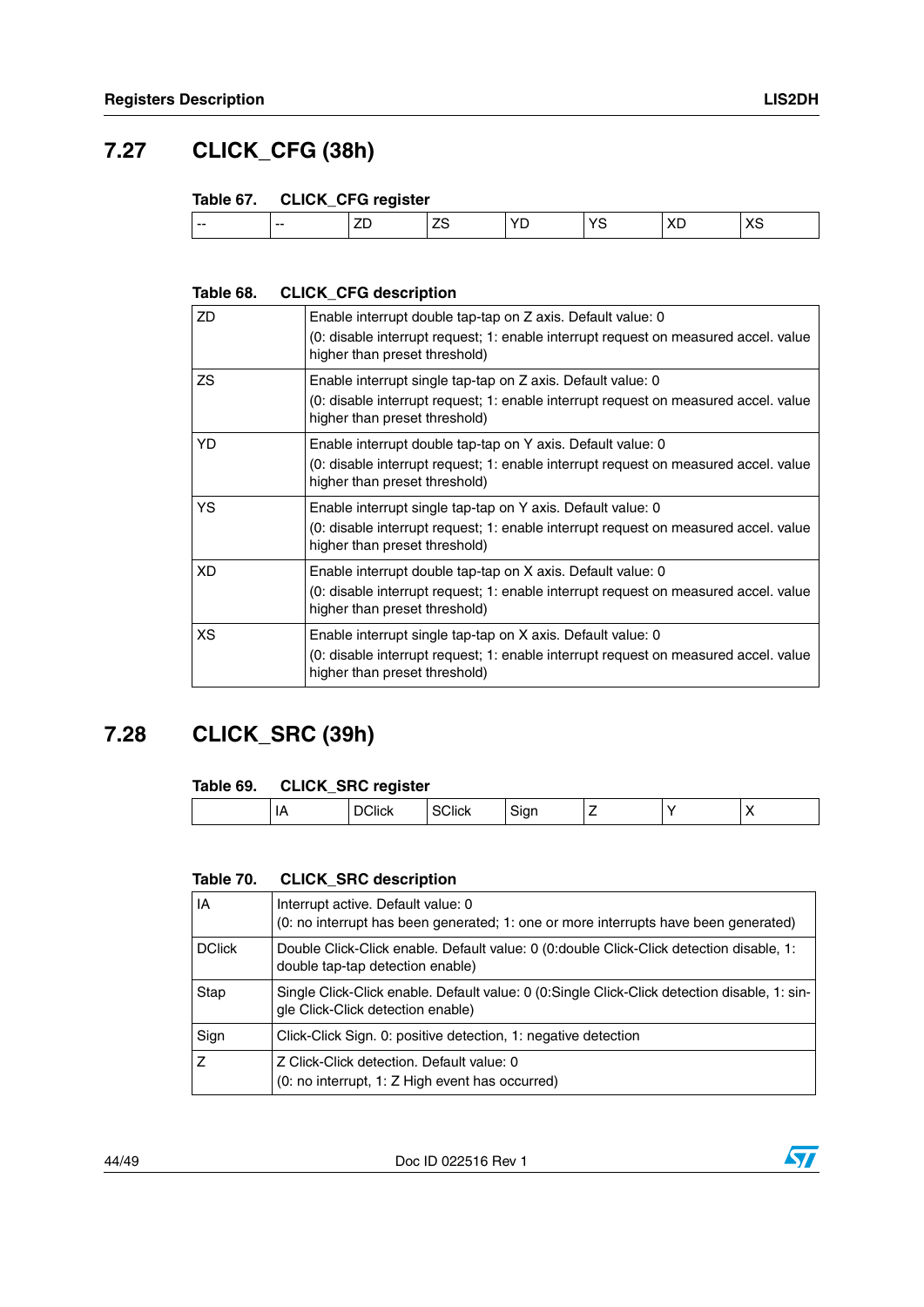| Table 70. | <b>CLICK SRC description (continued)</b>                                                     |
|-----------|----------------------------------------------------------------------------------------------|
|           | Y Click-Click detection. Default value: 0<br>(0: no interrupt, 1: Y High event has occurred) |
|           | X Click-Click detection. Default value: 0<br>(0: no interrupt, 1: X High event has occurred) |

# <span id="page-44-0"></span>**7.29 CLICK\_THS (3Ah)**

#### <span id="page-44-4"></span>**Table 71. CLICK\_THS register**

| Ths2<br>، hs0<br>∣hs1<br><br>hs3<br>ns⊿<br>. NS5<br>. .<br>. 150 |  |
|------------------------------------------------------------------|--|

#### <span id="page-44-5"></span>**Table 72. CLICK\_SRC description**

| Ths6-<br>-hs0 | Click-Click threshold. Default value: 000 0000 |
|---------------|------------------------------------------------|
|---------------|------------------------------------------------|

### <span id="page-44-1"></span>**7.30 TIME\_LIMIT (3Bh)**

#### <span id="page-44-6"></span>**Table 73. TIME\_LIMIT register**

| . .<br>. LIO<br>$\overline{1}$<br>14<br>טו∟ו<br>--<br>−™<br>∸<br>$-1$<br>--<br>$\cdot$ $ \cdot$<br>$-$<br>____ |   |  |  |  |  |
|----------------------------------------------------------------------------------------------------------------|---|--|--|--|--|
|                                                                                                                | - |  |  |  |  |

#### <span id="page-44-7"></span>**Table 74. TIME\_LIMIT description**

| TLI7-TLI0 | Click-Click Time Limit. Default value: 000 0000 |
|-----------|-------------------------------------------------|
|-----------|-------------------------------------------------|

### <span id="page-44-2"></span>**7.31 TIME\_LATENCY (3Ch)**

#### <span id="page-44-8"></span>**Table 75. TIME\_LATENCY register**

|                           | __  |                 |               |      |   |                   |     |
|---------------------------|-----|-----------------|---------------|------|---|-------------------|-----|
| $\Lambda^-$<br> T <br>- - | LA6 | LA <sub>5</sub> | AД<br>--<br>— | ัLA3 | ⊷ | ∸∆_<br>. <u>.</u> | LAU |

#### <span id="page-44-9"></span>**Table 76. TIME\_LATENCY description**

| TLA7-TLA0 | Click-Click Time Latency. Default value: 000 0000 |
|-----------|---------------------------------------------------|
|-----------|---------------------------------------------------|

### <span id="page-44-3"></span>**7.32 TIME WINDOW(3Dh)**

#### <span id="page-44-10"></span>**Table 77. TIME\_WINDOW register**

| $\cdots$<br>W2<br>гwз<br>$\cdots$<br>TW6<br>TW7<br>TW.<br>TW4.<br>'W0<br><b>WF</b><br>. V J |
|---------------------------------------------------------------------------------------------|
|---------------------------------------------------------------------------------------------|



Doc ID 022516 Rev 1 45/49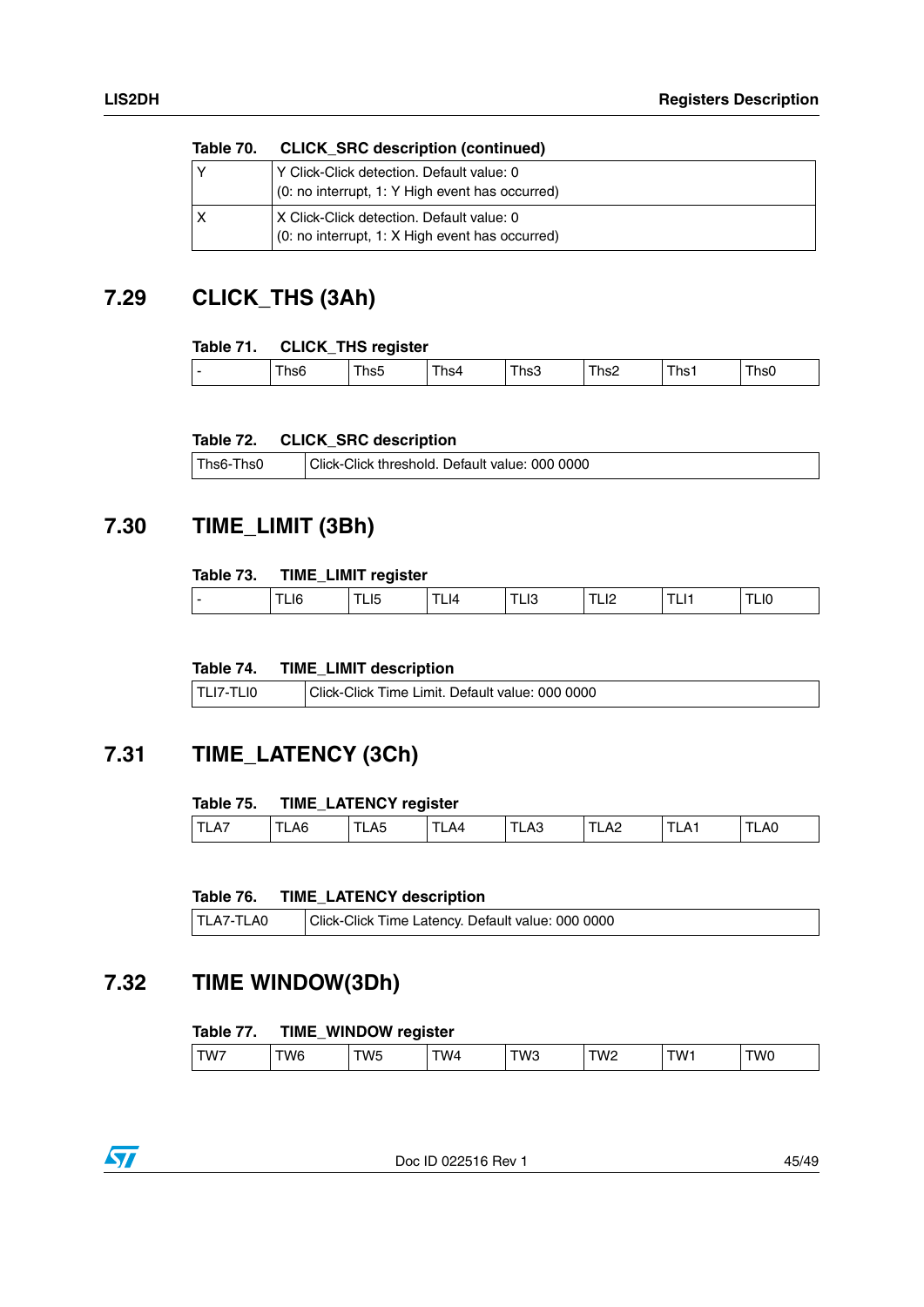<span id="page-45-2"></span>

| Table 78. |  | <b>TIME_WINDOW description</b> |
|-----------|--|--------------------------------|
|           |  |                                |

| .TW/<br>w | Window<br>∵Click-<br><b>Click</b><br>ıme |
|-----------|------------------------------------------|
|-----------|------------------------------------------|

## <span id="page-45-0"></span>**7.33 Act\_THS(3Eh)**

#### <span id="page-45-3"></span>**Table 79. TIME\_WINDOW register**

| $\cdots$<br>Acth <sub>2</sub><br>Acth4<br>Acth <sub>1</sub><br>Acth <sub>0</sub><br>Acth3<br>Acth5<br>Acth6<br>$- -$ |  |  |  |  |  |  |  |  |  |
|----------------------------------------------------------------------------------------------------------------------|--|--|--|--|--|--|--|--|--|
|----------------------------------------------------------------------------------------------------------------------|--|--|--|--|--|--|--|--|--|

#### <span id="page-45-4"></span>**Table 80. TIME\_WINDOW description**

| $Acth[6-0]$ | Sleep to wake, return to Sleep activation threshold in Low power mode<br>$1LSb = 16mg$ @FS=2g<br>1LSb = 32 mg @FS=4g<br>1LSb = 62 mg @FS=8g<br>$1LSb = 186$ mg @FS=16g |
|-------------|------------------------------------------------------------------------------------------------------------------------------------------------------------------------|
|             |                                                                                                                                                                        |

### <span id="page-45-1"></span>**7.34 Act\_DUR (3Fh)**

#### <span id="page-45-5"></span>**Table 81. Act\_DUR register**

|                   | __                |                   |       |                   |                   |                   |                                               |
|-------------------|-------------------|-------------------|-------|-------------------|-------------------|-------------------|-----------------------------------------------|
| Act <sub>D7</sub> | Act <sub>D6</sub> | ActD <sub>5</sub> | ActD4 | Act <sub>D3</sub> | Act <sub>D2</sub> | ActD <sup>-</sup> | $\overline{\phantom{a}}$<br>ActD <sub>0</sub> |
|                   |                   |                   |       |                   |                   |                   |                                               |

#### <span id="page-45-6"></span>**Table 82. Act\_DUR description**

| ActD[7-0] | Sleep to Wake, Return to Sleep duration |
|-----------|-----------------------------------------|
|           | $1LSb = (8*1[LSb]+1)/ODR$               |

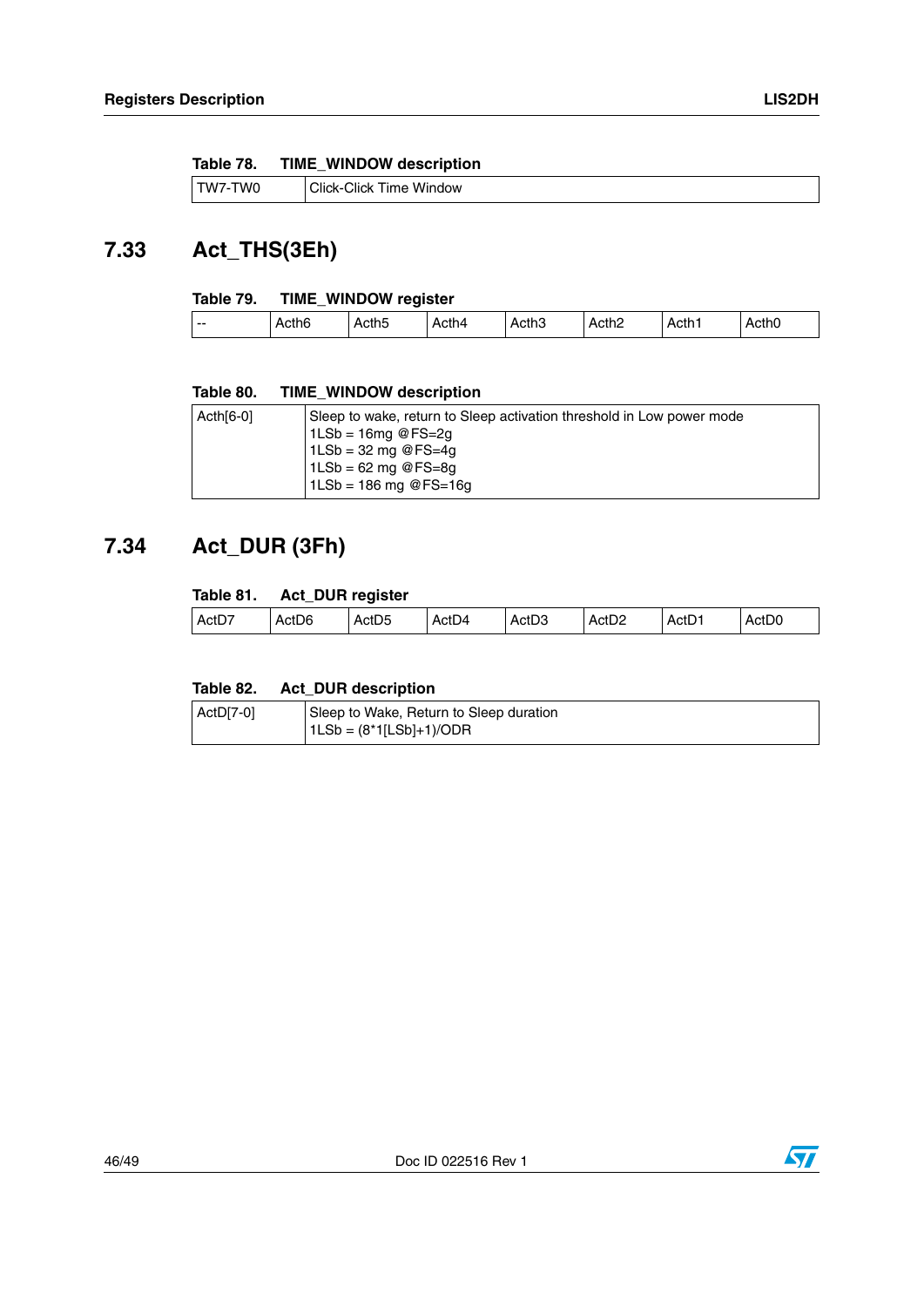# <span id="page-46-0"></span>**8 Package information**

In order to meet environmental requirements, ST offers these devices in different grades of ECOPACK® packages, depending on their level of environmental compliance. ECOPACK® specifications, grade definitions and product status are available at: www.st.com. ECOPACK is an ST trademark.

| Ref.           | Min.  | Typ.  | Max.  |
|----------------|-------|-------|-------|
| A1             |       |       | 1     |
| A2             |       | 0.785 |       |
| A <sub>3</sub> |       | 0.200 |       |
| D <sub>1</sub> | 1.850 | 2.000 | 2.150 |
| E <sub>1</sub> | 1.850 | 2.000 | 2.150 |
| L1             |       | 0.900 |       |
| L2             |       | 1.250 |       |
| N1             |       | 0.350 |       |
| <b>T1</b>      |       | 0.275 |       |
| T <sub>2</sub> |       | 0.200 |       |
| P <sub>1</sub> |       | 0.850 |       |
| P <sub>2</sub> |       | 0.850 |       |
| d              |       | 0.150 |       |
| M              |       | 0.100 |       |
| Κ              |       | 0.050 |       |

<span id="page-46-1"></span>**Table 83. LGA-14 2x2x1 mechanical dimensions**

<span id="page-46-2"></span>

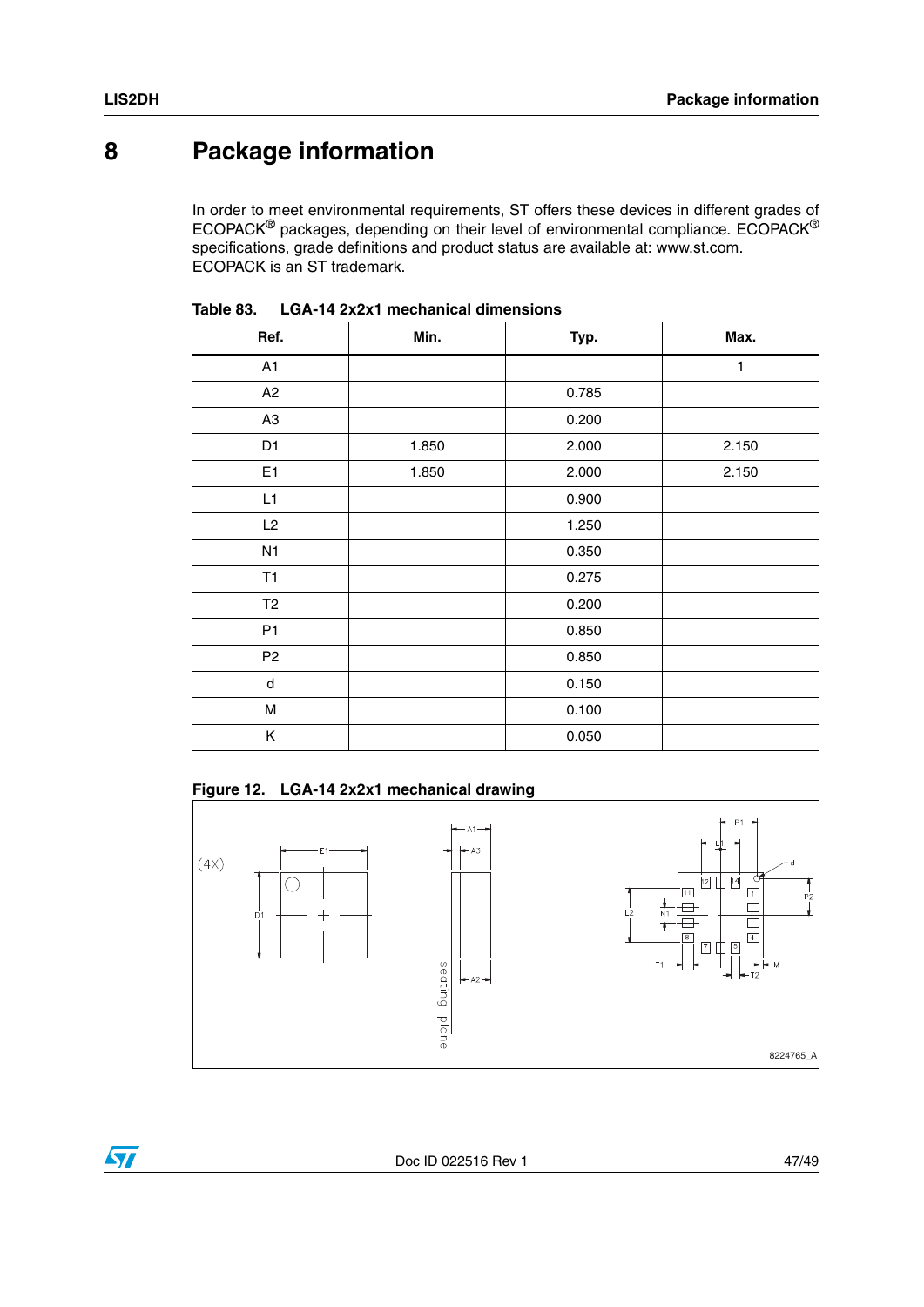# <span id="page-47-0"></span>**9 Revision history**

#### <span id="page-47-1"></span>Table 84. **Document revision history**

| Date        | <b>Revision</b> | <b>Changes</b>   |
|-------------|-----------------|------------------|
| 25-Nov-2011 |                 | Initial release. |